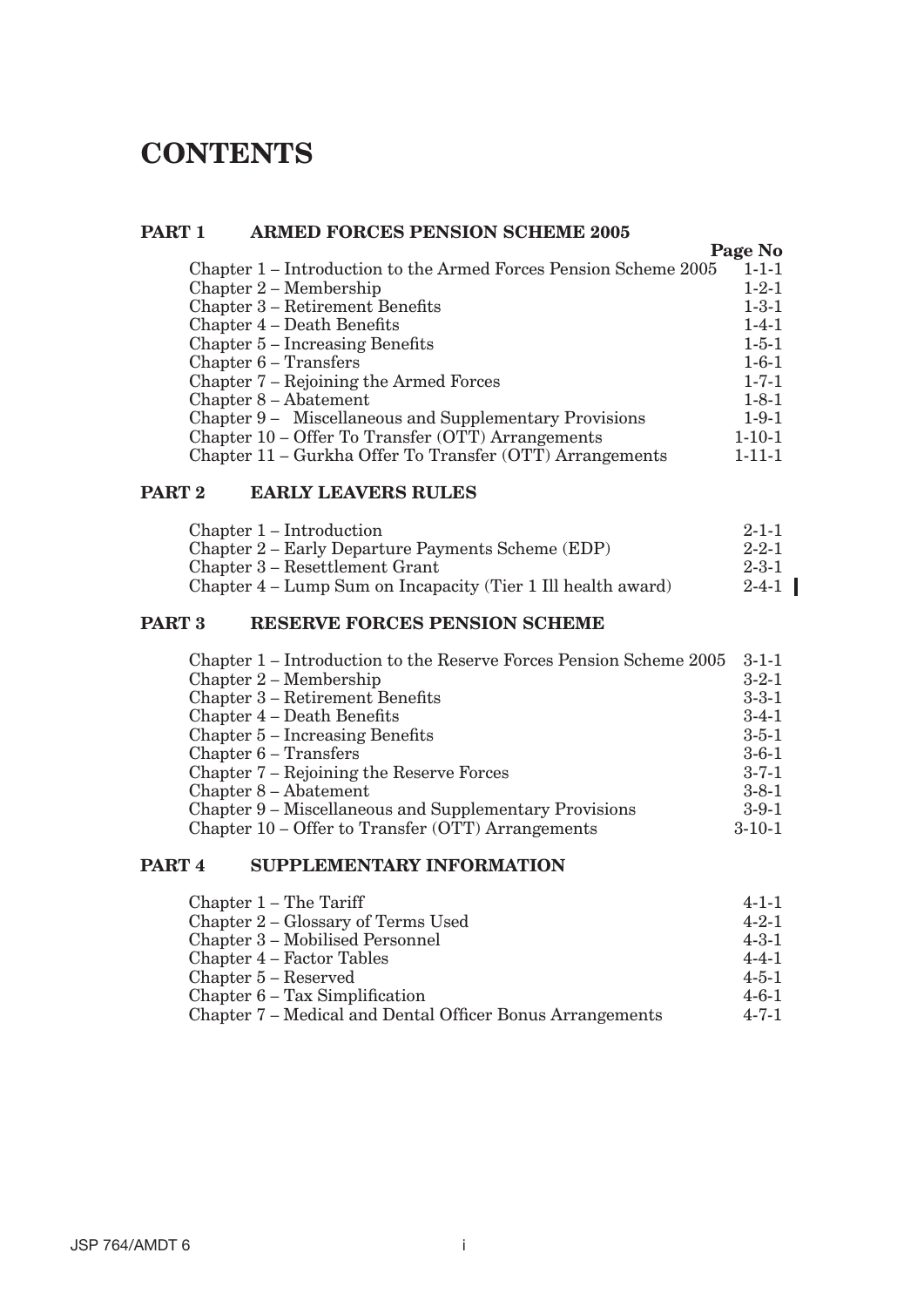## **PART 5 COMPENSATION FOR REDUNDANCY – THE REGULAR ARMED FORCES**

|                                                              | Page No     |
|--------------------------------------------------------------|-------------|
| Chapter 1 – Introduction                                     | $5-1-1$     |
| Chapter 2 - Armed Forces Redundancy Scheme 2006              | $5 - 2 - 1$ |
| Chapter 3 - Armed Forces Redundancy Scheme 2010 - Leavers    |             |
| Between 6 April 2010 and 31 December 2015                    | $5 - 3 - 1$ |
| Chapter 4 - Armed Forces Redundancy Scheme 2010 - Leavers on |             |
| or After 1 January 2016                                      | $5-4-1$     |
| Chapter 5 – Repayment of Compensation on Rejoining Regular   |             |
| Service, Entering Reserve Service on a FTRS or ADC           |             |
| Commitment or on Taking Up Certain Appointments in           |             |
| the Public Service                                           | $5 - 5 - 1$ |
|                                                              |             |
| PART 6<br><b>DIRECTED EARLY RETIREMENT</b>                   |             |
| Chapter 1 – The Directed Early Retirement (DER) Scheme       | 6-1-1       |
|                                                              |             |

#### **PART 7 ANNUITY AND ADDITIONAL PENSION FOR HOLDERS OF GALLANTRY AWARDS**

| Chapter 1 – Annuity – Victoria Cross and George Cross      | $7 - 1 - 1$ |
|------------------------------------------------------------|-------------|
| Chapter 2 – Additional Pension for Gallant Conduct         | $7 - 2 - 1$ |
| Chapter 3 – Income Tax and National Insurance (Annuity and |             |
| <b>Additional Pension</b> )                                | $7 - 3 - 1$ |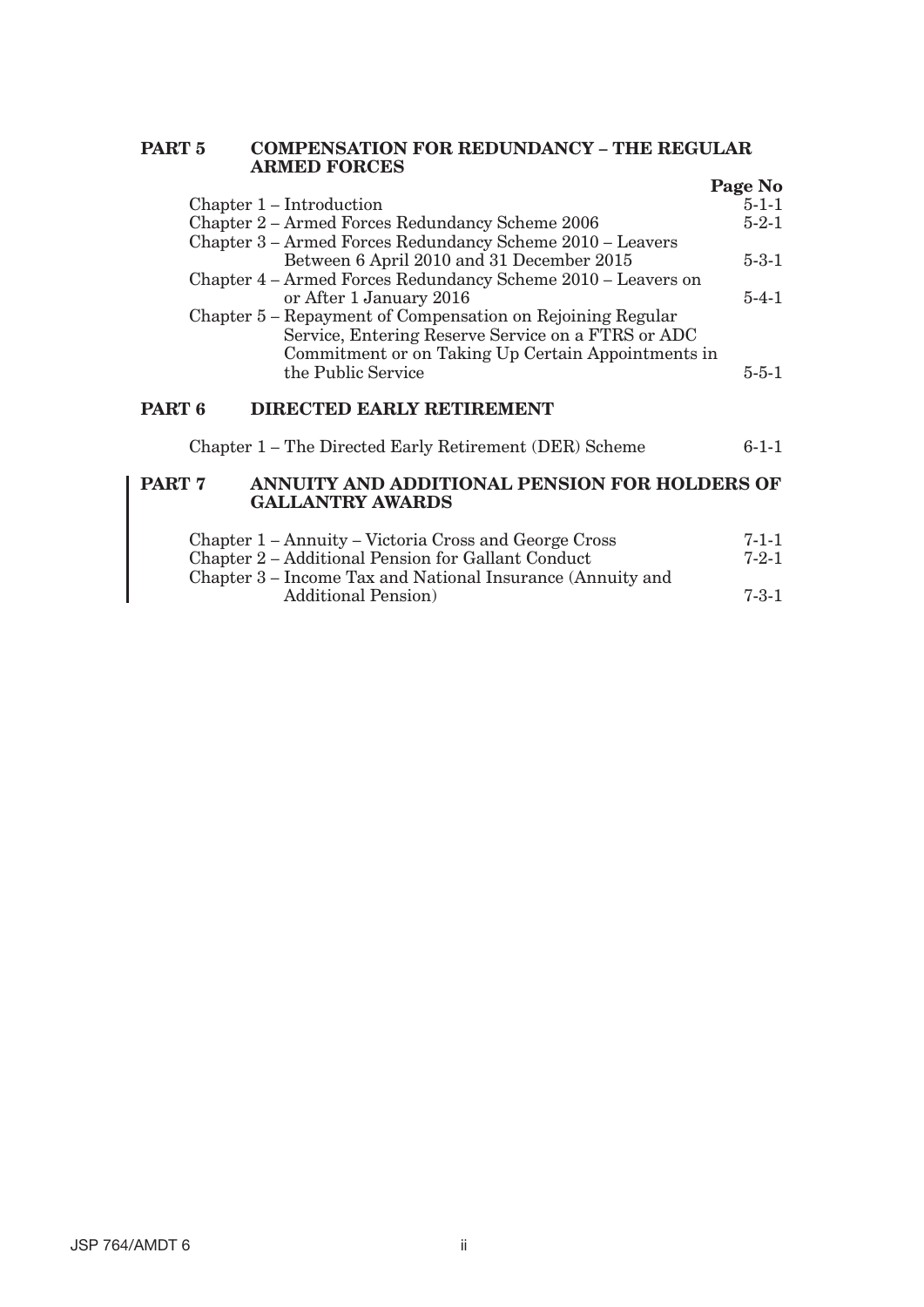## **JSP 764**

## **PART 1**

## **ARMED FORCES PENSION SCHEME 2005**

#### **Chapter 1 Introduction to the Armed Forces Pension Scheme 2005 (AFPS 05)**

|           |         | Para No |
|-----------|---------|---------|
| $\bullet$ | General | 0101    |

## **Chapter 2 Membership**

|  | General | 0201 |  |
|--|---------|------|--|
|--|---------|------|--|

#### **Chapter 3 Retirement Benefits**

| $\bullet$ | <b>Entitlement to Benefits</b>                                      | 0301 |
|-----------|---------------------------------------------------------------------|------|
| $\bullet$ | Adjustments for Inflation in Determining Final Pensionable Earnings | 0305 |
| $\bullet$ | Grossing up of Earnings                                             | 0307 |
| $\bullet$ | Pensions Increases                                                  | 0309 |
| $\bullet$ | <b>Pension Credit Members</b>                                       | 0311 |
| $\bullet$ | <b>Early Payment of Pensions</b>                                    | 0313 |
| $\bullet$ | <b>Ill-Health Benefits</b>                                          | 0317 |
| $\bullet$ | <b>Guaranteed Minimum Pensions</b>                                  | 0329 |
| $\bullet$ | Allocation of pension                                               | 0332 |
|           | <b>Inverse Commutation</b>                                          | 0339 |

## **Chapter 4 Death Benefits**

| $\bullet$ | General                                                   | 0401 |
|-----------|-----------------------------------------------------------|------|
| $\bullet$ | Calculation of Lump Sums                                  | 0409 |
| $\bullet$ | Pensions for Spouses, Same Sex Spouses, Civil Partners or |      |
|           | Eligible Partners                                         | 0416 |
| $\bullet$ | Pensions for Eligible Children                            | 0426 |
|           |                                                           |      |

## **Chapter 5 Increasing Benefits**

| $\bullet$ | <b>Added Years</b>                                            | 0501 |
|-----------|---------------------------------------------------------------|------|
| $\bullet$ | Secondment                                                    | 0519 |
| $\bullet$ | Service with the UN or other Collaborative Arrangements       | 0520 |
| $\bullet$ | Treatment of Added Years and AVCs for those Transferring from |      |
|           | AFPS 75 as a result of the Offer to Transfer (0TT)            | 0521 |
| $\bullet$ | Commercial AVCs and Stakeholder Pensions                      | 0525 |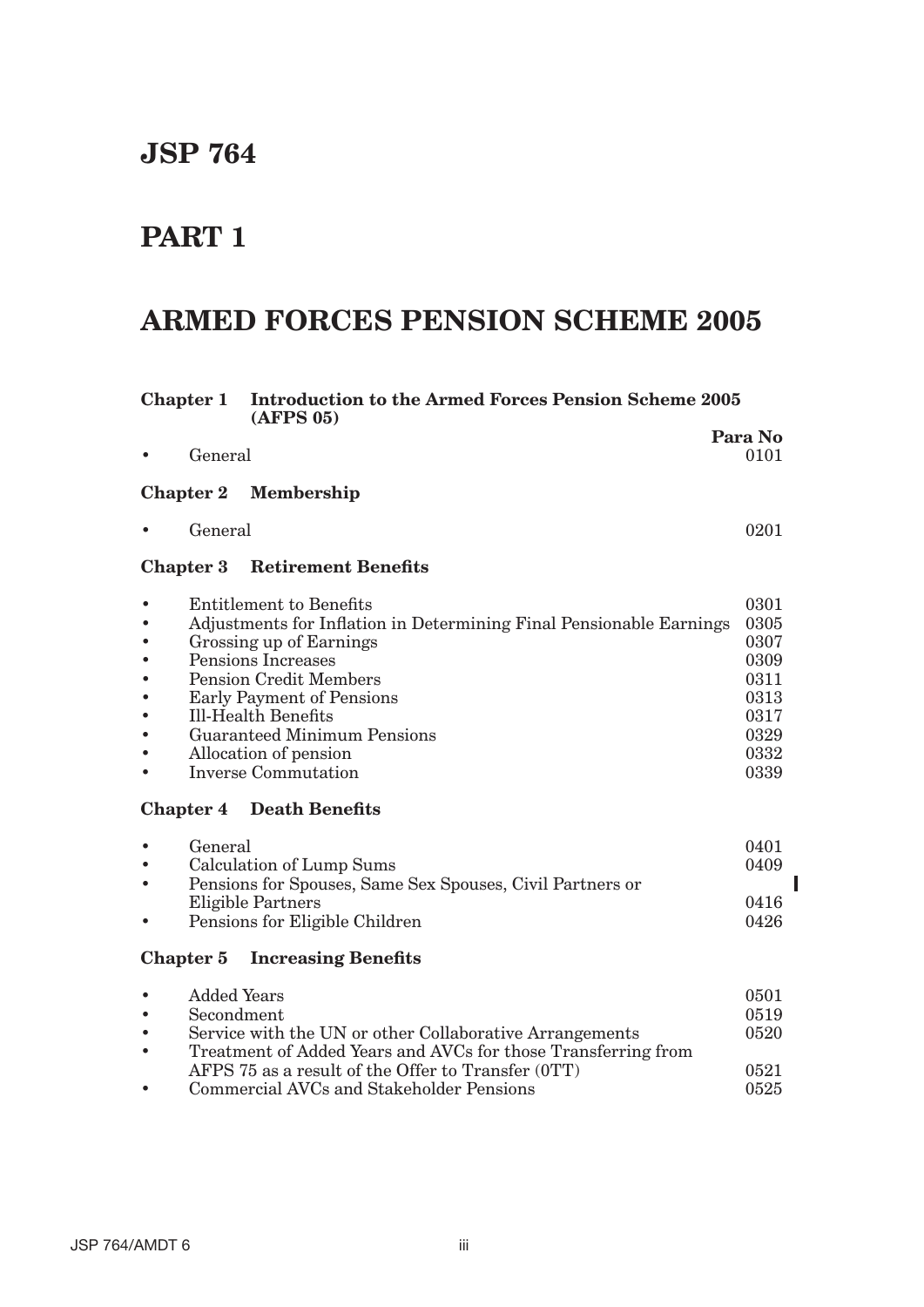## **Chapter 6 Transfers**

| Para No<br>0601<br>0616<br>0623                              |
|--------------------------------------------------------------|
|                                                              |
| 0701                                                         |
| 0705<br>0708                                                 |
| 0709<br>0711                                                 |
|                                                              |
| 0801                                                         |
|                                                              |
| 0901<br>0903<br>0904<br>0905<br>0906<br>0907<br>0913<br>0936 |
|                                                              |

|           | General                                                         | 1001 |
|-----------|-----------------------------------------------------------------|------|
| $\bullet$ | Basis of the Transfer of Reckonable Service                     | 1003 |
| $\bullet$ | Discharge on Attributable Ill-Health Grounds for a condition    |      |
|           | pre-dating 6 April 2005                                         | 1008 |
| $\bullet$ | Protection of the Position of those who Transfer who already    |      |
|           | have a Spouse who is more than 12 Years Younger than Themselves | 1009 |
| $\bullet$ | Protection of the position of those who Transfer and are        |      |
|           | Subsequently Made Redundant                                     | 1011 |
|           | <b>Treatment of Added Years</b>                                 | 1012 |
|           | Treatment of AVCs                                               | 1013 |
|           |                                                                 |      |

## **Chapter 11 Gurkha Offer To Transfer (GOTT) Arrangements**

| $\bullet$ | General                                                       | 1101 |
|-----------|---------------------------------------------------------------|------|
| $\bullet$ | Active Members of the Gurkha Pension Scheme (GPS)             | 1107 |
| $\bullet$ | Former Active members of the GPS Who Are Still Alive          | 1113 |
| $\bullet$ | Active and Former Active Members Who Died Before 1 March 2008 | 1131 |
|           |                                                               |      |

 $\overline{\phantom{a}}$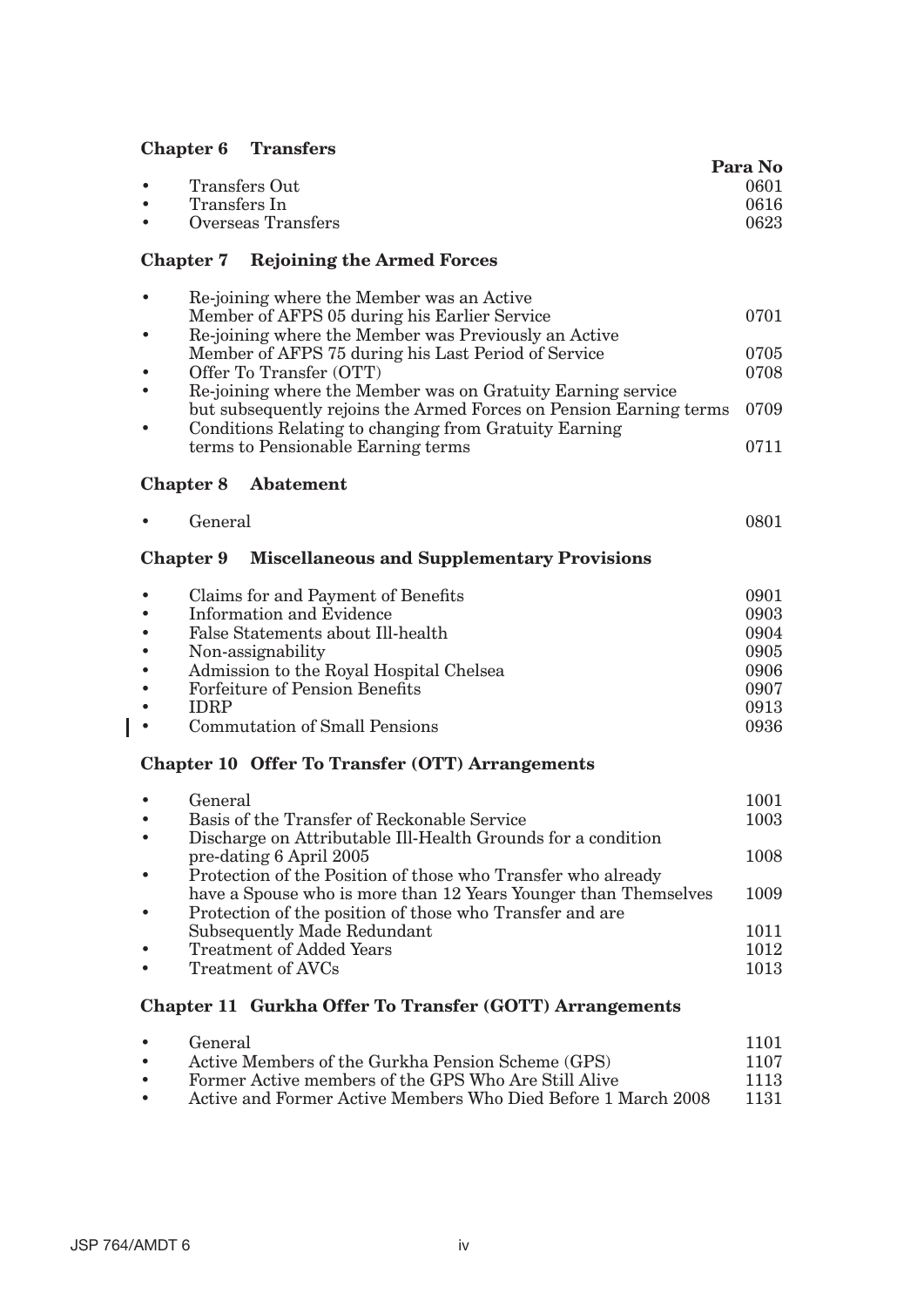## **Chapter 1**

## **INTRODUCTION TO THE ARMED FORCES PENSION SCHEME 2005 (AFPS 05)**

#### **GENERAL**

0101. AFPS 05 is introduced under powers held by the Secretary of State through the Armed Forces (Pensions and Compensation) Act 2004, which came into force on 6 April 2005. The detailed rules are set out in Statutory Instrument 2005/438 (SI 2005/438). Subsequent amendments are set out in SI 2006/1438, SI 2006/717, SI 2007/2608, SI 2008/229, SI 2009/544, SI 2011/1364, SI 2011/3013, SI 2013/2914. This guidance explains but does not supersede the contents of that SI.

0102. Changes to the scheme will be made by laying before Parliament SIs containing details of the change. The *scheme actuary* will be consulted on changes to the scheme which could adversely affect *accrued* benefits. Scheme *members*' consent will be sought before such a change is brought in.

0103. Consent will be deemed to be given where the Scheme Administrator has written twice to the member's last known address with no response.

0104. The Scheme Administrator is Veterans UK formerly known as Service Personnel and Veterans Agency (SPVA). The Scheme Manager is Chief Defence Personnel Remuneration Armed Forces Pension Scheme 05 Policy (CDP Rem AFPS 05 Pol) formerly known as DCDS Pers PCV AFPS05 Pol).

0105. References to 'he' throughout this document should be read as 'he or she', references to 'him' should be read as 'him or her' and references to 'his' should be read as 'his or hers'.

0106. A glossary of terms used in this guidance note is at Part 4 of this JSP. Those terms which are defined in the glossary will be marked in *bold italics* in the text of this publication to indicate that an explanation is available.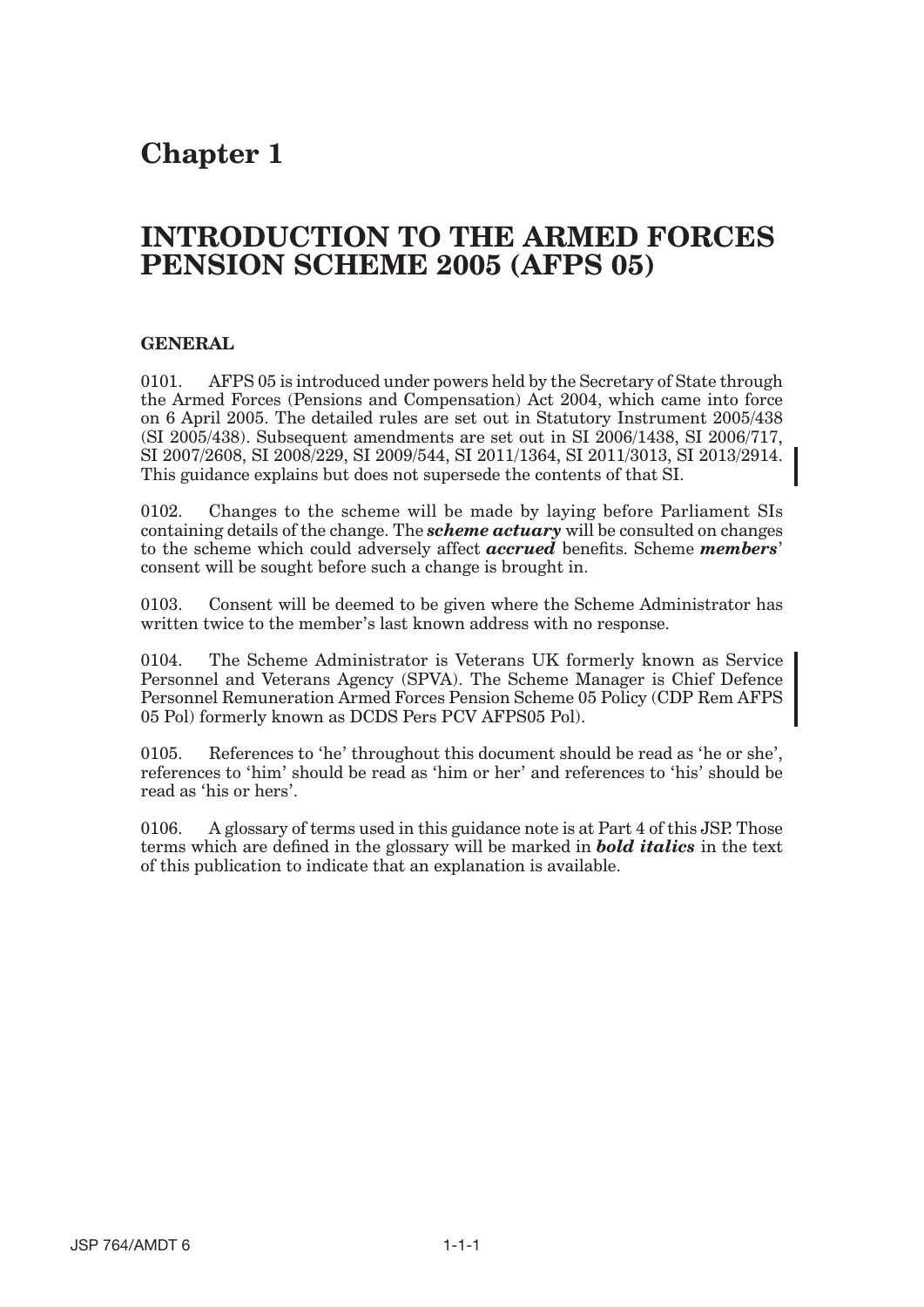Deliberately Blank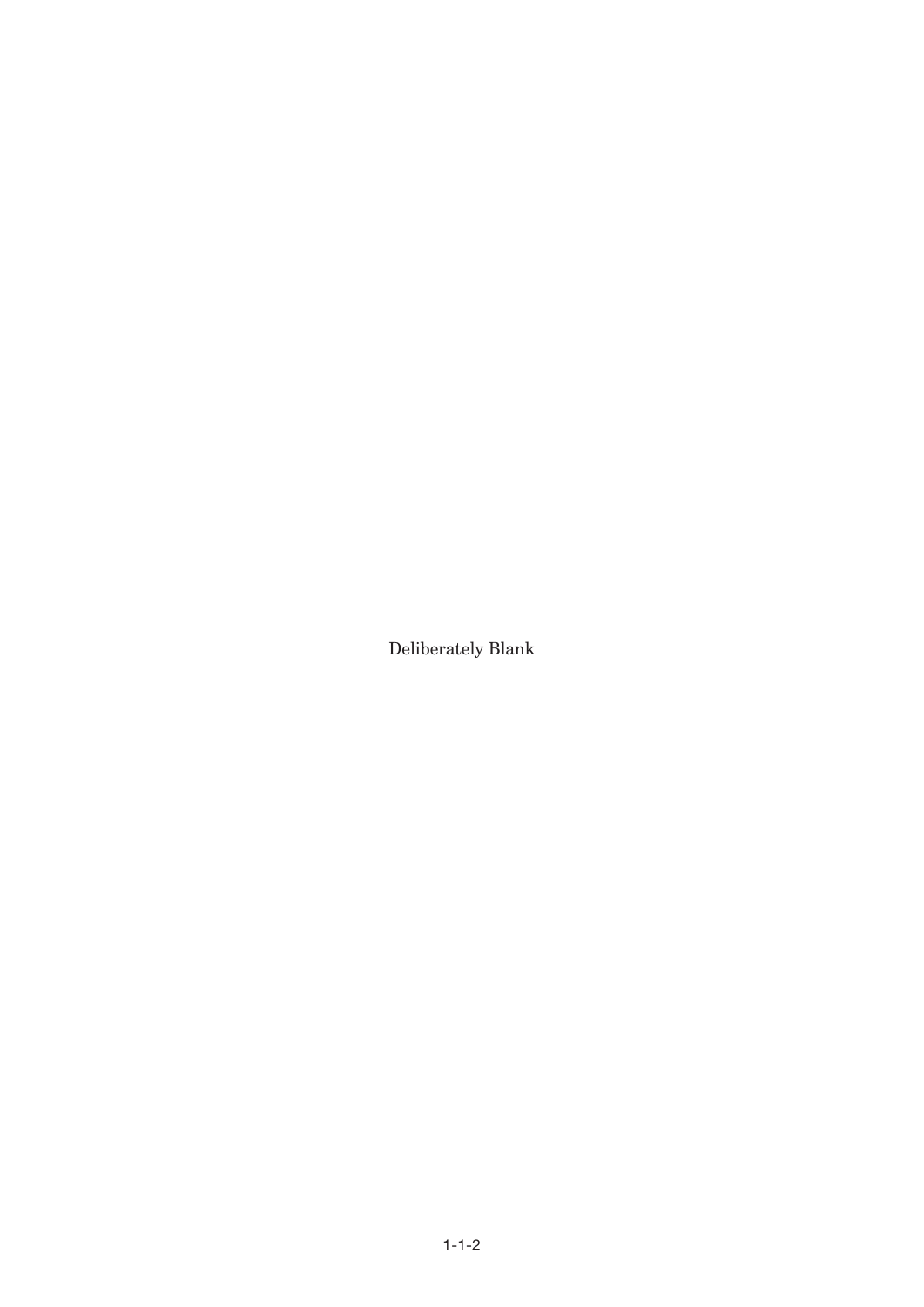## **Chapter 2**

## **MEMBERSHIP**

## **GENERAL**

0201. A person is eligible to be an *active member* of AFPS 05 if:

(a) he is in service as a member of the Regular Armed Forces (excluding active members of the Gurkha Pension Scheme, constituted by the Royal Warrant of 19th December 1949 (see Army Order 151 of 1949) and all locally employed regiments), or an ex-member of the Regular Armed Forces mobilised under Part 7 of the Reserve Forces Act 1996 (RFA 96) or corresponding provision of the Reserve Forces Act 1980 (RFA 80),

(b) either:

(1) his service began on or after 6 April 2005 or

(2) his service began on or after 6 April 2005 with a break in service of at least 30 days if previously a member of AFPS 75, or

(3) he opted to transfer to AFPS 05 from Armed Forces Pension Scheme 1975 (AFPS 75) on the Member Transfer Date of 6 April 2006, and

(c) he is not:

(1) an active member of AFPS 75, or

(2) a member of another occupational pension scheme (ie a scheme in respect of which an employer is paying a contribution).

Some people will wish to pay into a Stakeholder pension or other personal pension arrangement in addition to their membership of AFPS 05. This will not prevent membership of AFPS 05 but it is the individual's responsibility to ensure that these private provisions do not put him in breach of any HMRC limits on pensions savings eligible for tax relief. See Part 4, Chapter 6 for more information on tax simplification or visit www.hmrc.gov.uk.

0202. Membership begins on the individual's first day of paid service irrespective of his age on joining the Regular Armed Forces. Benefits can be *accrued* for a maximum of 40 years.

0203. If a new entrant does not wish to belong to the scheme, he must give notice in writing. The effective date for his option will be the date on which it is received by Veterans UK (GL) or the unit administrator. Those who opt out will receive no compensation for the surrender of their membership of AFPS 05 or be entitled to any benefits paid out under AFPS 05.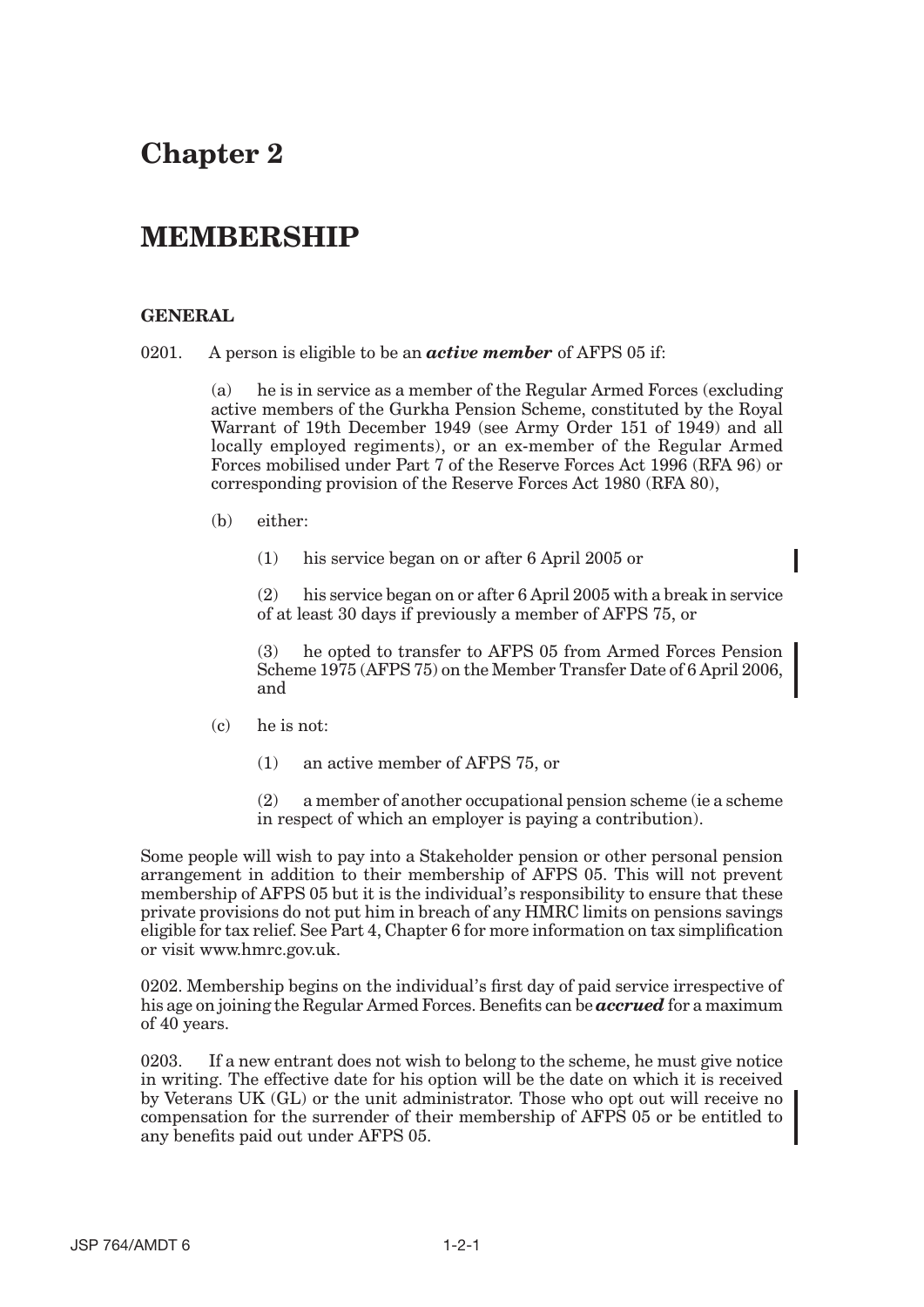0204. An eligible person who has opted out may opt back in at any time providing that he is still serving, that he is under age 55 and that he can prove that he is medically fit. Any costs linked with obtaining proof of medical fitness must be borne by the individual. If he opts out a second time, he will not be eligible to opt in again. This provision has nothing to do with the Offer To Transfer (OTT) and cannot be taken to give those who remained in AFPS 75 a further opportunity to transfer into AFPS 05. See Chapter 10 for OTT rules.

0205. If the period of the break between opting out and opting back in does not exceed six months, the earlier period and the later period will be considered as one period for pensions purposes. The same applies if he leaves the Regular Armed Forces and rejoins within a period of six months. This rule does not apply if his pension comes into payment prior to rejoining the Regular Armed Forces. The gap between two periods of service for which he has opted in will not be reckonable unless Part 1, Chapter 5, para 0520 applies.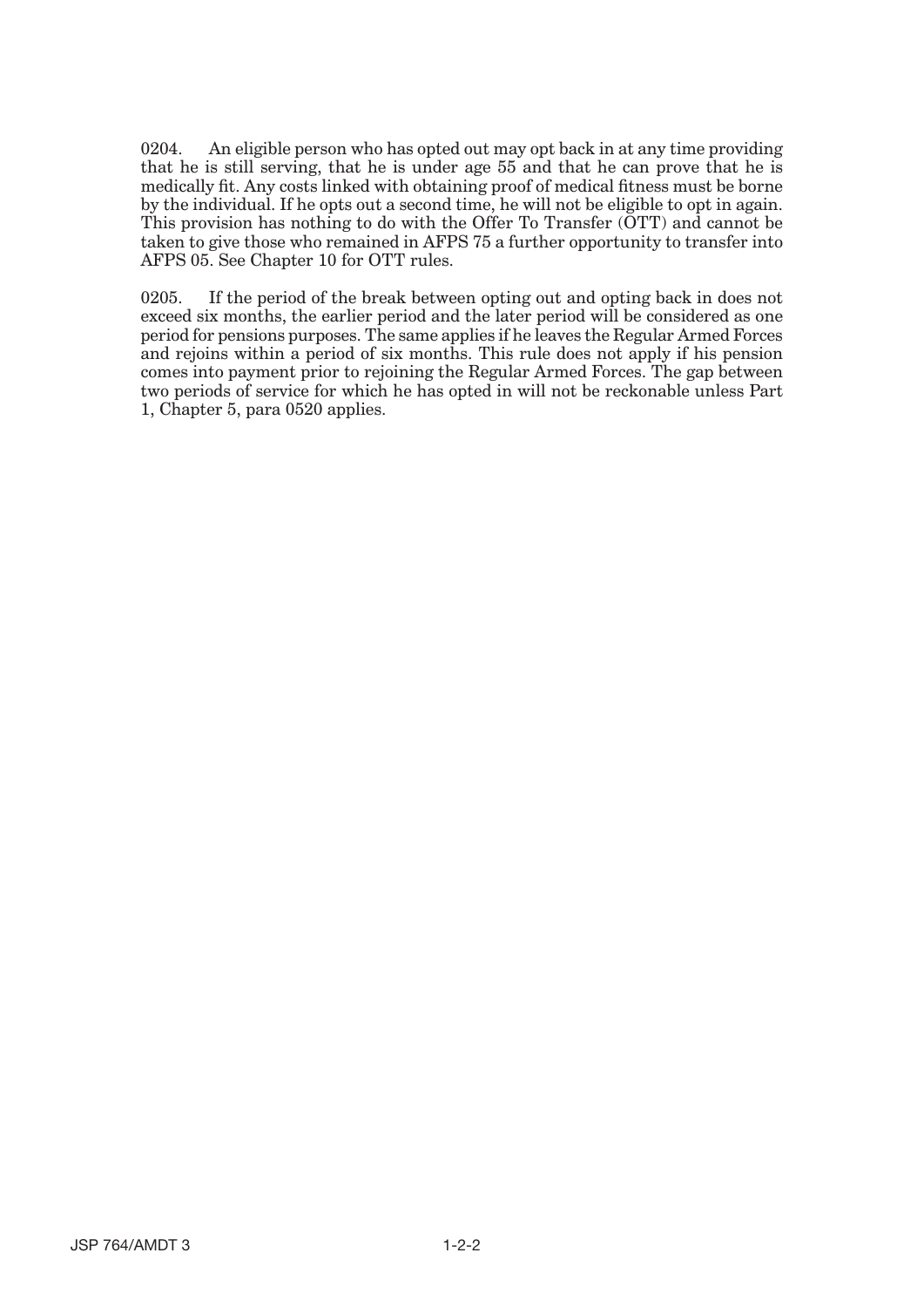# **Chapter 3**

## **RETIREMENT BENEFITS**

## **ENTITLEMENT TO BENEFITS**

0301. A scheme member is entitled to a taxable pension for life and a pension lump sum if he leaves the Regular Armed Forces at or beyond *normal retirement age*. The pension lump sum is normally tax-free. See Part 4, Chapter 6 for Tax Simplification information. Normal retirement age is 55 which means that the last day of service is the day before 55th birthday. The *pension* and *pension lump sum*  become payable immediately on the member ceasing to be in pensionable service on or after age 55. Exceptionally, if a scheme member is offered employment or an educational offer which will not wait until his normal retirement age, he can be released early to take up that offer providing evidence of the offer is produced and it is within three months of his normal retirement age. In these circumstances, he will still be entitled to have his pension and pension lump sum payable at age 55. The period between his actual date of leaving and his normal retirement age will be recognised as *qualifying service* but not *reckonable service*.

0302. Some groups (eg Doctors) will have retirement ages higher than 55 and para 0301 does nothing to change the terms of employment they have entered into.

0303. A scheme member who leaves the Regular Armed Forces before the normal retirement age (age 55) is entitled to a taxable pension for life and a one-off pension lump sum (normally tax-free), payable at the age of 65 providing:

(a) he has at least two years' *qualifying service*, or

(b) he was formerly entitled to rights under an occupational pension scheme, a personal pension scheme or a short service benefit by virtue of section 71 of the Pension Act 1993 in respect of which a transfer value payment has been accepted by the Scheme.

This is known as a *preserved pension* and the scheme member will need to claim this pension. An electronic version of the preserved pension application form is available on the Defence intranet under "Armed Forces Pension Scheme 05" and on the internet at https://www.gov.uk/government/publications/service-personnel-andveterans-agency-spva-pensions-forms. The application must be sent to Veterans UK  $(GL).$ 

0304. Pensions under paras 0301 and 0303 are calculated by multiplying one seventieth of the member's *final pensionable earnings* by the length of his *reckonable service* in years and parts of years (as a percentage to four decimal points). The pension lump sum is three times the amount of annual pension. HMRC rules require that those receiving lump sums on the commencement of a pension must sign a declaration regarding investment of that lump sum into another pensions scheme or to purchase Additional Voluntary Contributions. See Part 4, Chapter 6 for information on Life Time Allowance (LTA) and the implications of exceeding it.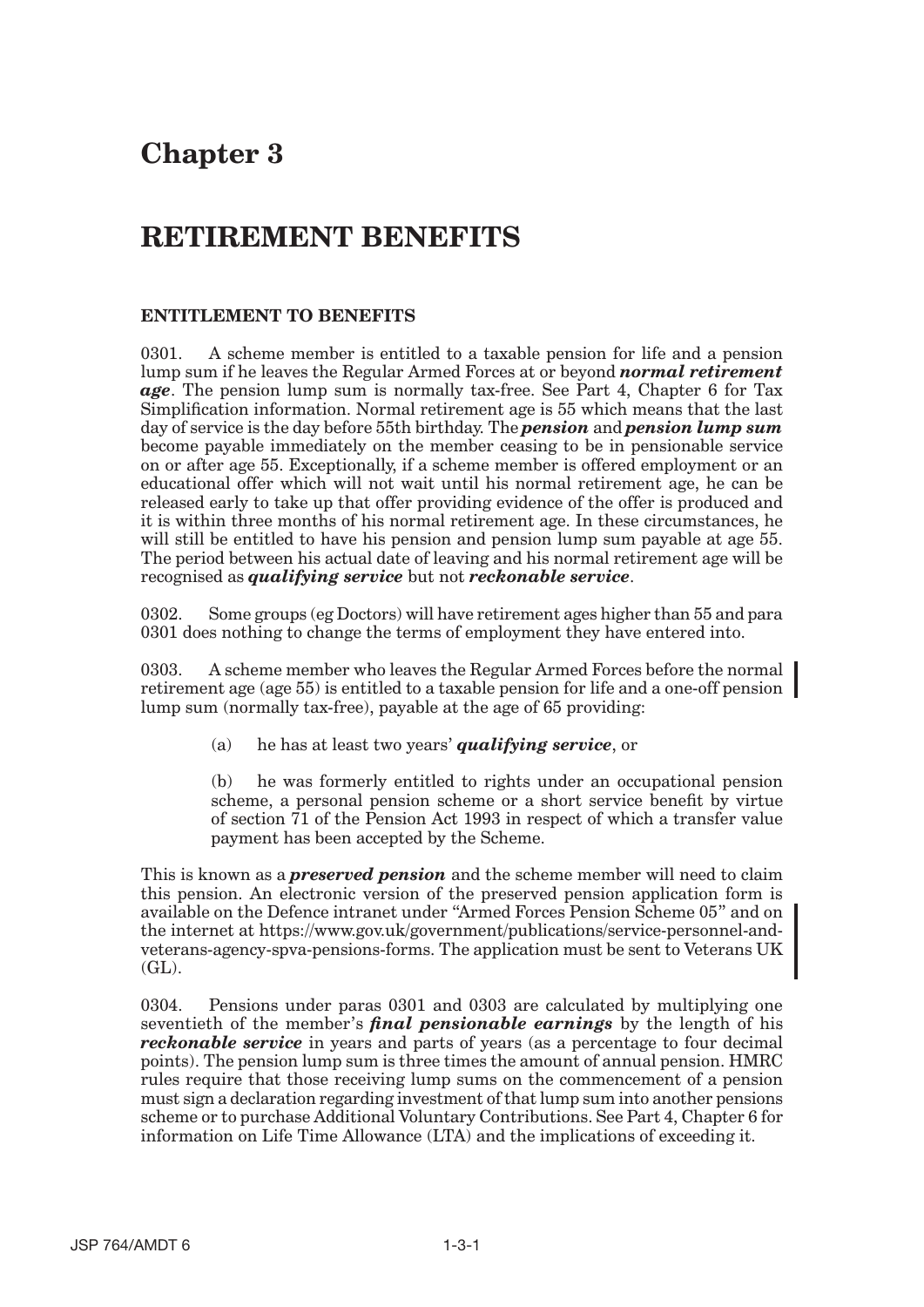#### **CALCULATION OF FINAL PENSIONABLE EARNINGS**

0304A. The examples below show how final pensionable earnings is calculated if the best 365 days pay is in the last 12 months of service. Example 1 shows a straightforward calculation where the entire 365 days is at the same rate of pay. In reality, there will normally be a split with the pay rise in April affecting the salary and ultimately the final pensionable earnings. Example 2 shows the effect of the April pay rise.

#### **EXAMPLE 1**

An individual who leaves the Armed Forces on 31 March at age 55 with 39 years' reckonable service (having joined at age 16) on a final pensionable earnings of £45,000 will receive:

 $39 \times \text{\pounds}45,000 \times \frac{1}{70} = \text{\pounds}25,071.43$  pension paid monthly in arrears and  $25,071.43 \text{ x } 3 = \text{\textsterling}75,214.29 \text{ pension lump sum}$ 

## **EXAMPLE 2**

An individual who leaves the Armed Forces on 12 September at age 55 with 39 years' reckonable service:

13 Sep – 31 Mar = 200 days  $\omega$  £45,000 = £24,657.53  $1$  Apr –  $12$  Sep = 165 days @ 47,000 = £21,246.57

 $(f24,657.53 + f21,246.57)$  = final pensionable earnings of £45,904.10

 $39 \times \text{\pounds}45,904.10 \times \frac{1}{70} = \text{\pounds}25,575.14$  pension paid in monthly arrears

and £25,575.14 x 3 = £76,725.42 pension lump sum

#### **ADJUSTMENTS FOR INFLATION IN DETERMINING FINAL PENSIONABLE EARNINGS**

0305. The member's final pensionable earnings is the greatest amount of pensionable earnings that he has earned in 365 consecutive days falling within the last three years of service. The last 365 days of service will normally be the best and, of course, will not require adjustment for inflation but it is not out of the question that the last three years of service included a temporary promotion which did not occur in the last 365 days.

#### **EXAMPLE**

If an individual left the Regular Armed Forces as a Major but, 18 months before leaving he had been paid as a Lt Colonel for three months, the earnings for the 365 days containing that period, adjusted for inflation, would be greater than the last 365 days. Thus the final pensionable earnings would be based on the best 365 days containing that period.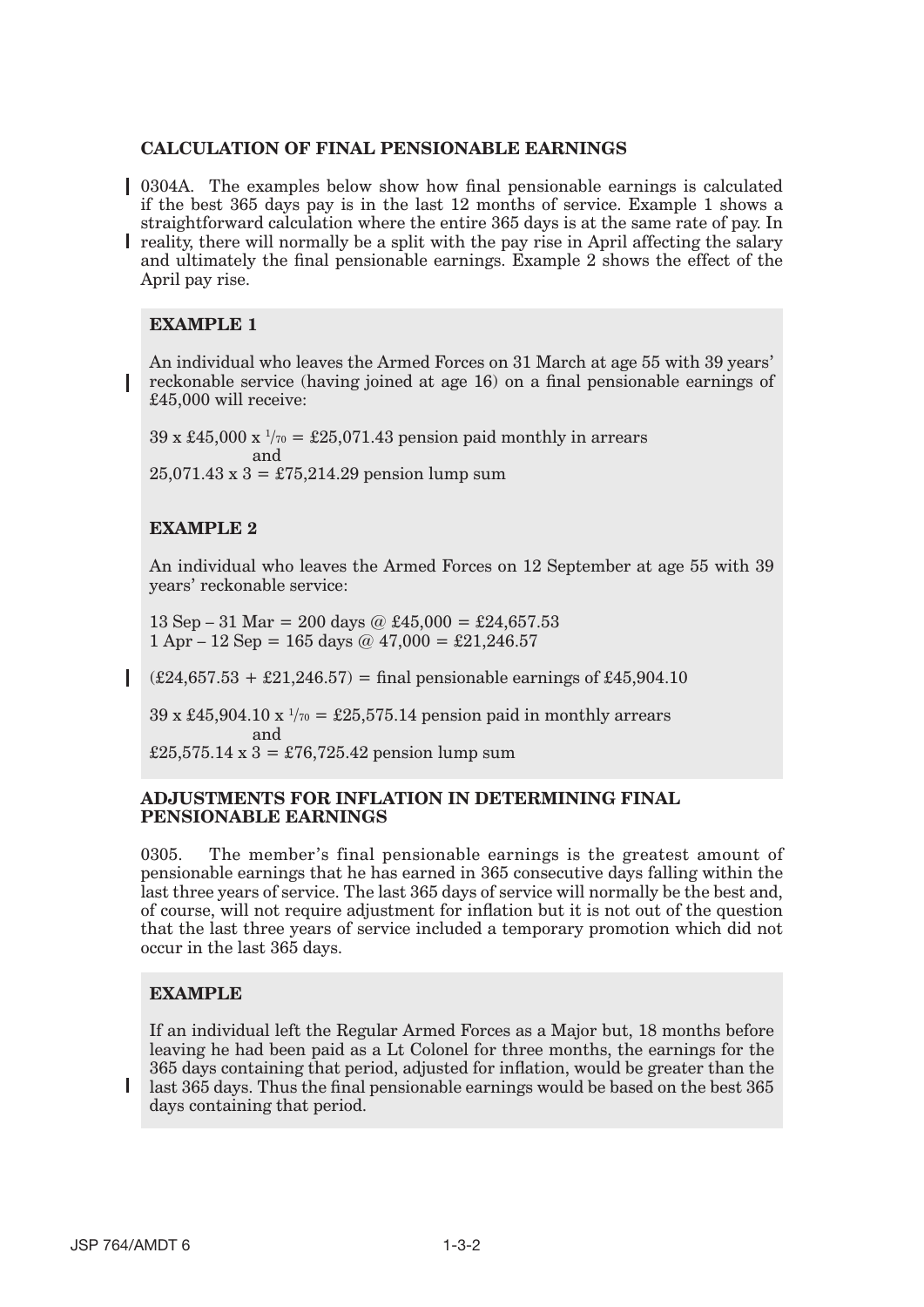0306. The earlier years will need to be adjusted for inflation by increasing them by the same amount as they would have been increased under the Pensions (Increase) Act 1971. This is a compound calculation.

#### **EXAMPLE**

If an individual's actual earnings over the last three years were £32,000 for the last 365 days, £30,000 for the previous year and £32,000 for the year before that, assuming that the pension increase figure was 2% per year, the earnings would be adjusted as follows:

For the last 365 days - £32,000 with no adjustment

For the previous year - £30,000 +  $2\%$  = £30,600

For the year before that –  $(\text{\pounds}32.000 + 2\%) + 2\% = \text{\pounds}32.640 + 2\% = \text{\pounds}33.292.80$ 

Thus the final pensionable earnings used in this individual's pension calculation would be £33,292.80 in respect of the earliest period that could be considered as part of the calculation. This is a very simple example as it uses full years. Actual comparisons could compare many permutations of 365 consecutive days.

## **GROSSING UP OF EARNINGS**

0307. If there were periods during the final three years where the member was absent for reasons defined as assumed pay, such earnings must be included. The following calculation will apply in circumstances where the member was not an *active member* during the whole of the period or was on assumed pay for part of the year.

0308. The member's annualised *pensionable earning* for a year is:

**PE x 365,** where **N** 

**PE** is the member's pensionable earnings for the year,

**N** is the number of days in the year in the period for which pensionable earnings were received.

## **EXAMPLE**

If an individual had taken a three month (91 day) period of unpaid leave during his last year of service, that year's earnings would be grossed up. His actual earnings for the part of the year he did work was £28,000. The grossed up figure would be calculated as follows:

 $\pounds 28,000 \times 365 = 10,220,000 = 137,299.27$ 274 274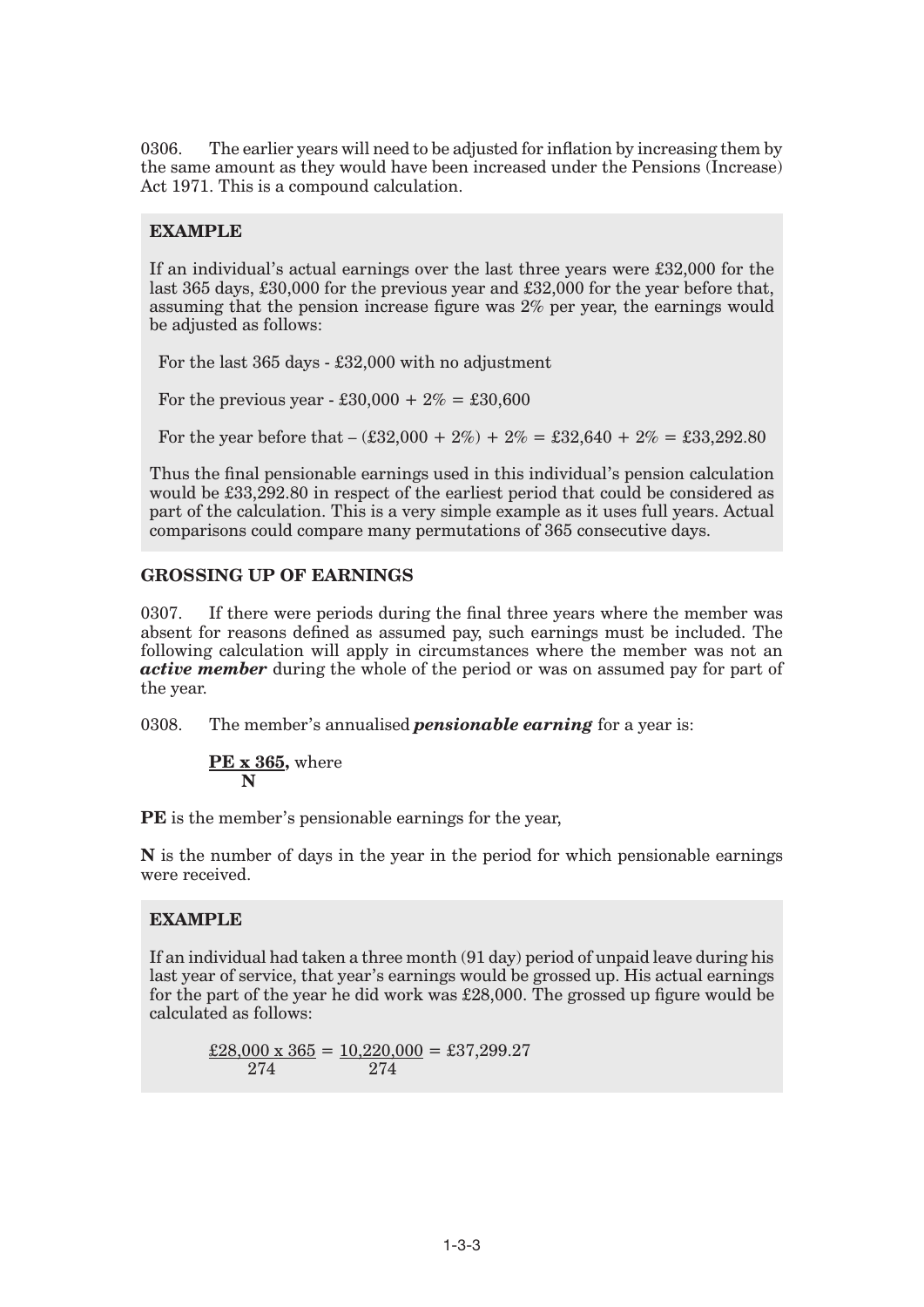#### **PENSIONS INCREASES**

0309. Under this Scheme pensions increases apply in the following circumstances:

- (a) where members are in receipt of pensions or ill-health benefits;
- (b) where dependants are in receipt of pensions;

(c) in respect of *preserved pension* calculations at the point at which they are due to come in to pay;

(d) when adjusting *abatements*.

0310. The amount of the pensions increase is that which applies under the provisions of the Pensions (Increase) Act 1971.

#### **PENSION CREDIT MEMBERS**

0311. Where a Pension Sharing Order (PSO) is made, the general rule is that a pension for the member's ex-spouse for life is derived from the member's *pension credit* rights (the value of pension benefits earned, as at a specific date). The member's ex-spouse becomes a **'***pension credit member***'** whose pension becomes payable:

- (a) when the Pension Credit Member (PCM) reaches normal pension age (age 65). PCMs may claim their benefits at normal retirement age (age 55) or their current age if over 55, rather than normal pension age (age 65), but this will mean that their benefits will be actuarially reduced due to early payment (see para 0313 and 0316).
- (b) if it is later, when the PSO takes effect.

The value of the pension must be equal to the pension credit as calculated by the court and, if the member's pension is not in payment at the time that the order is made, the pension credit will normally provide the pension credit member with a one-off lump sum (normally tax-free) and an annual pension for life. A pension credit does not provide survivor's benefits in the event of the death of the pension credit member. If a pension credit member dies before the pension becomes payable a lump sum of three times pension is paid to the estate. If the pension credit member dies shortly after the pension is payable, the balance of five years' pension is paid to the estate taking into account any lump sum that has already been paid and is worth three years pension.

0312. The pension credit may not be *aggregated* with any other benefits to which the pension credit member is entitled under the Scheme nor can they be supplemented by the purchase of added years. A person can have two or more pension credits and each is to be independent of the others.

#### **EARLY PAYMENT OF PENSIONS**

0313. **Early payment of preserved pension with actuarial reduction.** A member who is not entitled to the immediate payment of a pension may apply for immediate payment of an *actuarially reduced* pension and pension lump sum, even if he is in receipt of Early Departure Payments (EDP), provided that he is a *deferred member* who has reached the age of 55.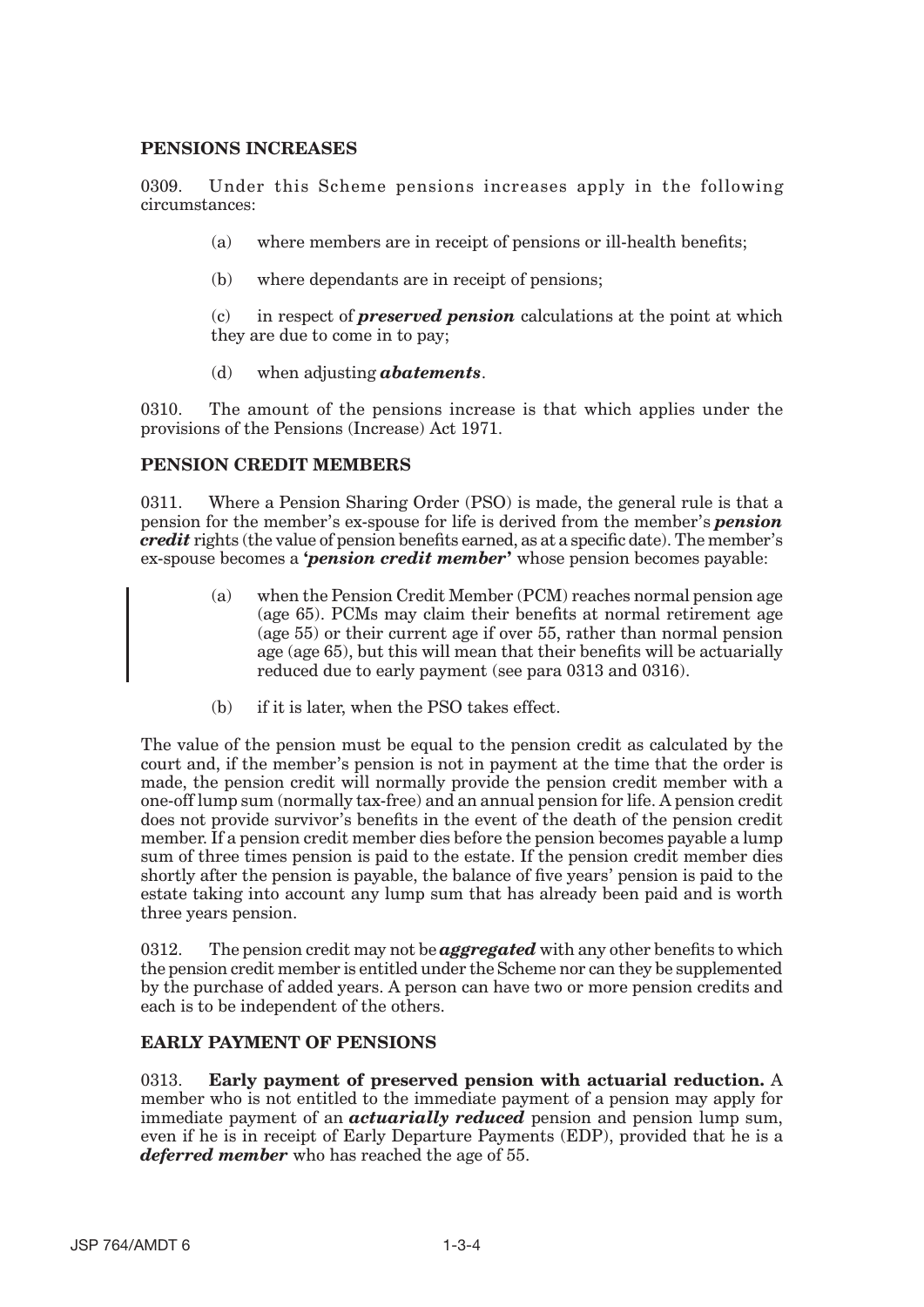The application to Veterans UK (GL) must be in writing and the sum payable  $\vert$ is determined after consultation with the factor tables provided by the *scheme actuary*, who, in the case of a deferred member, will take into account any *inverse commutation* which might have been applied for in accordance with para 0339-0343. The decision becomes binding on the member only after he has seen and accepted the actuary's figures. Early payment of preserved pension factors are at Part 4, Chapter 4.

#### 0314. **Early payment of preserved pension in the event of permanent ill-health.** A *deferred member* is entitled to apply for the immediate payment of his *preserved pension* and *pension lump sum* before reaching 65 if:

(a) in the opinion of Veterans UK (GL) (having received evidence from a registered medical practitioner and other specialists that), the member has suffered a permanent breakdown in health involving incapacity for any full-time employment which will continue at least until the member reaches pension benefit age, and

(b) he is not an active member of another occupational pension scheme (other than an AVC scheme). The test is whether he belongs to another occupational pension scheme in respect of which his employer is making contributions in relation to his employment, and

(c) he makes a claim in writing to Veterans UK (GL) for immediate payment of his pension and lump sum.

In these circumstances, the pension is not actuarially reduced. It will be adjusted for the inflation which has occurred between the date of his discharge from the Regular Armed Forces and the date it comes into payment, and it will attract pension increases thereafter.

0315. **Review of Early Payment of Preserved Benefits in the event of ill-health.** Entitlement to early payment of this pension may be reviewed and the pension will cease if Veterans UK (GL) is of the opinion that the member no longer meets the criteria. In these circumstances the pension will be preserved until age 65, unless the deferred member re-applies successfully for its early payment on ill-health grounds.

0316. **Life expectancy of less than 12 months.** If as a result of a written application, Veterans UK (GL) (having received evidence from a registered medical practioner or other specialists) agrees that an *active member*, a deferred member (even if he is in receipt of EDP) or a *pension credit member* who has not received any benefits has a life expectancy of less than 12 months, he may opt to exchange the whole of his pension (including the Guaranteed Minimum Pension (GMP) element) for a lump sum (normally tax-free). For active members and deferred members, the amount of the lump sum will be five times the annual pension (taking into account any pension lump sum due). Pension credit members will receive a lump sum in the opinion of the scheme actuary is equivalent to the value of his pension credit rights. This lump sum will be paid as soon as is reasonably practicable. There will be no further lump sum benefits payable on the member's death.

## **ILL-HEALTH BENEFITS**

0317. AFPS 05 offers ill-health benefits if a career is cut short by injury or illness, irrespective of cause. Additionally, if the injury or illness is mainly *attributable* to service, compensation for conditions caused on or after 6 April 2005 will be considered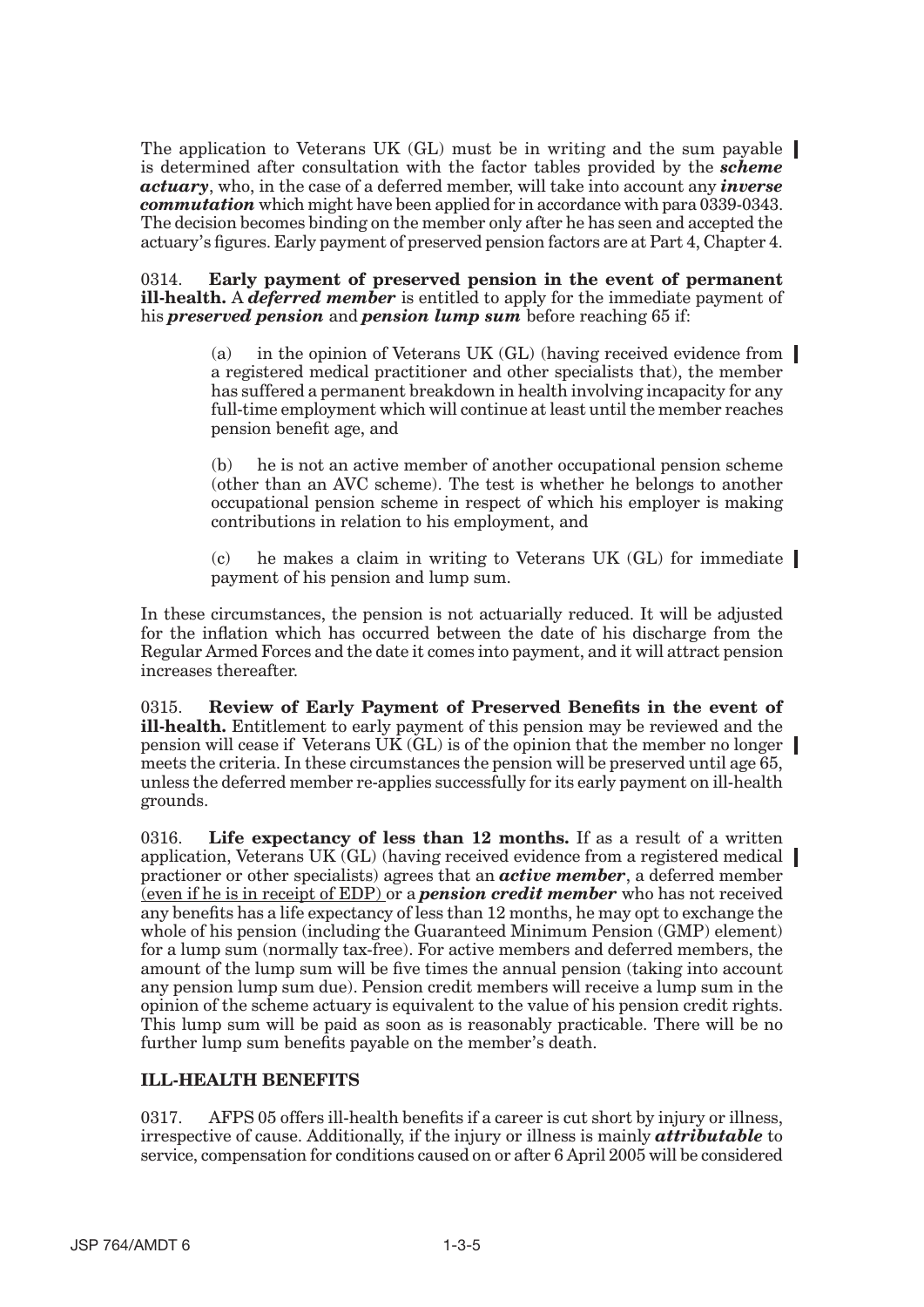under the Armed Forces Compensation Scheme (AFCS), details of which can be found in JSP 765. If a Guaranteed Income Payment (GIP) and lump sum is awarded under the AFCS for the condition which brought about the medical discharge, the ill-health pension under AFPS 05 or EDP becomes tax-free. Benefits for those who are medically discharged because of an *attributable* condition caused before 6 April 2005 are dependent upon the allocated tier as follows:

(a) For Tier 1, the member will be given the choice of either:

(1) receiving what was referred to as a Service Invaliding Pension (SIP) under AFPS 75 topped up to the Minimum Guaranteed Income (MGI) (formally known as the Service Attributable Pension (SAP)), or

(2) receiving EDP (if the member has reached the EDP 18/40 Point) topped up to the MGI.

(b) For Tier 2 and Tier 3, the AFPS 05 ill-health pension will be compared to the MGI. If the MGI is higher than the AFPS 05 pension then a top-up will be made. The ill-health pension becomes tax-free in both cases.

0318. If an active member with at least two years' *qualifying service* suffers ill-health leading to medical discharge, he will be entitled to an ill-health award. The type and size of award will depend upon the Tier, which is allocated by reference to the Tariff (see Part 4, Chapter 1 for Tariff), and the length of the individual's service.

0319. A Tier 3 ill-health pension will be awarded when, in the opinion of Veterans UK (GL), an *active member* suffers permanent breakdown in health which it is deemed will continue until the member reaches normal retirement age of 55, making him permanently incapable of any civilian full-time employment (tariff levels  $1-6$ ). He will be entitled to an annual pension calculated by multiplying one seventieth of his *final pensionable earnings* by whichever of the following gives the greater amount of *reckonable service:* 

> (a) the sum of his reckonable service and half of the further reckonable service which he would have been able to count under the scheme if he had remained an active member until age 55, age 55 is used irrespective of the type of commitment that the individual has signed up for, (the day before 55th birthday is used as the basis of the calculation) and

(b) 20 years.

He will also receive a lump sum (normally tax-free) which is calculated by multiplying the amount of annual pension payable by three.

## **EXAMPLE 1**

If an individual who joined age 20, was injured and medically discharged under Tier 3 after four years' service he would have 31 years remaining to normal retirement age of 55. Half of this 31 years (15 years 6 months) would be added to the four years he has already served giving a total of 19 years 6 months. As the total is less than 20 years, the minimum guarantee of 20 years is used to calculate the ill-health pension. This illustration uses years and proportions of years: Veterans UK (GL) will use years and days to ensure accuracy.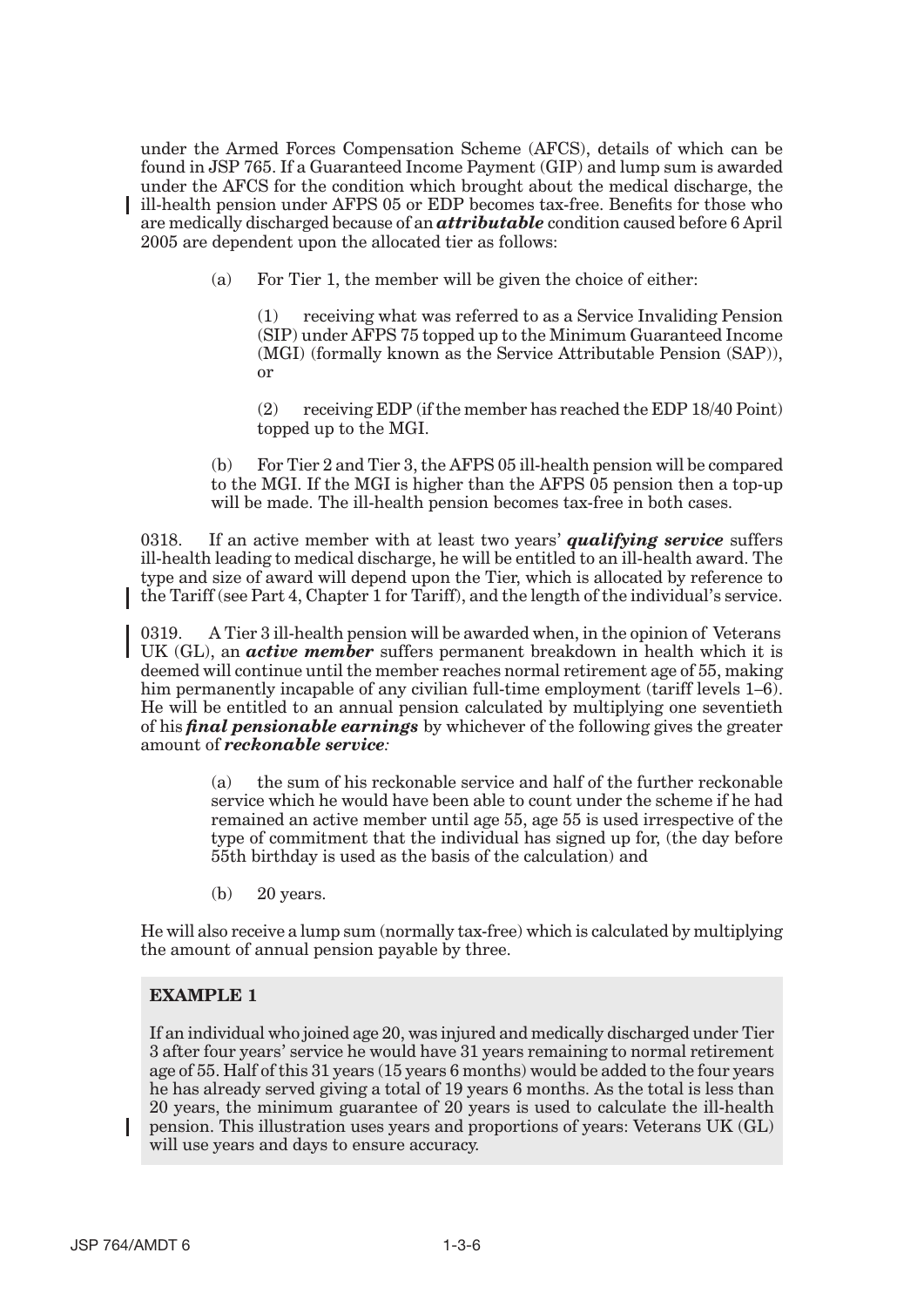#### **EXAMPLE 2**

If an individual who joined age 19, was medically discharged under Tier 3 after 20 years service he would have 16 years remaining until normal retirement age of 55. Half of this 16 years (8 years) is added to the 20 years already served giving a total of 28 years. His ill-health pension will be calculated on 28 years' service.

0319A. Ill-health pensions are not payable if the member is over age 55; however, if they are medically discharged with an attributable condition, the pension becomes tax-free.

0320. A Tier 2 ill-health pension will be awarded when, in the opinion of Veterans UK (GL), an active member suffers a breakdown in health which, while not leaving him permanently incapable of gainful civilian employment, is deemed to have significantly impaired his employment prospects (tariff levels 7-11). He will be entitled to an annual pension calculated by multiplying one seventieth of his final pensionable earnings by the sum of his reckonable service and one-third of the further reckonable service which he would have been able to count under the scheme if he had remained an active member until age 55 (again, age 55 is used irrespective of the commitment the individual has signed up for). He will also receive a lump sum (normally tax-free) which is calculated by multiplying the amount of annual pension by three. Ill-health pensions are not payable if the member is over age 55, however, if they are medically discharged with an attributable condition, the pension becomes tax-free.

## **EXAMPLE**

An individual who joined age 20, who was injured and medically discharged under Tier 2 after five years' service would have 30 years remaining to age 55. One-third of this 30 years (10 years) would be added to the five already served. Thus, the ill-health pension is calculated on 15 years' service.

0321. A Tier 1 tax-free lump sum will be awarded when, in the opinion of Veterans UK (GL), an *active-member* is unfit for service in the Armed Forces but it is deemed that his capacity to get gainful employment is not significantly affected by that condition (tariff levels 12-15). For further details please see Chapter 4 of Part 2 of this JSP. For implications of rejoining the Armed Forces after receiving a Tier 1 award see Part 1, Chapter 7.

0322. Once in payment, irrespective of the age of the recipient, ill-health pensions are adjusted in line with the Consumer Price Index (CPI) each year, usually in April,  $\parallel$ using the previous September's annual headline rate of inflation.

## **Request by member for review**

0323. A member who is medically discharged with a pension under Tier 2 or a lump sum under Tier 1 may request a review of his condition within five years of discharge. In exceptional circumstances a review may be conducted out of time.

0324. The request must be made in writing. Veterans UK  $(GL)$  will refer it to the Scheme Medical Adviser, and respond to the individual within two months. If an individual is not satisfied with the response then he can pursue through the Internal Disputes Resolution Procedure (IDRP) (see Part 1, Chapter 9, para 0913). If Veterans UK (GL) (having received evidence from a registered medical practioner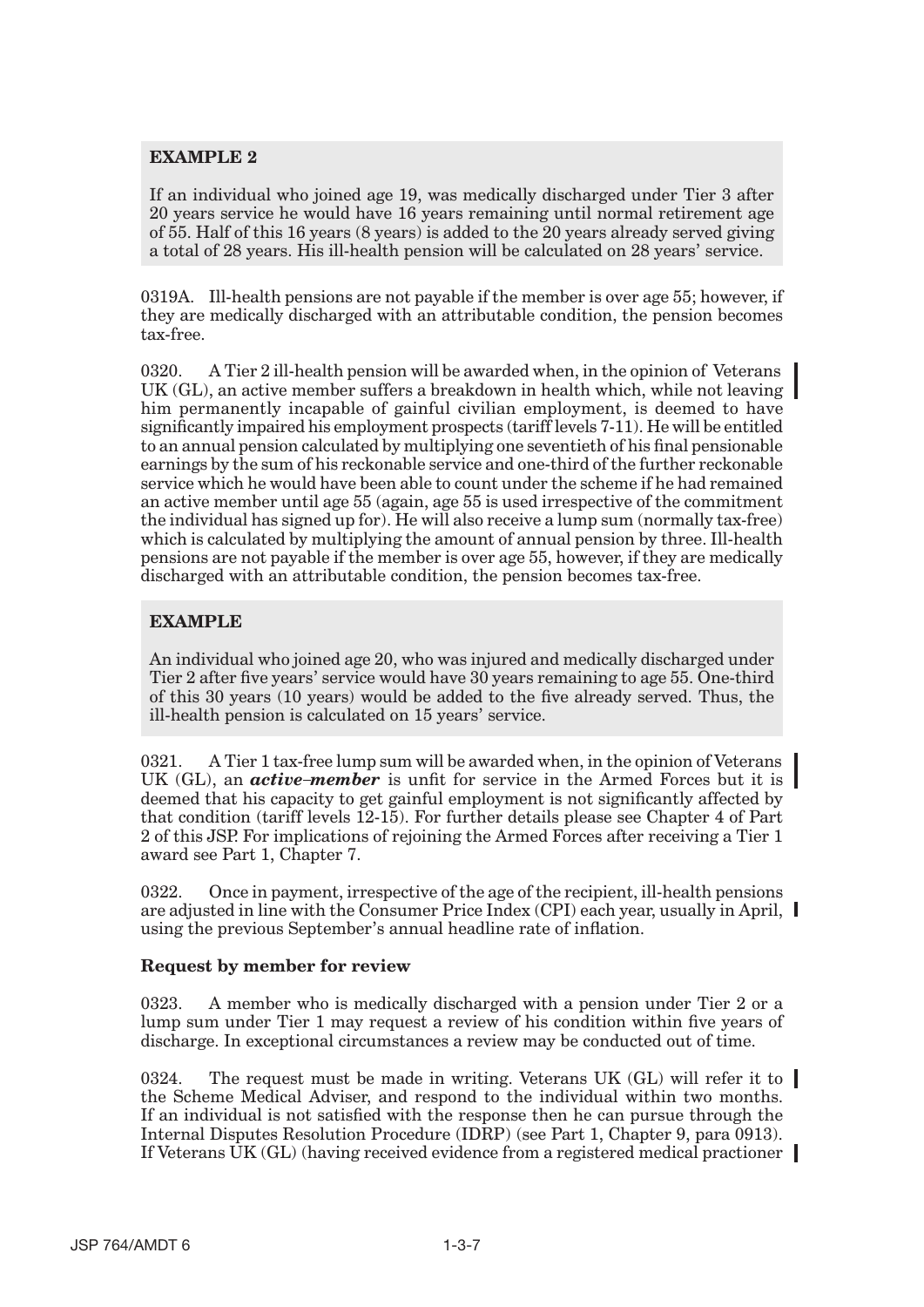or other specialists) accepts that his discharge condition should be placed in a higher tier, the member will become entitled to a payment which will depend on whether the original decision on which tier to place his condition was wrong or whether his condition had deteriorated in an unexpected way.

0324A. Veterans UK (Norcross) will inform Veterans UK (Glasgow) where there has been a change to an original AFCS award due to reconsideration or an appeal as this could potentially lead to a change in the original AFPS 05 Tier Level. On receipt of this information Veterans UK (Glasgow) should write to the individual, explaining that as a result of a change in their AFCS award this could lead to a change in their AFPS 05 Tier Level. In these circumstances, the individual is to be informed that they can apply in writing to Veterans UK (Glasgow) for a review of their ill health award.

The letter must explain the differences between the original award and any revised award with current figures of the revised award being provided in order that the member can make an informed decision as to whether they wish to ask for a review of their ill health award or not.

It must also be explained to the individual that if their AFPS 05 ill health award is changed on review to a Tier 2 award this new award will consist of an ill health pension and a pension lump sum. However, the new Tier 2 ill health pension lump sum will be off set against the original Tier 1 ill health lump sum award and may result in part of the Tier 1 ill health award being recovered.

Where an AFPS 05 ill health award has been revised this information is to be passed to Veterans UK (Norcross) who will determine the appropriate action to take.

## **Error in the original decision on a Tier 2 award**

0325. In the event of an error having been made and a Tier 2 award being replaced with a Tier 3 award, he will be entitled to:

> (a) the difference between the pension paid and the pension he is then entitled to backdated to the date of his medical discharge and increased by the CPI as appropriate, and

> (b) the difference between the lump sum paid and the lump sum he is then entitled to, increased by CPI as appropriate.

#### **EXAMPLE**

If an individual who left with a Tier 2 award at age 25 with five years' service based on a final pensionable earnings of £25,000, he would have received a taxable pension of £5,357.14 and a tax-free lump sum of £16,071.43. The pension is calculated by multiplying £25,000 by 15 (5 years + one third of the 30 yrs between age 25 and age 55) and then dividing by 70. The lump sum is three times the pension.

A Tier 3 award for the same person would have resulted in a taxable pension of £7,142.86 and a tax-free lump sum of £21,428.57. The pension is calculated by multiplying  $£25,000$  by 20 (5 years + half of the 30 years between age 25 and age 55) and then dividing by 70. The lump sum is three times the pension.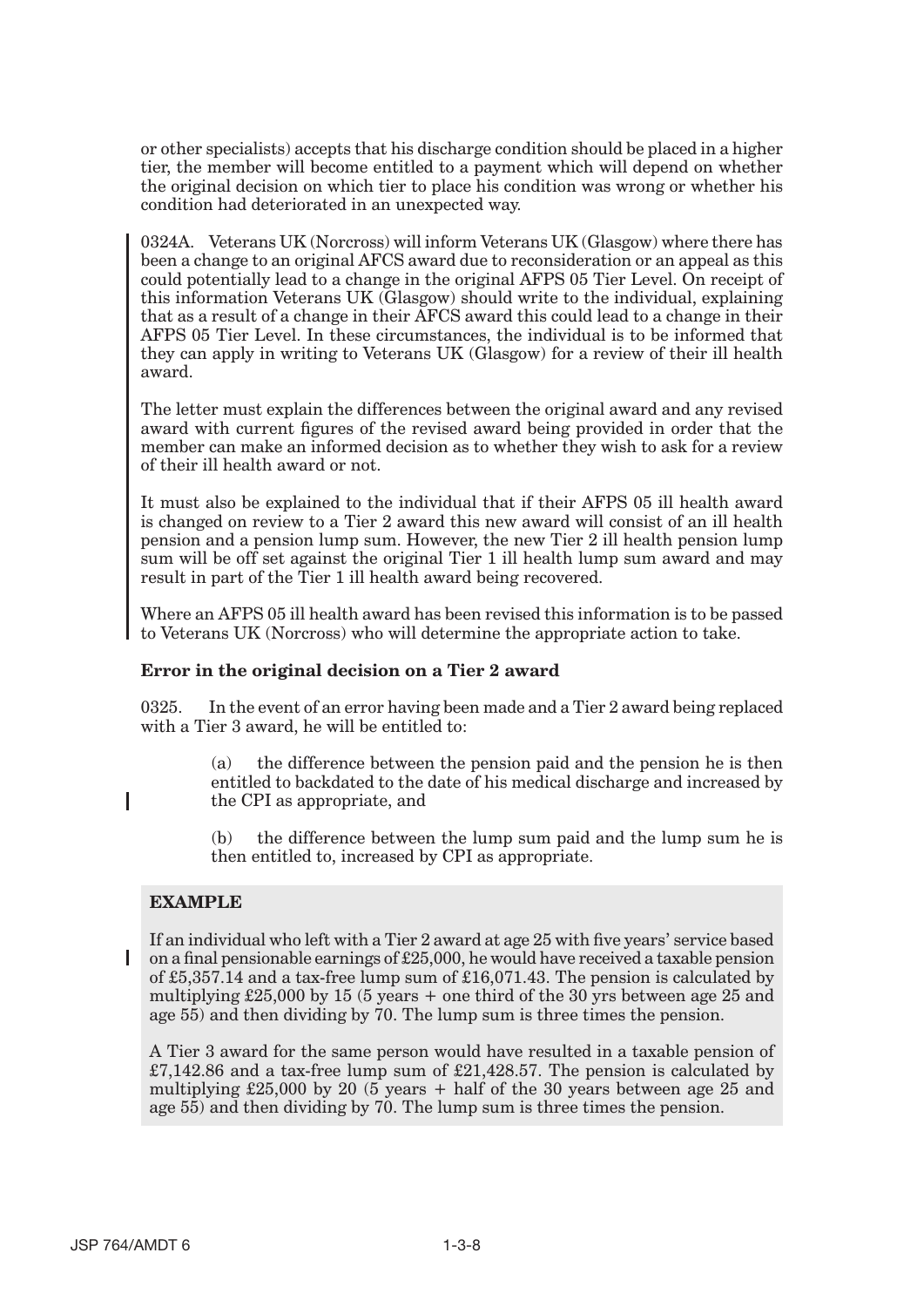Thus, a successful review of a Tier 2 award to a Tier 3 award on the grounds that the original decision was wrong would result in the payment of:

- £1785.72 extra in annual pension,
- any back payments due between the date of discharge and the date at which the higher pension is actually paid, and
- a tax-free lump sum of £5357.14 (the difference between a Tier 2 and Tier 3 lump sum).

#### **Deterioration after a Tier 2 award**

0326. Although routine review is not intended, Veterans UK (GL) has the discretion to review any medical discharge and reduce the pension if they find that the condition which gave rise to the award has improved significantly or no longer exists. The review must take place before the member reaches the age of 55. In the event of unexpected deterioration of a condition originally assessed as a Tier 2 condition which has become a Tier 3 condition, he will be entitled to:

> (a) the difference between the pension paid and the pension he is then entitled to, backdated to the date of his application for review and increased by CPI as appropriate, and

> (b) the difference between the lump sum paid and the lump sum he is then entitled to, increased by CPI as appropriate.

0326A. HMRC rules do not allow a second lump sum to be paid so the difference in lump sum will be inversely commuted using factors provided by GAD and added to the pension.

#### **EXAMPLE**

Using the example in para 0325, a successful review of a Tier 2 award to a Tier 3 award on the grounds of deterioration of the original condition would result in the payment of:

- £1,785.72 extra in annual pension,
- • Any back payments due between the date of the application for review and the date at which the higher pension is actually paid (this can be paid as a lump sum), and
- The difference between a Tier 2 and Tier 3 lump sum of  $£5,357.14$  will be inversely commuted using a factor only to increase the member's pension. If the factor was 4.2 this would lead to an additional increase in pension of £225 per annum.

0327. See Chapter 4 of Part 2 of this JSP for the implications of a successful review from Tier 1 to Tier 2.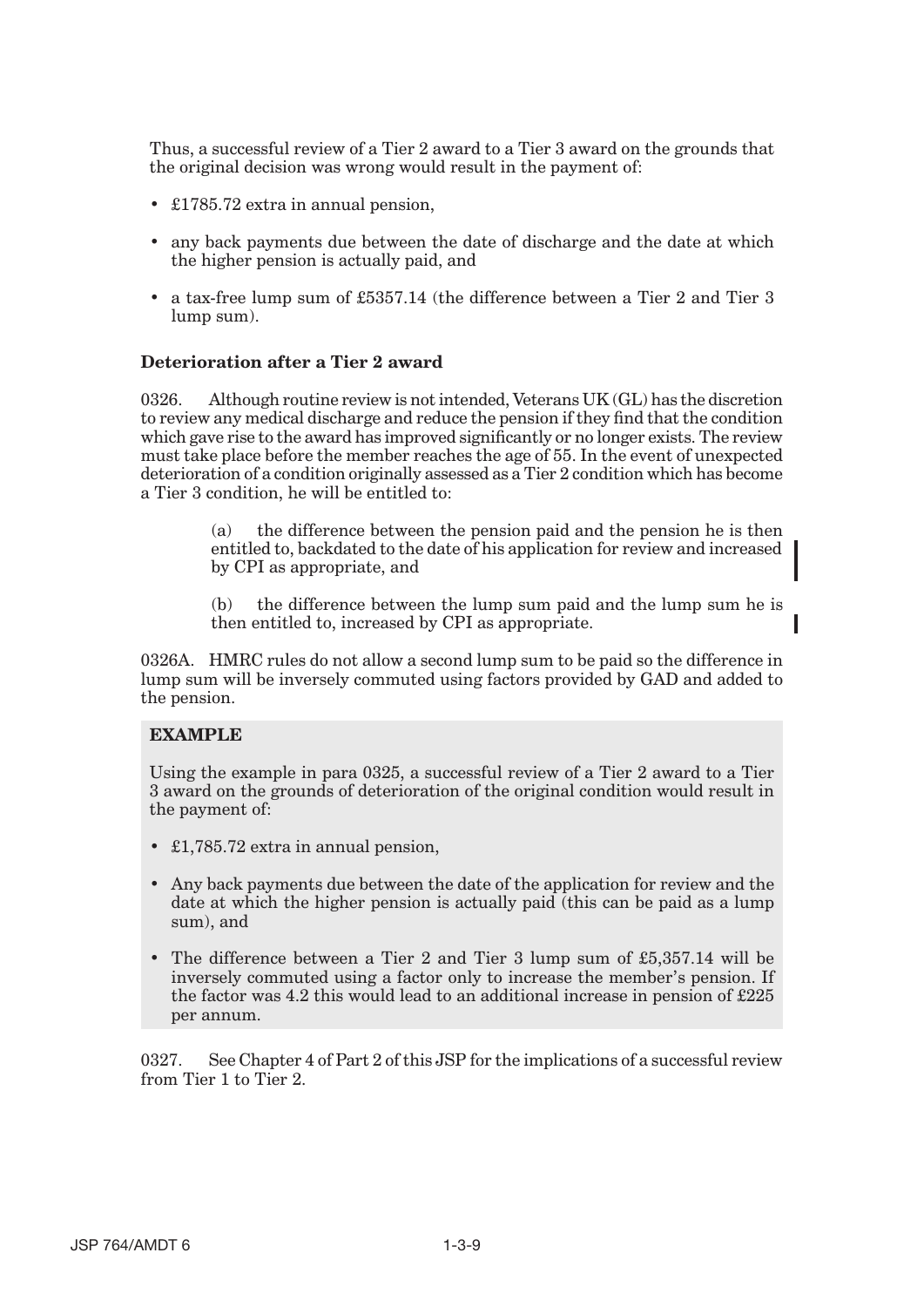#### **Review of medical discharge by the scheme**

0328. Although routine reviews are not intended, Veterans UK (GL) has the discretion to review any medical discharge and either reduce or stop the pension if it is found that the condition which gave rise to the award has improved significantly or no longer exists. The review must take place before the member reaches the age of 55.

#### **GUARANTEED MINIMUM PENSIONS**

0329. If a member of AFPS 05 has a guaranteed minimum in relation to his pension under the scheme for service before 6 April 1997, in accordance with Section 14 of the Pension Schemes Act 1993, the following applies:

> (a) From state pension age the member will be entitled to receive a pension payable for the remainder of his lifetime at the rate equivalent to a weekly rate of not less than the guaranteed minimum (subject to para 0331). If he continues serving beyond state pension age, payment may be postponed with his consent. If he does not consent to the postponement, the GMP is payable from state pension age. If he continues serving for a further five years after reaching state pension age, and does not leave, he is entitled to receive the guaranteed minimum from that point unless he consents to a further postponement.

> (b) If the member dies leaving a *spouse*, a pension shall be provided for the spouse at a weekly rate of not less than half of the member's guaranteed minimum.

0330. The GMP will increase in line with Section 148 Orders (approximately average earnings) in deferment until State pension age. The increase in payment depends on when the GMP was accrued. GMP accrued before 6 April 1988 does not increase in payment and GMP accrued after 5 April 1988 increases in payment in l line with CPI but is capped at  $3\%$ .

0331. He will not receive a pension for life if:

(a) the pension is forfeited (see paras 0907-0912) as a result of a conviction for:

- (1) treason, or
- (2) under the Official Secrets Act, or

(b) the pension is commuted under the arrangements for commutation of small pensions and the conditions in regulation 60 of the Occupational Pension Schemes (Contracting-Out) Regulations are met.

## **ALLOCATION OF PENSION**

0332. An *active member* or a *deferred member* whose pension is not in payment may opt to allocate up to 37.5% or such lower percentage as appears to the scheme administrator to be capable of being allocated without risk that a part of the pension to which any person becomes entitled on the death of the member after 75 does not qualify as a dependant scheme pension for the purposes of section 167 of the Finance Act 2004 (the pension death benefit rules) of his pension to one or more person(s)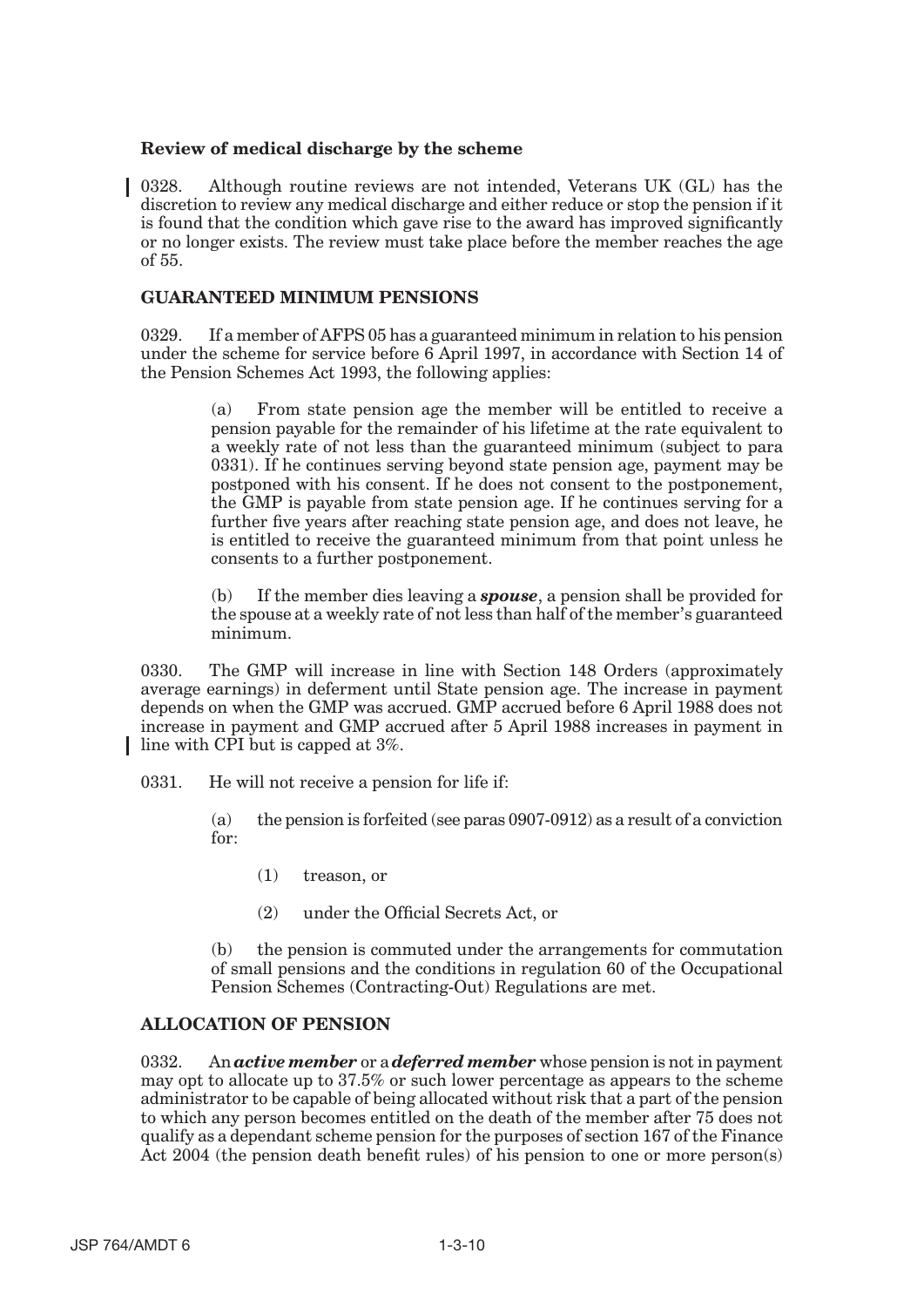who are financially dependent upon him. This can be one allocation of up to 37.5% of his pension or several allocations which, together, total no more than 37.5% of his pension.

0333. An active member who is due to leave the Armed Forces with an ill-health pension or a deferred member who has applied to have his deferred pension paid early on ill-health grounds, will not be allowed to allocate part of his pension to anyone else.

0334. The election to allocate must be submitted to Veterans UK  $(GL)$  during the six months before the member's pension becomes payable. He may revoke it or amend it before his pension becomes payable but, once his pension is in payment, the allocation cannot be changed or cancelled. Anyone considering making such an allocation might wish to take independent financial advice as to the tax or benefit implications of his plans. An electronic version of the Allocation Application form (Veterans UK (GL) Pens Form 3) is available on the Defence intranet under "Armed Forces Pension Scheme 2005 (AFPS 05)" and on the internet at https://www.gov.uk. (https://www.gov.uk/government/publications/service-personnel-and-veterans-agencyspva-pensions-forms). The application must be sent to Veterans UK (GL).

0335. Allocation means that, during the member's lifetime, any pension payable would be paid at a reduced rate and that, on his death, the nominated person(s) would benefit from the allocation for life. The sum payable to the nominee(s) will be calculated by the *scheme actuary*, taking into account the age and sex of the beneficiaries. Allocation tables for males allocating to a female beneficiary and females allocating to a male beneficiary are at Part 4, Chapter 4. Factors for allocating to a same sex dependant will be produced by the Government Actuary when required. The arrangement will not be binding on the member until he has seen and accepted the actuary's figures. There will be no charge for the administration linked with the making of an allocation. Allocation does not reduce the level of spouse's, civil partner's, eligible partner's or eligible children's pension as these benefits *accrue* separately from the *member's* benefits but in some cases there may be tax implications for them. Members are advised to take financial advice at their own cost before entering into such an arrangement as there are possible tax implications should he die at or after the age of 75. See Part 4, Chapter 6 for further details.

0336. If the member dies after having made an allocation but before his pension is due to start, his option will be invalid.

0337. If there is evidence of coercion or duress in respect of the option to allocate pension, or Veterans UK (GL) is of the opinion that the member was mentally impaired  $\blacksquare$ at the time he made the election and would not have made it had it not been for the impairment, the option will be invalid.

0338. If the member dies within two years of receiving his pension and it is found that he has made a false declaration about his health in connection with making the allocation, payment to the beneficiary of the allocation may be withheld. Any pension foregone will be credited to his estate.

## **INVERSE COMMUTATION**

0339. Benefits may be improved by *inverse commutation* which redistributes the lump sum in one of two ways. An *active member* or a *deferred member* may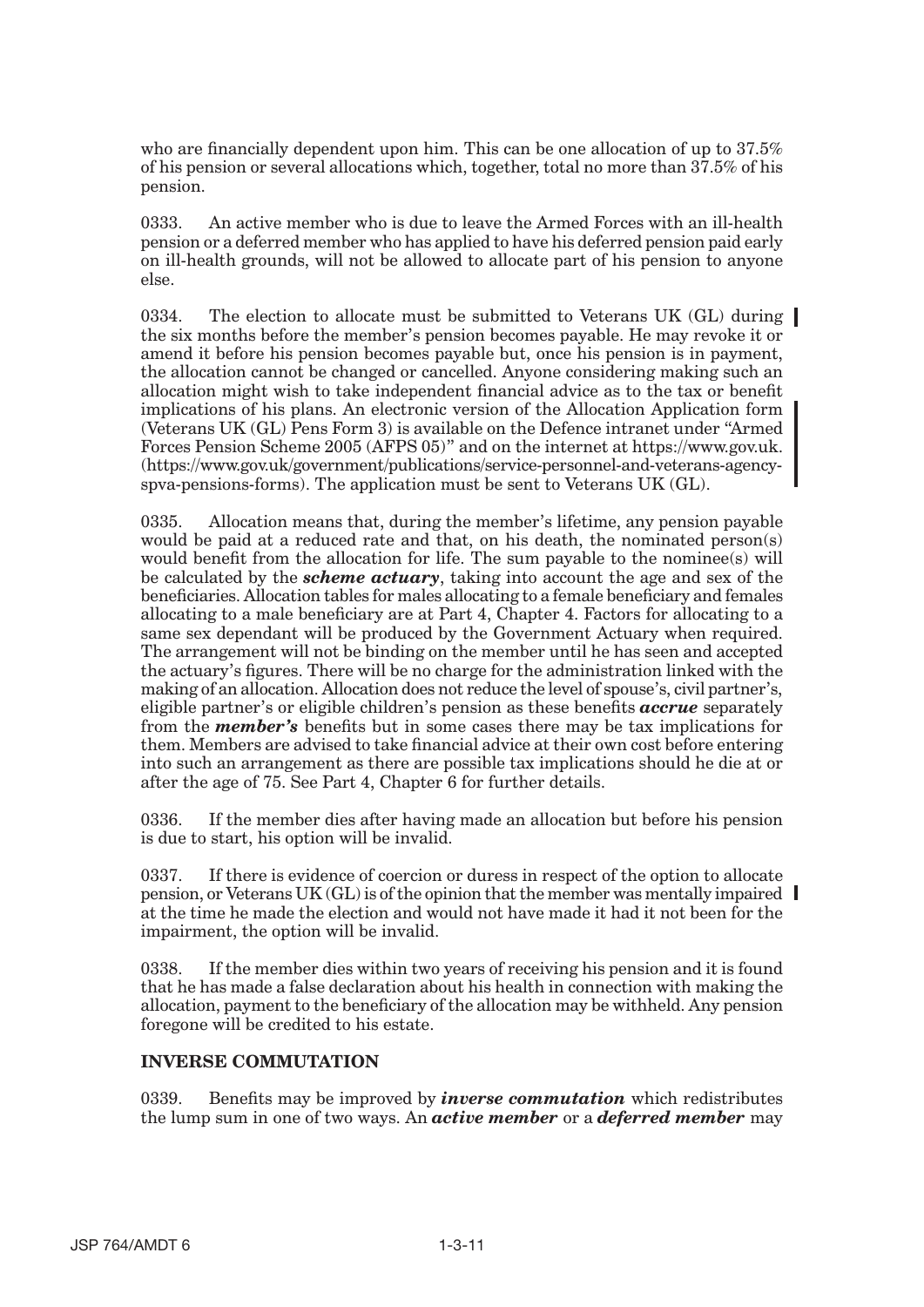opt to exchange the whole or part of his pension lump sum for an increase in the amount of pension payable to:

- the *member*'s pension only
- both member's and dependants' benefits.

#### **EXAMPLE**

An individual retires at age 55 with 34 years' reckonable service and a final pensionable earnings of £35,000 pa. He is entitled to a pension of £17,000 pa  $(34 \times \text{\textsterling}35,000 \times \frac{1}{70})$  and a lump sum of  $\text{\textsterling}51,000$   $(3 \times \text{\textsterling}17,000)$ . He opts to exchange £40,000 of his lump sum for an addition to his own pension. The factor per £100 is 4.90, therefore  $\text{\pounds}40,000/\text{\pounds}100 \times 4.90 = \text{\pounds}1,960$  additional pension pa. If he were to increase both his and his spouse's pension the factor would be 4.43, which would increase their pensions by £40,000/£100 x 4.43 = £1,722 pa.

The actual conversion factors, showing the amount of additional pension obtained per £100 of the lump sum foregone is dependent on the age and sex of the person receiving the pension, appear in Part 4, para 0415.

0340. An individual who is being medically discharged with a Tier 2 or 3 ill-health pension will be allowed to inversely commute his pension lump sum, as will an individual who applies to have his preserved pension paid early on ill-health grounds.

0341. This option can only be exercised within the six months before the pension is due to come into payment. The application must be sent to Veterans UK (GL) who will calculatethe value of the exchange in accordance with the factor tables provided by the *scheme actuary*. An electronic version of the Inverse Commutation application form is available on the Defence intranet under "Armed Forces Pension Scheme 2005 (AFPS 05)"and on the internet at https://www.gov.uk. (https://www.gov. uk/government/publications/service-personnel-and-veterans-agency-spva-pensionsforms). The application must be sent to Veterans UK (GL). Once the member has seen and accepted the actuary's figures, the exchange is agreed and the lump sum is reduced by the amount exchanged whether or not the pension that is to be increased as a result of the option actually becomes payable. For example, if a member reduces his lump sum to improve his and his partner's benefits but she dies before him, the exchange will not be reversed.

0342. If a member opts for *inverse commutation* but dies before his pension becomes payable, the option is invalid. An individual who is being medically discharged with an ill-health pension will be allowed to inversely commute his pension lump sum, as well as an individual who applies to have his preserved pension paid early on ill-health grounds.

0343. There will be no charge for the administration linked with the opting for inverse commutation.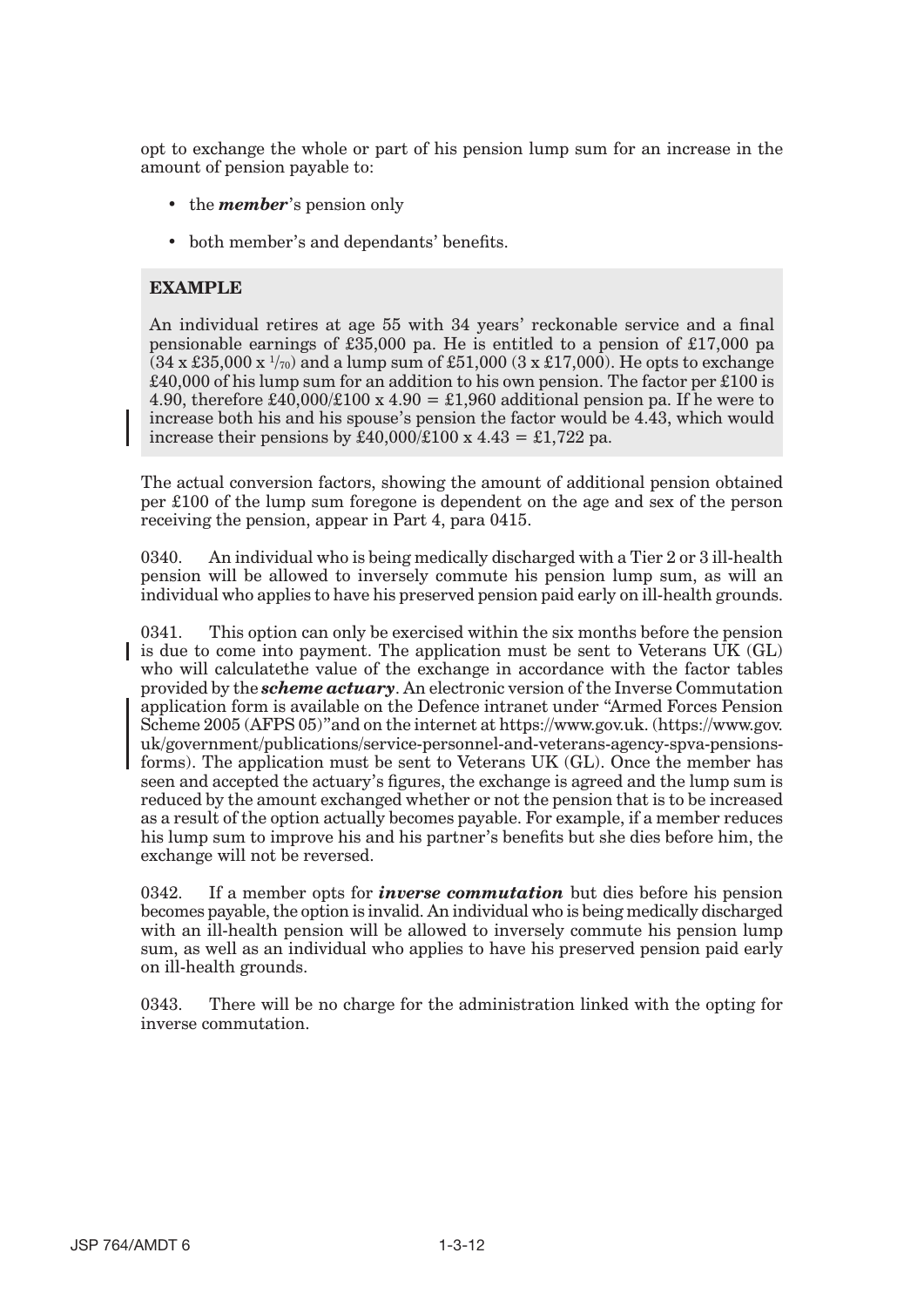## **Chapter 4**

# **DEATH BENEFITS**

## **GENERAL**

0401. Pensions for *spouses*, *civil partners*, *eligible partners* and *eligible children* are payable from the day after the date of the death of the *member* but they must be claimed. Lump sums will be paid to the individuals or organisations nominated by the member or, if there is no nomination, to his spouse, civil partner or partner. If he dies with no nominees, spouse, civil partner or eligible partner, the lump sum will be paid to his estate. The calculations described in this Chapter assume that dependants' benefits have not been increased by *allocation* (paras 0332-0338, Chapter 3) or *inverse commutation* (paras 0339-0343, Chapter 3).

0402. In circumstances where the individual is 'missing', the date of death used for pensions purposes will be notified to Veterans UK (GL) by the Joint Personnel Administration Centre (JPAC).

0403. A married member or a member who enters into a *civil partnership* does not need to take special action for his spouse or civil partner to receive a pension as the relationship is a legally documented one. For a member who is not married or in a civil partnership but has a partner things are not so clear. By nominating his partner as the recipient of the lump sum it would add to the evidence which would be considered when establishing eligibility for pension. (See paras 0418 for eligibility criteria).

0404. Members may nominate more that one individual or one incorporated or unincorporated body as the recipient of a lump sum in the event of his death. The nomination must be in writing and, if there is more than one nominee, he must specify the percentage which will go to each. It may be revoked or altered but, again, this must be done in writing. It is the responsibility of the member to review his nomination from time to time but Unit Administration or Personnel staffs should raise the issue of nomination when they are notified that a member has married, divorced, become a widow(er) or dissolved a civil partnership. An electronic version of the Nomination application form is available on the Defence intranet under "Armed Forces Pension Scheme 2005 (AFPS 05)" and on the internet at (https://www.gov. uk/government/publications/service-personnel-and-veterans-agency-spva-pensionsforms) (http://www.mod.uk/DefenceInternet/AboutDefence/CorporatePublications/ PersonnelPublications/SPVA/SpvaPensionsForms.htm). The application must be sent to Veterans UK (GL).

0405. A nomination becomes invalid if:

(a) the member nominated his spouse or civil partner and then the relationship is legally dissolved. There will be instances where the member will want his ex-spouse or ex-civil partner to receive the lump sum irrespective of the fact that the relationship has been dissolved. In these circumstances, on a date after the relationship has been dissolved, the member must submit a new nomination;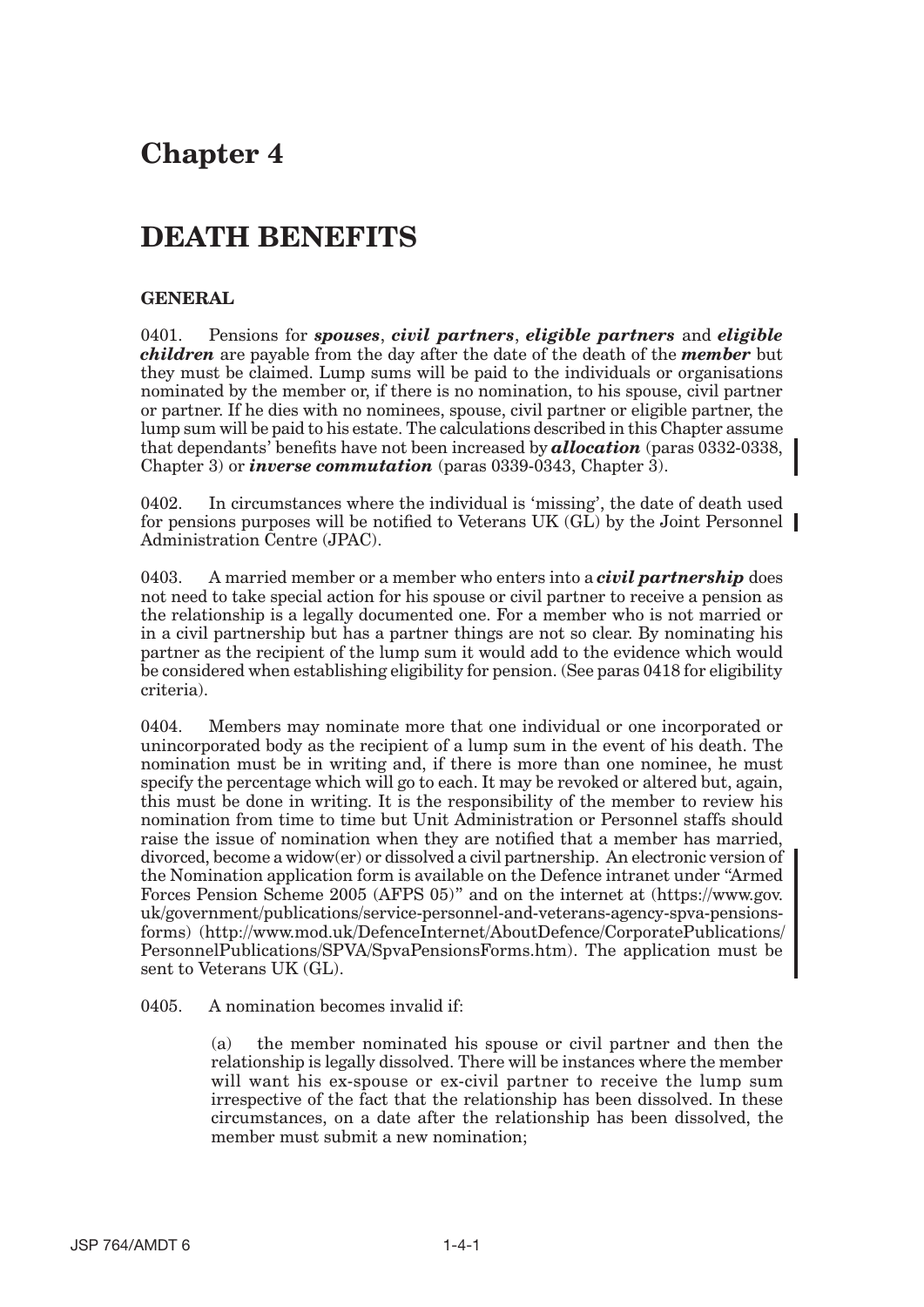(b) the nominee dies before the member;

(c) the nominee is convicted of the murder or manslaughter of the member; or

(d) the nominee is convicted of any other offence of which the unlawful wounding or killing of the member is an element.

0406. The timescales within which lump sums must be paid are:

- • for a death in service where there is either a nomination or the deceased had a *spouse*, *civil partner* or *eligible partner*, normally within one month of notification of the death;
- for a death in service where there are no nominee(s), spouse, civil partner or eligible partner, as soon as possible after the grant of probate/letters of administration but, in any case, within two years of the death of the member;
- for death after leaving the Regular Armed Forces, as soon as possible but, in any case, within two years of notification of the death of the member. This longer timescale takes account of the fact that Veterans UK (GL) will not get to know about a death unless someone tells them and, even then, it is necessary to establish who the beneficiary is. (Again, if there is no nomination but the deceased had a spouse, civil partner or eligible partner, they will automatically be the beneficiary.)

0407. Where there is a court order requiring that a payment should be made to the member's former spouse or civil partner, the calculations will be undertaken as if the order had not been made and then reduced by the amount payable under the order.

0408. Pensions and lump sums may be suspended, reduced or recovered if:

(a) the member or the beneficiary made a false declaration or deliberately suppressed a material fact in connection with the award;

(b) it is considered appropriate to do so (eg reduction of children's pensions on the birth of an additional eligible child after the death of the member).

## **CALCULATION OF LUMP SUMS**

## **Death in Service**

0409. If an **active member** (including a member who also has preserved benefits from this scheme or AFPS 75) dies in service, a lump sum (normally tax-free) will be paid to his nominated recipient(s), his spouse, civil partner or eligible partner or, if he has none of these, to his estate. The value of the lump sum will be four times his pensionable pay. As a death-in-service lump sum is paid, there will be no additional lump sum payable in respect of the preserved benefits. This entitlement is irrespective of the normal two year qualifying period.

0410. If the deceased was in service but also in receipt of a pension from this scheme or AFPS 75 (albeit that it is abated or suspended), a lump sum will be paid to his nominated recipient(s), his spouse, civil partner or eligible partner or, if he has none of these, to his estate. The value of the lump sum will be four times his pensionable earnings less the lump sum already received.

 $\overline{\phantom{a}}$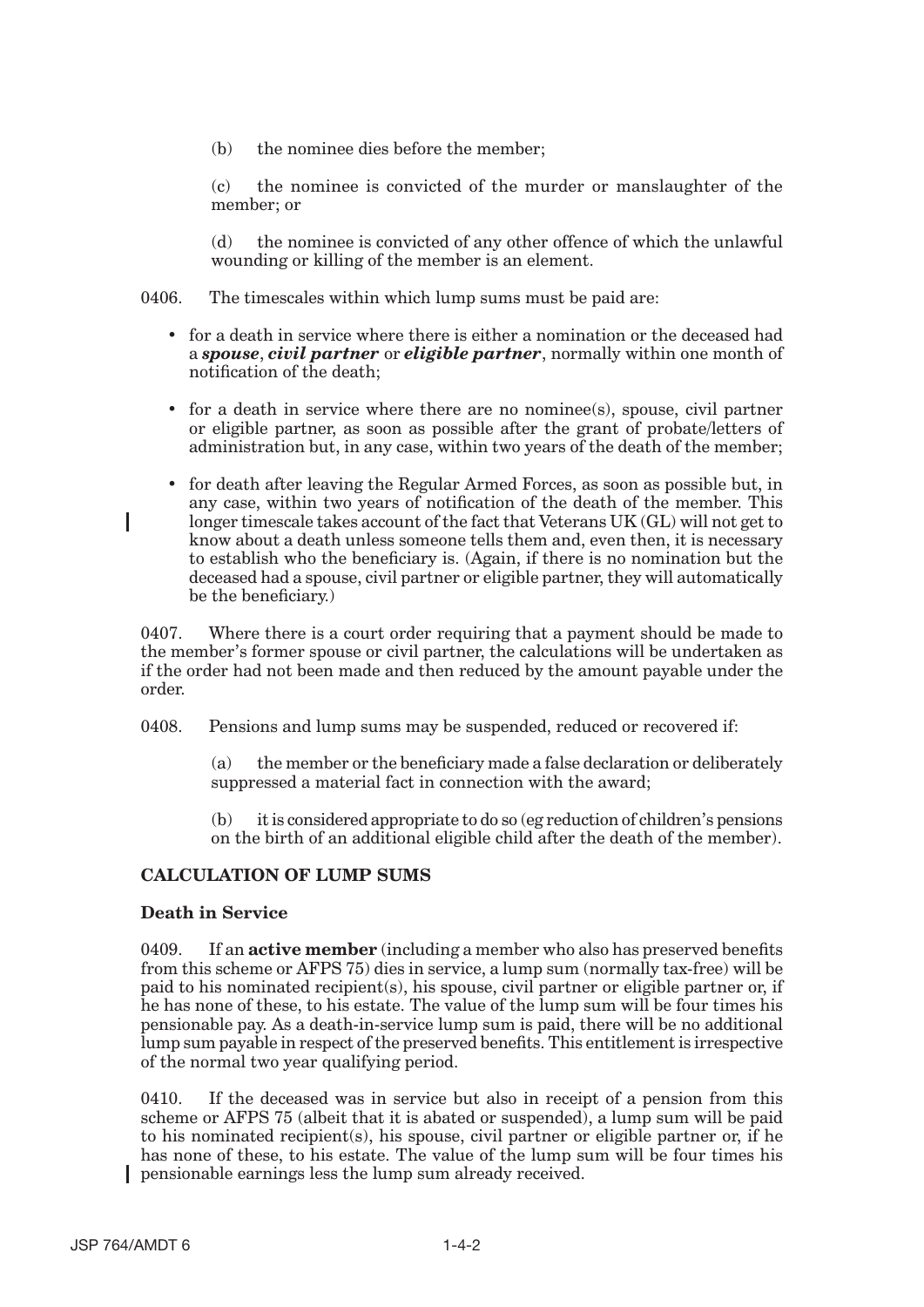## **EXAMPLE**

If an individual dies in service as a member of AFPS 05 a lump sum equivalent to four times his pensionable pay is payable. If he previously left the Regular Armed Forces with an Immediate Pension (IP) under AFPS 75, he would receive four times his pensionable pay less the IP lump sum.

#### **Death after leaving the Service**

0411. If a *deferred member* dies, his preserved pension lump sum will be paid to his nominated recipient(s), his *spouse*, *civil partner* or *eligible partner* or, if he has none of these, to his estate. This lump sum will be adjusted to take account of inflation between his discharge and his death and the resulting lump sum will be tax-free.

0412. If a *pensioner member* dies, his pension ceases. If he dies within five years of drawing his pension, his spouse, civil partner, eligible partner or his estate will be paid the balance of five years' worth of pension, less the value of the pension lump sum and pension he has already received. This payment will be tax-free.

#### **EXAMPLE:**

If an individual leaves the Regular Armed Forces at age 55 with a pension of £20,000 per year but dies six months later his estate will receive a lump sum of £30,000. The value of five years' worth of pension would have been £100,000. He has already received a pension lump sum of £60,000 and £10,000 pension (total of £70,000). Thus the balance of 5 years' worth of pension is £30,000.

#### **Death of a pension credit member**

0413. If a *pension credit member* dies before any pension credit benefits have become payable, a tax-free lump sum will be paid to his estate. The value of the lump sum will be three times the annual amount payable.

0414. If a pension credit member dies after any pension credit benefits are in payment, the balance of five years' worth of pension will be paid to his estate less the value of any benefits received including any lump sum already paid. This lump sum will be tax-free.

#### **Death of a pension debit member**

0415. When a debit member dies his benefits are calculated as if he were not a pension debit member and then reduced in accordance with his PSO. The Death in Service Lump Sum alongside the EDP, Resettlement Grant, Tier 1 Health awards and children's pensions are not normally included when valuing a member's pension benefits for a pension share. Therefore, if any of these benefits are payable then they should not be reduced by the percentage/monetary amount stated in the PSO. In these circumstances HMRC limits are disregarded for the purposes of making the calculations but not in respect of the amount actually paid. Attributable benefits are paid out under the Armed Forces Compensation Scheme (AFCS) and the Armed Forces Attributable Benefits scheme (AFAB) and are also not considered under a pension share.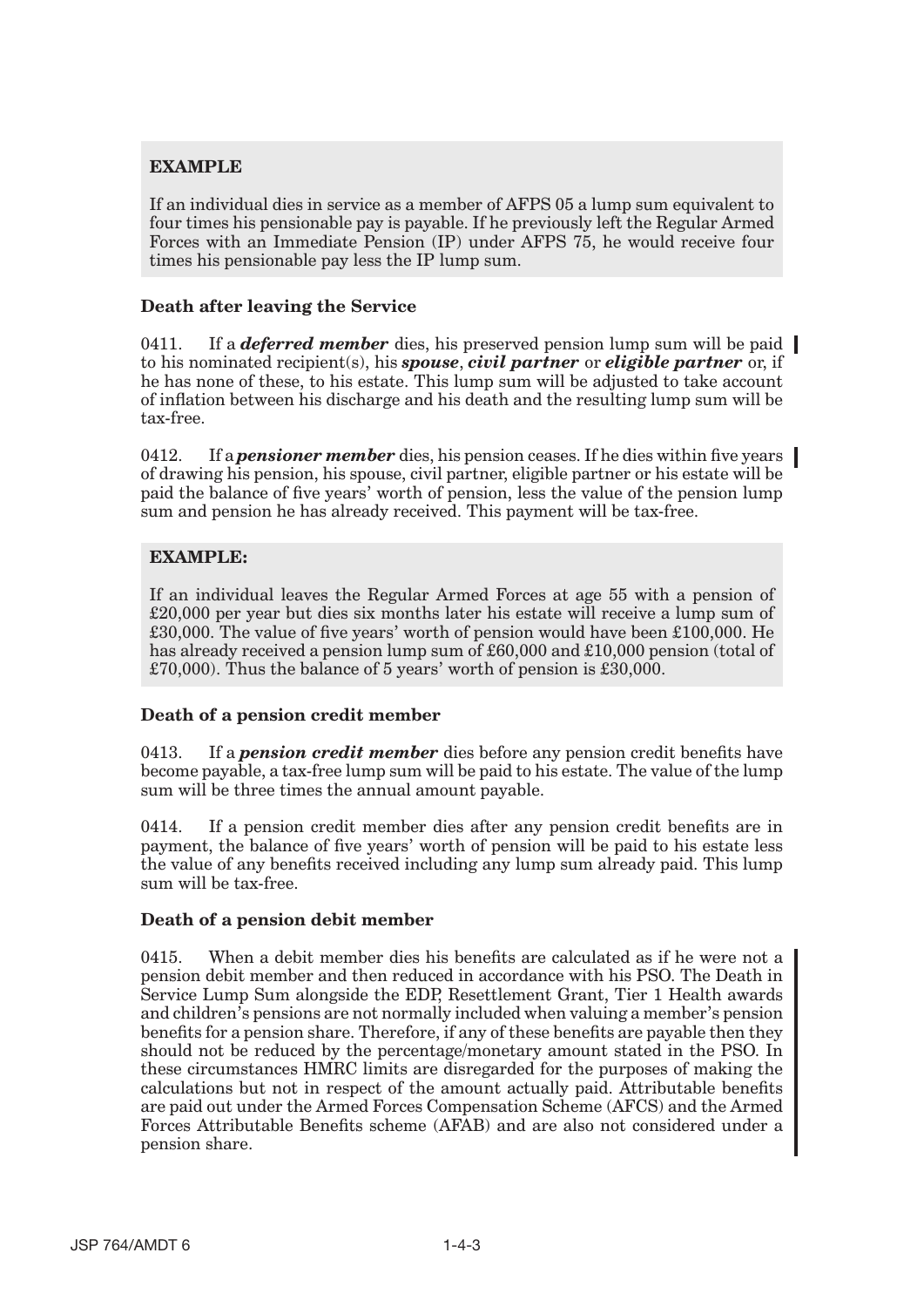## **EXAMPLE**

The pension benefits of a Serviceman who died in service at age 45, who had a total of 25 years' service and pensionable earnings of £30,000 would be worked out as follows:

30 (this is  $25 + \text{half the number of years he could have served to age } 55$ ) x £30,000  $x^2/70 = \pounds12,857$  pa

If 15 years' into his service he was divorced and ordered to pay 50% (ie 7 years 6 months worth) of his pension accrued for this period, his pension file would be annotated with the monetary amount of his ex-spouse's share. After his death the monetary amount of the ex-spouse's share will be increased in line with the Pension (Increase) Act from the date of the pension share to the date of the death and taken away from the £12,857 above.

If the ex-spouse's share was  $\pounds2,143$  pa at the point of the divorce, assuming increases of 2% pa, the sum deducted from the £12,857 above would be £2,612. Thus the Serviceman's annual pension entitlement would be £10,245 and any future eligible spouse, civil partner or eligible partner would have their benefits based on this amount.

#### **PENSIONS FOR SPOUSES, CIVIL PARTNERS OR ELIGIBLE PARTNERS**

## **Eligibility**

0416. If an *active member* with two years' *qualifying service*, a *deferred member* or a *pensioner member* dies leaving a *spouse* or *civil partner*, the surviving spouse or civil partner is entitled to a pension for life. Under the provisions of the Civil Partnership Act 2004, civil partners will be treated similarly to spouses as far as is reasonably practicable. Civil partner's benefits are based on service after 5th April 1988 for those who took the Offer to Transfer or have chosen to aggregate their AFPS 75 preserved pension with their AFPS 05 pension. Under the provisions of the Marriage (Same Sex Couples) Act 2013 which came into force on 13th March 2014, Same sex spouses will be treated the same as civil partners as benefits will be based on service after 5th April 1988 for those who took the Offer to Transfer or have chosen to aggregate their AFPS 75 preserved pension with their AFPS 05 pension. Those civil partners and same sex spouses with AFPS 05 service only will be allowed to count service from the first day of full paid service.

0417. If the marriage or *civil partnership* ceremony took place less than six months before the member's death, the pension may be withheld, although the Guaranteed Minimum Pension (*GMP)* may not*.* (For information on GMP see Chapter 3, paras 0329-0331). In deciding whether the pension should be withheld CDP Rem AFPS 05 Pol will consider all the facts. If they conclude that the marriage or civil partnership has been contracted simply to obtain a pension which would otherwise not be paid, the pension will be withheld. If the individual is not happy with the decision made they can pursue through IDRP (see Chapter 9, para 0913).

0418. If an active member with two years' qualifying service, a deferred member or a pensioner member dies leaving a surviving *eligible partner* and no surviving spouse or civil partner, the surviving eligible partner is entitled to a pension for life providing that they can demonstrate that at the time of the member's death: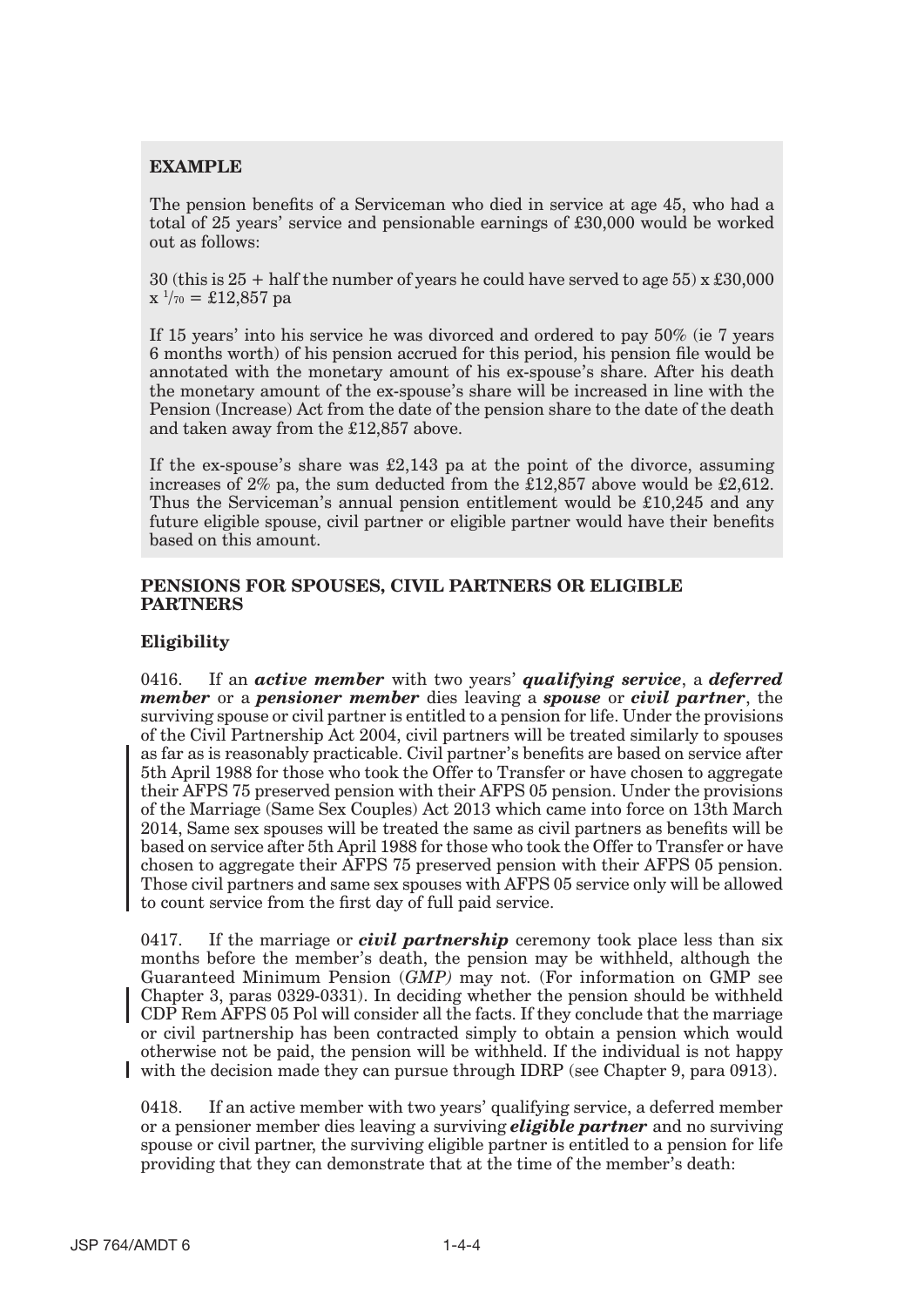(a) the person and the member were cohabiting as partners in a substantial, exclusive, committed relationship,

(b) the person and the member were not prevented from marrying or entering a civil partnership, **and** 

(c) either the person was financially dependent on the member or they were financially interdependent.

To support such a claim, Veterans UK (GL) would expect to see some of the following as evidence:

- nomination for receipt of a pension from the scheme;
- evidence of regular financial support by the scheme member (or vice versa);
- provision under a will naming the partner as a beneficiary in relation to a substantial proportion by value of the scheme member's estate;
- a life insurance policy, valid at the time of the member's death, which was taken out by the scheme member naming his partner as beneficiary or which was taken out by the partner naming the scheme member as beneficiary;
- joint ownership of a dwelling or other property of a substantial nature;
- • a lease or rental agreement relating to a dwelling where the scheme member and the partner lived under which both the scheme member and the partner were liable to pay rent;
- • joint bank or building society accounts from which money could be withdrawn by either the scheme member or the partner;
- financial arrangements entered into by the scheme member and the partner jointly;
- • a valid power of attorney exercisable by the scheme member in relation to the partner or the partner in relation to the scheme member;
- payment by the scheme member of the partner's debts or by the partner of the deceased's debts;
- shared responsibility for children.

This list is not exhaustive. If the claim for a partner's pension is rejected the individual can pursue through IDRP (see para 0913, Chapter  $\overline{9}$ ).

0419. Where a pension is payable to a *spouse*, *civil partner* or *eligible partner*  who is more than 12 years younger than the member, the amount of pension will be reduced by the lesser of the following:

(a) 50% of the pension calculated, or

(b) 2.5% times the number of whole years, in excess of 12 years, by which the beneficiary is younger than the member.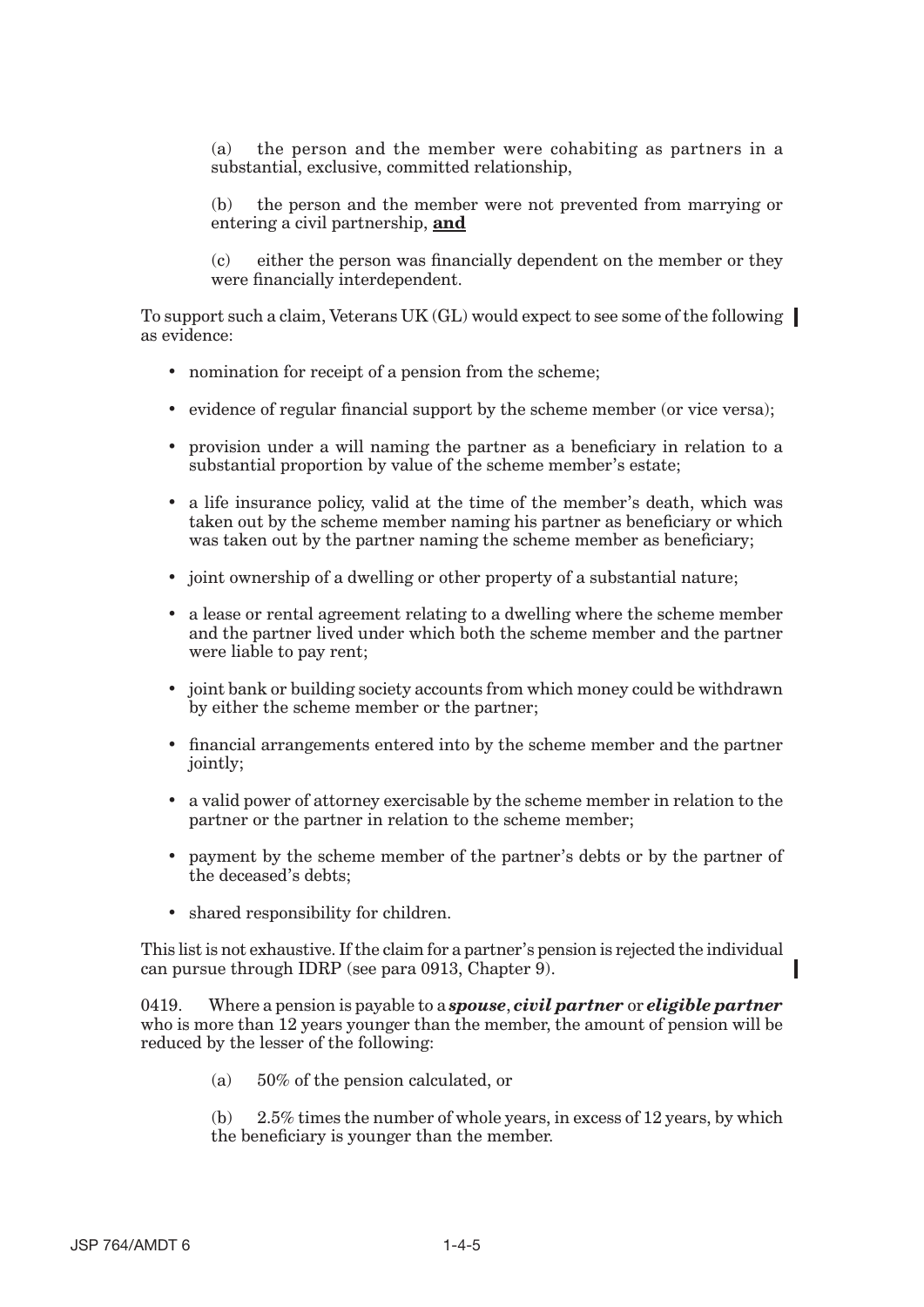This reduction is made in recognition that, when a spouse, civil partner or eligible partner is significantly younger than the member, the pension will be in payment for longer than the period used in the actuarial calculations upon which the scheme's costings rely. The reduction does not result in a higher percentage of the member's pension being available for children's pensions.

## **EXAMPLE:**

| No of whole years<br>younger than<br>member | <b>Reduction in</b><br>spouse's, civil<br>partner's or eligible<br>partner's pension |
|---------------------------------------------|--------------------------------------------------------------------------------------|
| 12                                          | Nil                                                                                  |
| 13                                          | 2.5%                                                                                 |
| 18                                          | 15%                                                                                  |
| 23                                          | 27.5%                                                                                |
| 28                                          | 40%                                                                                  |
| 32                                          | 50%                                                                                  |
| 34                                          | $50\%$                                                                               |

0420. Para 0419 does not apply where the member transferred from AFPS 75 under the OTT arrangements and was married or in a civil partnership to the beneficiary at the common date of transfer (6 April 2006). If the member divorces this spouse and remarries, even if he remarries the same person, he will no longer be entitled to this exemption. This will also apply to civil partners who have dissolved their partnership. There is no such preserved right for unmarried partners as they were not entitled to *non-attributable* pension benefits under AFPS 75.

## **Calculation of spouse's, civil partner's or eligible partner's pension**

0421. In the case of the death of an *active member* with at least two years' *qualifying service*, the amount payable will be the member's *final pensionable*  earnings, multiplied by  $\frac{1}{112}$ , multiplied by his *reckonable service* enhanced by half the further reckonable service he would have been able to count had he served until age 55 (the same calculation as for a Tier 3 ill-health pension). The use of age 55 is irrespective of the length of commitment he has signed up for. The minimum reckonable service used for this calculation is 20 years. The value of the pension is subject to para 0419, any PSO that may be in place and to a maximum of 371 /3 years' service.

## **Example of calculation of reckonable service**

If an individual who joined at age 19 died in service after six years, the number of years' service his spouse's, civil partner's or eligible partner's pension would be based on is 21 years (six years actual service + half of the 30 years remaining until age 55).

## **Example of calculation of pension**

If the individual in the above example had final pensionable earnings of  $£25,000$ , his spouse, civil partner or eligible partner would receive a pension of £4,687.50  $(\pounds 25,000 \times 21 \times \frac{1}{112}).$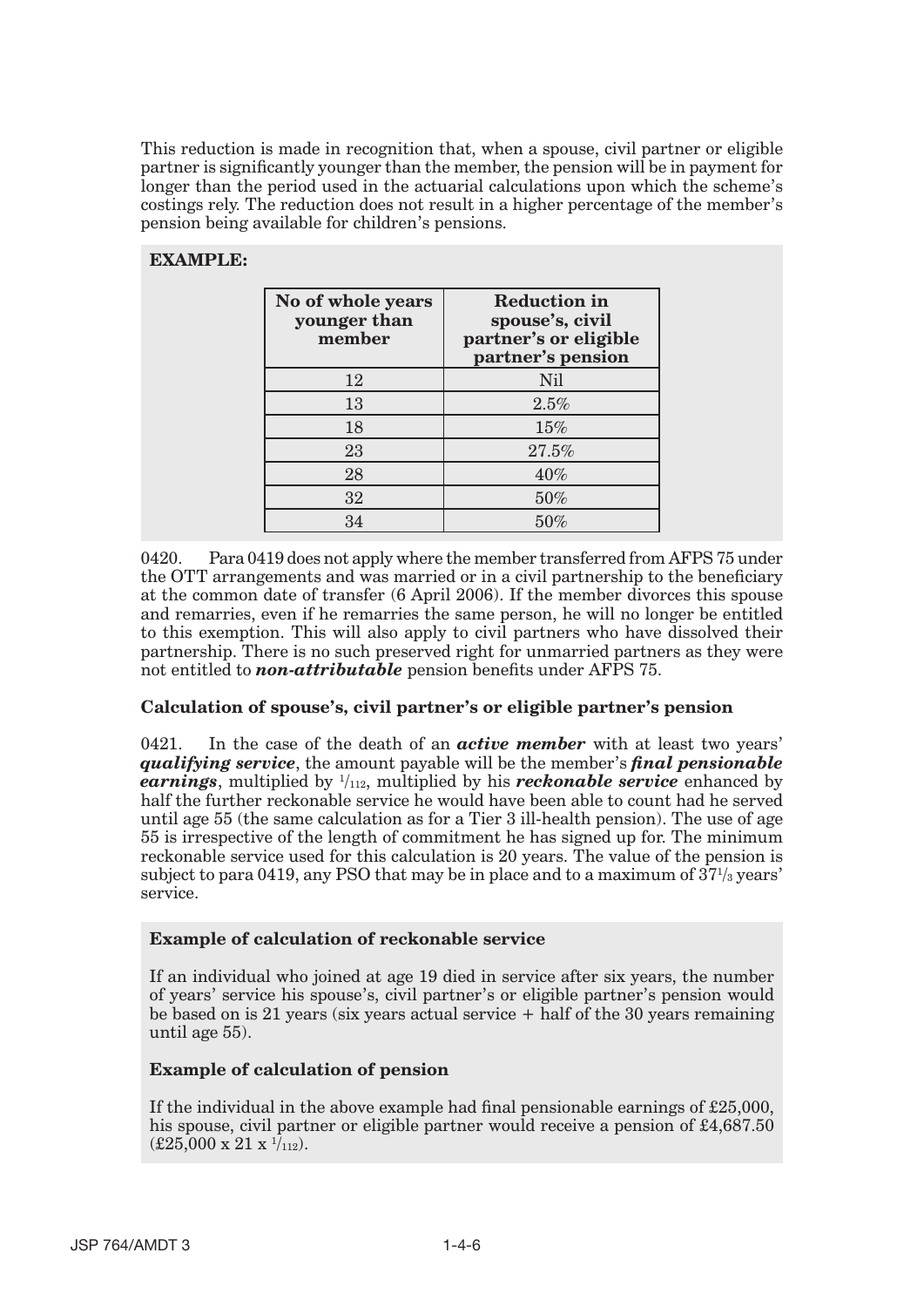0422. If the member would have been entitled to *aggregate* previous service, Veterans UK (GL) may aggregate the service if it is more advantageous to the beneficiary to do so.

0423. In the case of the death of a *deferred member*, the amount payable is calculated by multiplying the member's final pensionable earnings (adjusted for inflation which has taken place between his discharge from the Regular Armed Forces and his death) by  $\frac{1}{12}$ , and then by his reckonable service. The maximum reckonable service which may be used for this calculation is limited to 37  $\frac{1}{3}$  years. The value of the pension is subject to para 0419 and any PSO that may be in place. Any allocation that had taken place will be disregarded when calculating spouse's, civil partner's or eligible partner's pensions.

0424. In the case of the death of a *pensioner member*, the amount payable is calculated by multiplying the member's final pensionable earnings by  $\frac{1}{112}$  (adjusted to allow for increases in inflation between retirement and death) and then by his reckonable service. The maximum reckonable service which may be used for this calculation is limited to 371 /3 years. The value of the pension is subject to para 0419 and any PSO that may be in place. If the member is in receipt of an ill-health pension (see para 0319 and 0320), the enhanced *reckonable service* used to calculate this pension will also be used to calculate the spouse's, civil partner's or eligible partner's pension.

0425. Where a *spouse*, *civil partner* or *eligible partner* is entitled to two or more pensions the total amount of the pensions payable must be reckoned on service not exceeding 35 years unless one or more of the members has more than 35 years' reckonable service, in which case the limit is the service of that member up to a maximum of 371 /3 years. The sum payable should be calculated in such a way as to give the greatest total amount.

## **EXAMPLE**

If an individual receives a partner's pension of £5,000 per year based on 20 years' reckonable service, then, following a marriage to another Serviceman, is entitled to a spouses pension of £3,000 per year based on nine years' reckonable service, she is entitled to receive both pensions. If she goes on to marry another Serviceman, who then dies, leaving her with an entitlement to pension of £2,000 per year based on 6 years' reckonable service, she is entitled to keep all three pensions.

If an individual receives a partner's pension of £5,000 per year based on 20 years' reckonable service, then, following a marriage to another Serviceman, is entitled to a spouses pension of £8,000 per year based on 20 years' reckonable service, the pension will be limited to benefits based on 35 years. The reduction will be made to the least valuable pension.

If an individual receives a partner's pension of  $\pounds 10,000$  per year based on 25 years' reckonable service, then, following a marriage to another Serviceman, is entitled to a spouses pension of £16,750 per year based on 37 1 /3 years' reckonable service, ı the second pension will remain in payment and the first pension will stop.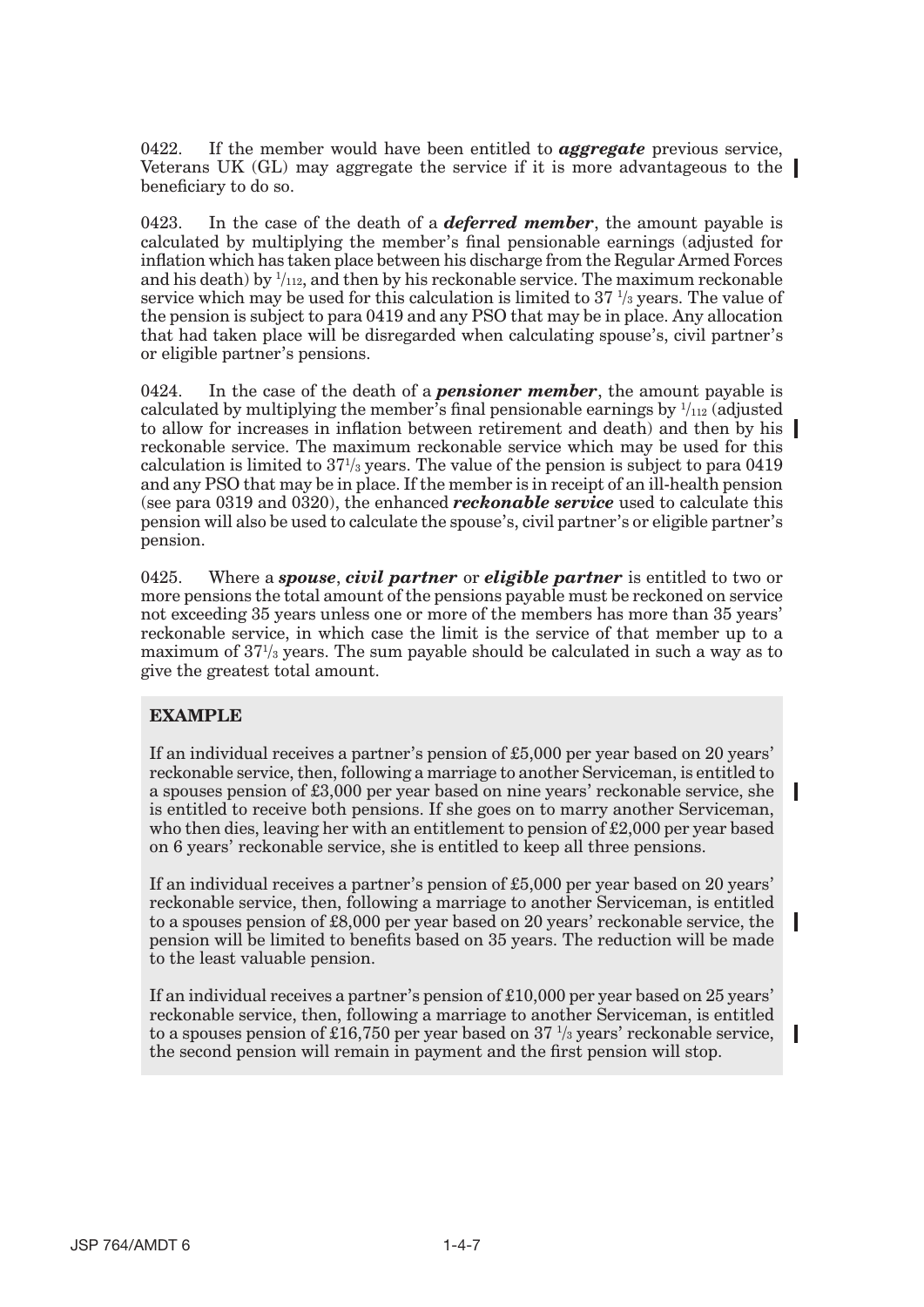## **Trivial Commutation Lump Sum Death Benefit**

0425A. Dependants' pension benefits are not Benefit Crystallation Events (BCE) and are therefore not normally tested against the Life Time Allowance (LTA). However, if a pension due to a dependant is worth less than £18,000 it can be trivially commuted. The lump sum is taxable as pension income on the recipient.

#### **Trivial Commutation Tax Charge**

0425B. Trivial commutation lump sum death benefits are taxed at the PAYE rate for the individual. It is unlikely that Veterans UK will have the relevant tax code so it should be taxed as pension income under an emergency code.

#### **PENSIONS FOR ELIGIBLE CHILDREN**

## **Eligibility**

0426. Children's pensions are only payable if the member has two or more years *qualifying service*. An *eligible child* is a natural or adopted child of the member who meets any of the conditions listed at  $(a)$  to  $(c)$  or any other child who meets these conditions and was financially dependent upon the member at the date of his death. The conditions are:

- (a) that the person is under the age of 18, or
- (b) that the person is in full-time education or vocational training and is aged under 23, or

(c) the person is unable to engage in full-time gainful employment because of a mental or a physical impairment.

0427. The member may be regarded as leaving a child providing the child is born before the first anniversary of the member's death. No pension is payable in respect of the period before the child is born. The amount payable to existing eligible children will be adjusted to take account of the additional eligible child or when an eligible child ceases to be eligible.

0428. A child who qualifies under 0426(b) who is prevented from attending his full-time educational or vocational training by ill-health will keep his pension unless he voluntarily drops out of that education or training or is too ill to continue.

0429. There may be a gap of up to 15 months between leaving school and going into higher education or vocational training or during the higher education or vocational training. A pension will not be payable during this period. If the child is working pending a place in full-time education or vocational training, he must take up that place within this 15 month period.

0429A. Children's pensions are not normally included when valuing a member's benefits for a pension share. Therefore if this benefit should become payable then this benefit should not be reduced by the percentage/monetary amount stated in the PSO even if a PSO remains in place.

#### **Calculation of children's pensions**

0430. In the case of the death of a member, if a pension is to be paid to a *spouse*, *civil partner* or *eligible partner*, children's pensions will be paid as follows: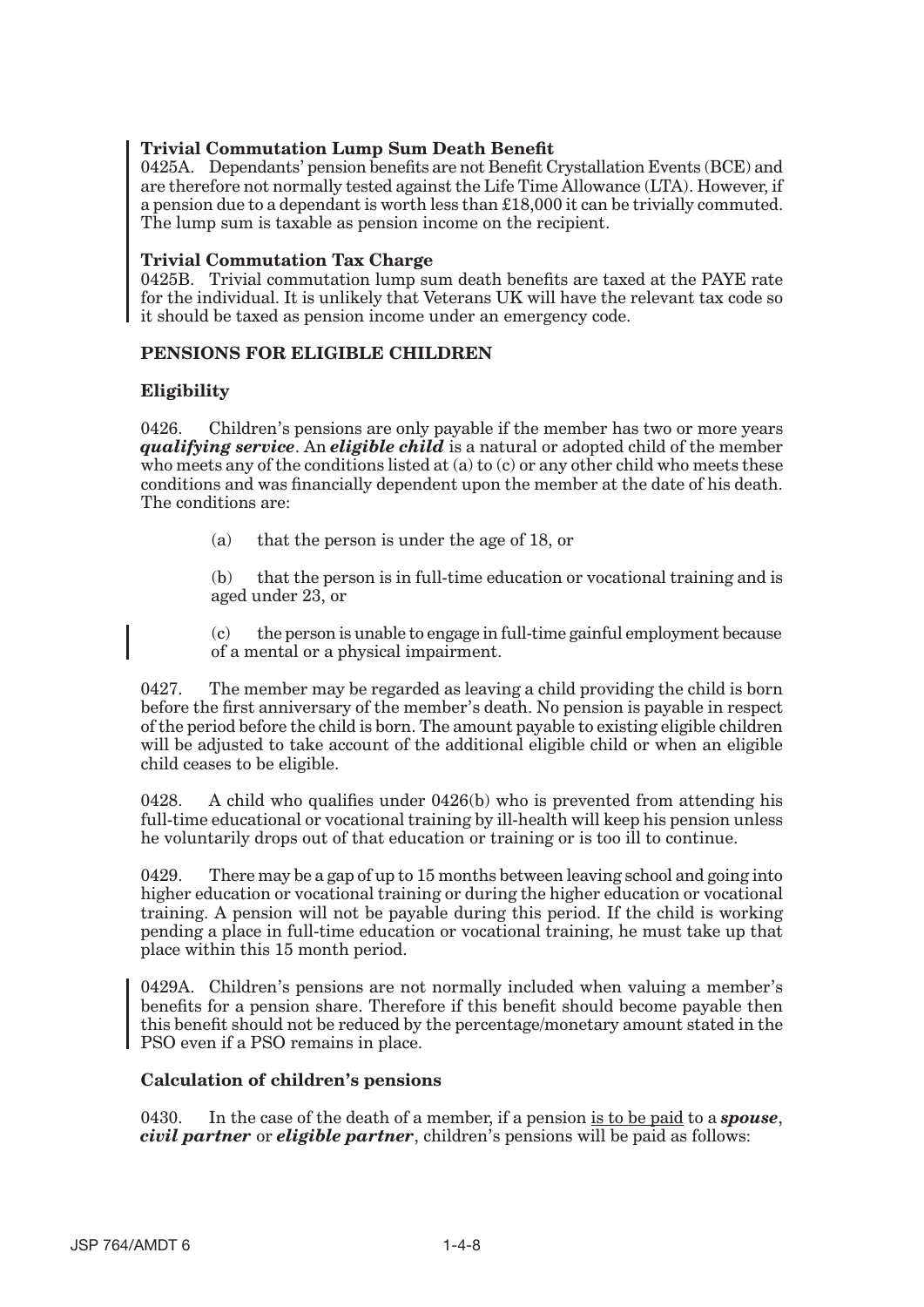(a) if there is only one eligible child, his pension will equal one quarter of the rate (see paras 0421,0423 and 0424 for details of the method of calculating the scheme member's pension depending on whether he is an active, deferred or pensioner member) at which the member's pension would have been paid had it been due on the date of his death or member's pension in payment disregarding allocation; or

(b) if there are two or more eligible children, their pensions will be  $37.5\%$ of the member's pension divided by the number of eligible children.

0431. In the case of the death of a member, if there is no *spouse*, *civil partner*  or *eligible partner*, children's pensions will be paid as follows:

> (a) if there are one, two or three eligible children, each pension will be equal to one third of the member's pension; or

> (b) where there are four or more eligible children, the member's pension is divided by the number of children.

0432. If the deceased member was an *active member* or a *deferred member*  who was entitled to *aggregate* a period of previous service, Veterans UK (GL) will aggregate the periods, provided it would be to the benefit of the beneficiary.

0433. Unless the member opted for *inverse commutation* or *allocation,* the total amount of spouse's, civil partner's or eligible partner's and children's benefits may not exceed 100% of the member's pension. This is because allocation is disregarded when calculating spouse's, civil partner's, partner's and children's benefits.

0434. Children's pensions may be paid to the child's carer or to the child, dependent upon circumstances.

#### **Variations to children's pensions**

0435. If a member dies leaving an *eligible child*, a pension is payable in respect of the child. The amount of the pension may be adjusted if:

- (a) a further person is identified as an eligible child,
- (b) an eligible child is born after the member's death (see para 0427),
- (c) an eligible child ceases to be eligible, or

(d) there was a spouse, civil partner or eligible partner at the time of the member's death who dies whilst the children's pension is in payment.

0436. If three or more pensions would be payable in respect of the same child, only two pensions which, together, result in the payment of the greatest annual amount in respect of the child are payable.

#### **EXAMPLE:**

A child has parents who are both in the Regular Armed Forces. One parent dies leaving him a pension. The surviving parent marries another member of the Regular Armed Forces who adopts the child. The couple then die together in a car crash. Two more children's pensions become payable in respect of this child but he will receive only the two which are of the greatest monetary value.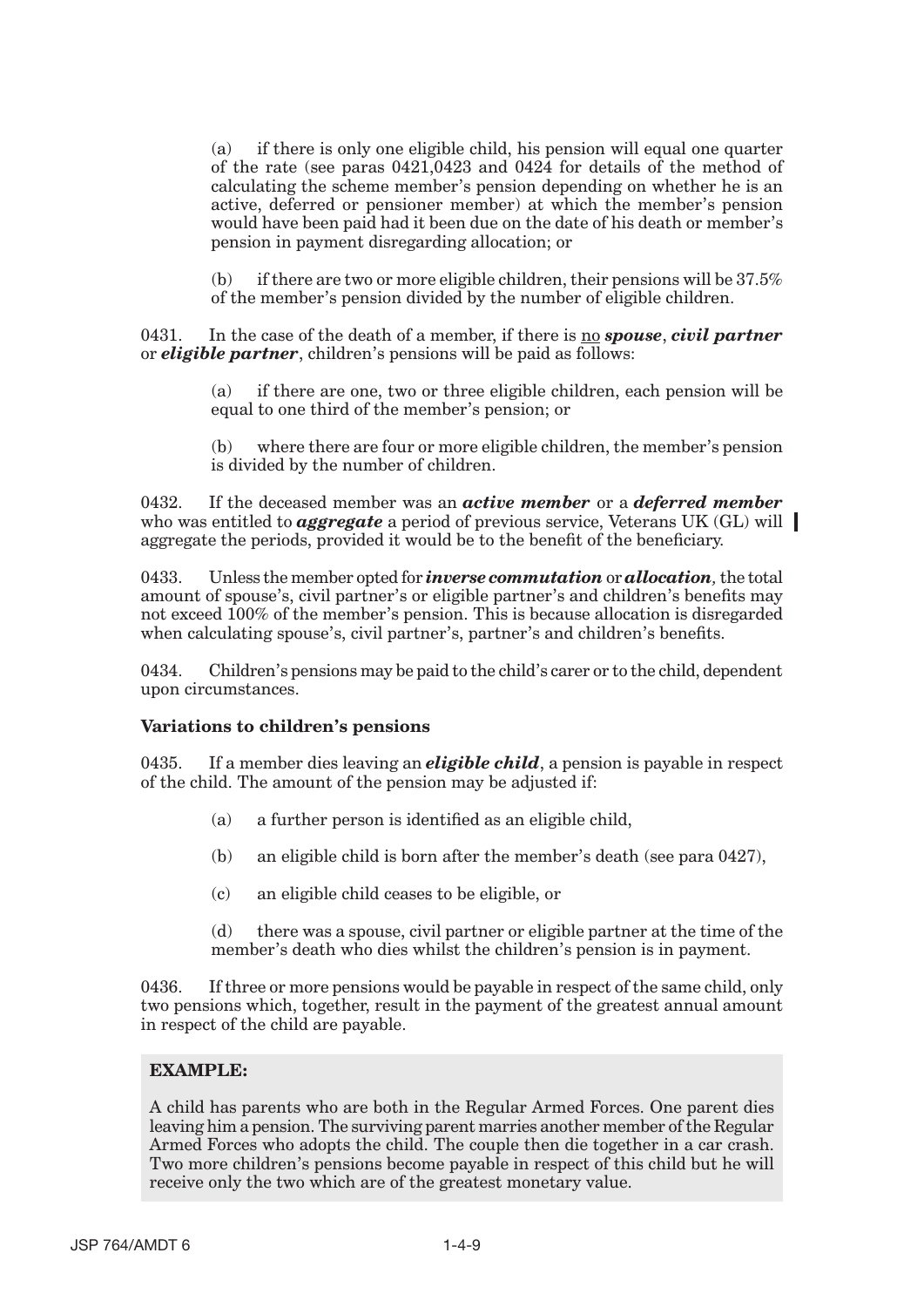Deliberately Blank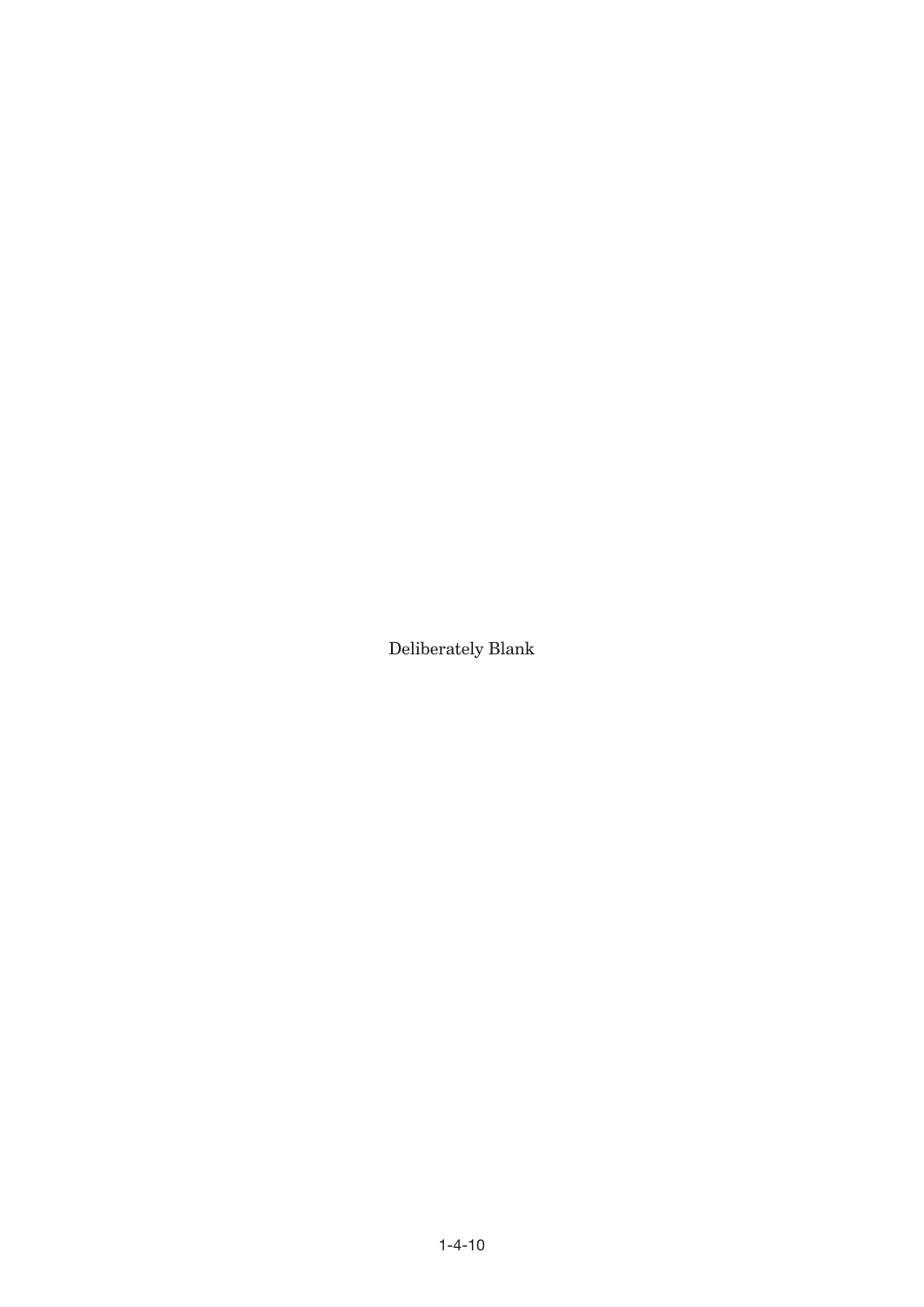# **Chapter 5**

# **INCREASING BENEFITS**

## **ADDED YEARS**

0501. The opportunity exists for an *active member* to purchase added years to increase *reckonable service* for pension purposes. However, pension debit members may buy added years only to the same extent as was possible before the PSO was made. *Pension credit members* are not allowed to purchase added years.

0502. The option to purchase added years must be made to Veterans UK (GL) in writing and may be made more than once. An electronic version of the Added Years Application form is available on the Defence intranet under "Armed Forces Pension Scheme 2005 (AFPS 05)" and on the internet at https://www.gov.uk. (https://www.gov. uk/government/publications/service-personnel-and-veterans-agency-spva-pensionsforms). The application must be sent to Veterans UK (GL).

0503. The purchase will be by regular contributions to the scheme for the contractual period specified when the arrangement is made, except in the case of secondees (see para 0520).

0504. These contributions will be made by deductions from basic pay. See para 0513 for the rules relating to periods of absence from work.

0505. The amount payable will be expressed as a percentage of *pensionable earnings* and calculated using tables issued by the scheme actuary. These tables use age next birthday and *normal retirement age* as reference points, and contributions must be paid for the whole of the contractual period to give the increase agreed (see Part 4, Chapter 4, para 0417 for Added Years factors).

0506. The minimum regular contribution is 0.01% of pensionable earnings and the maximum imposed by the Scheme is 15% of pensionable earnings. Individuals will need to take care that their pension provisions do not exceed the life-time pension ceiling. See Part 4, Chapter 6 for more information on tax simplification or visit www.hmrc.gov.uk.

0507. A member may cancel his option by giving Veterans UK (GL) notice in writing. In these circumstances, regular contributions will cease from the first pay period following receipt of the notice. He will not receive a refund of the contributions already paid unless para 0517 or 0518 applies. He will receive a pro-rata credit for the reckonable service he has purchased and, should he wish to recommence contributions at a later date, he will not be able to do so at the same rate.

0508. If a member is contracted to purchase added years up to the age of 55 but subsequently accepts an extension of service beyond 55, he will be committed to pay the contribution until age 55, if he wants to achieve the benefit he contracted to buy. Members may purchase added years after the age of 55. The scheme actuary will calculate the contributions required on an individual basis.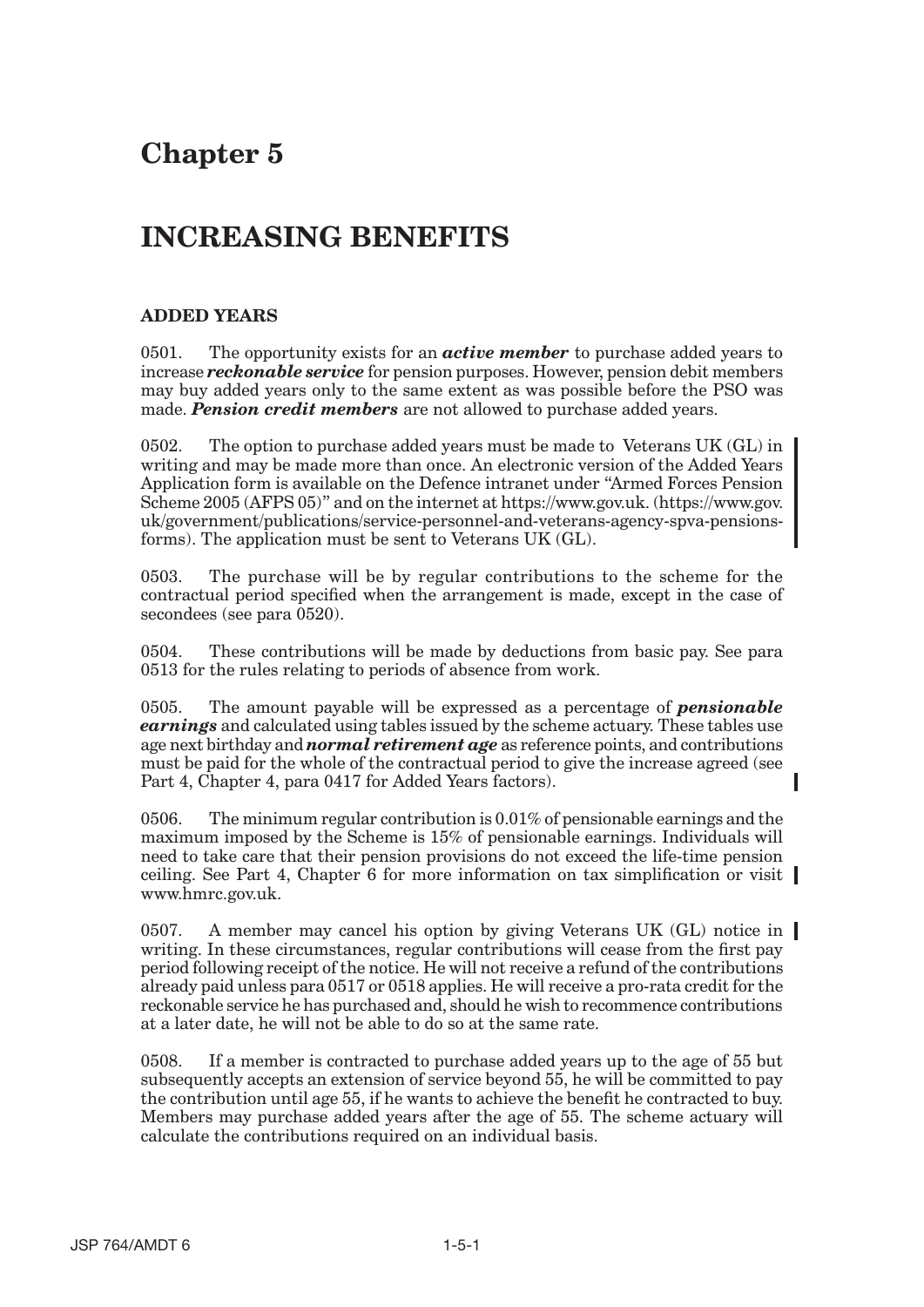0509. If a member pays all of the contributions required under the option, his reckonable service is increased by the whole of the additional period covered by the option. If he leaves the Armed Forces with an entitlement to *preserved pension*  benefits his contributions will result in a pro-rata increase to his reckonable service relative to the number of added years he agreed to buy and the number of payments he has made. If a member dies in service, he will receive a pro rata credit for the reckonable service he has purchased up to date of his death or medical discharge.

0510. If:

(a) a member pays some, but not all, of the contributions necessary to purchase the period covered by the option, or

(b) the rate at which he pays is limited by the Scheme 15% ceiling, or

(c) a member dies in service or is medically discharged before he has been able to pay all the contributions necessary to purchase the period covered by the option, he will receive a pro rata credit for the reckonable service he has purchased up to the date of death or medical discharge, or

(d) during any part of the period while he should be paying contributions he is not being paid, or

(e) more than one of sub-paragraphs (a)-(d) applies,

his *reckonable service* is increased as follows:

0511. For each contribution paid at the rate originally required under the contract the increase to his reckonable service is:

#### $\overline{\text{CAY}}$ N

Where CAY is the contractual added years and N is the total number of contributions the member was originally required to pay.

## **EXAMPLE**

An individual age 35 opts to purchase four added years by regular monthly payments that are due to be paid until he is aged 55. To purchase the full four added years he needed to make 240 payments (20 x 12). Thus each contribution is worth four divided by 240, or 0.016667% of a year's reckonable service.

He leaves the Regular Armed Forces at age 40 having made 60 payments (5 x 12) at the rate originally agreed. At this point he would have purchased added years to the value of one year  $(0.016667 \times 60)$  rather than the four he had contracted to purchase.

0512. For each contribution paid at a reduced rate the increase is:

$$
\frac{CAY}{N} \times \frac{RR}{CR}
$$

Where CAY is the contractual added years, N is the total number of contributions the member was originally required to pay, RR is the reduced rate and CR is the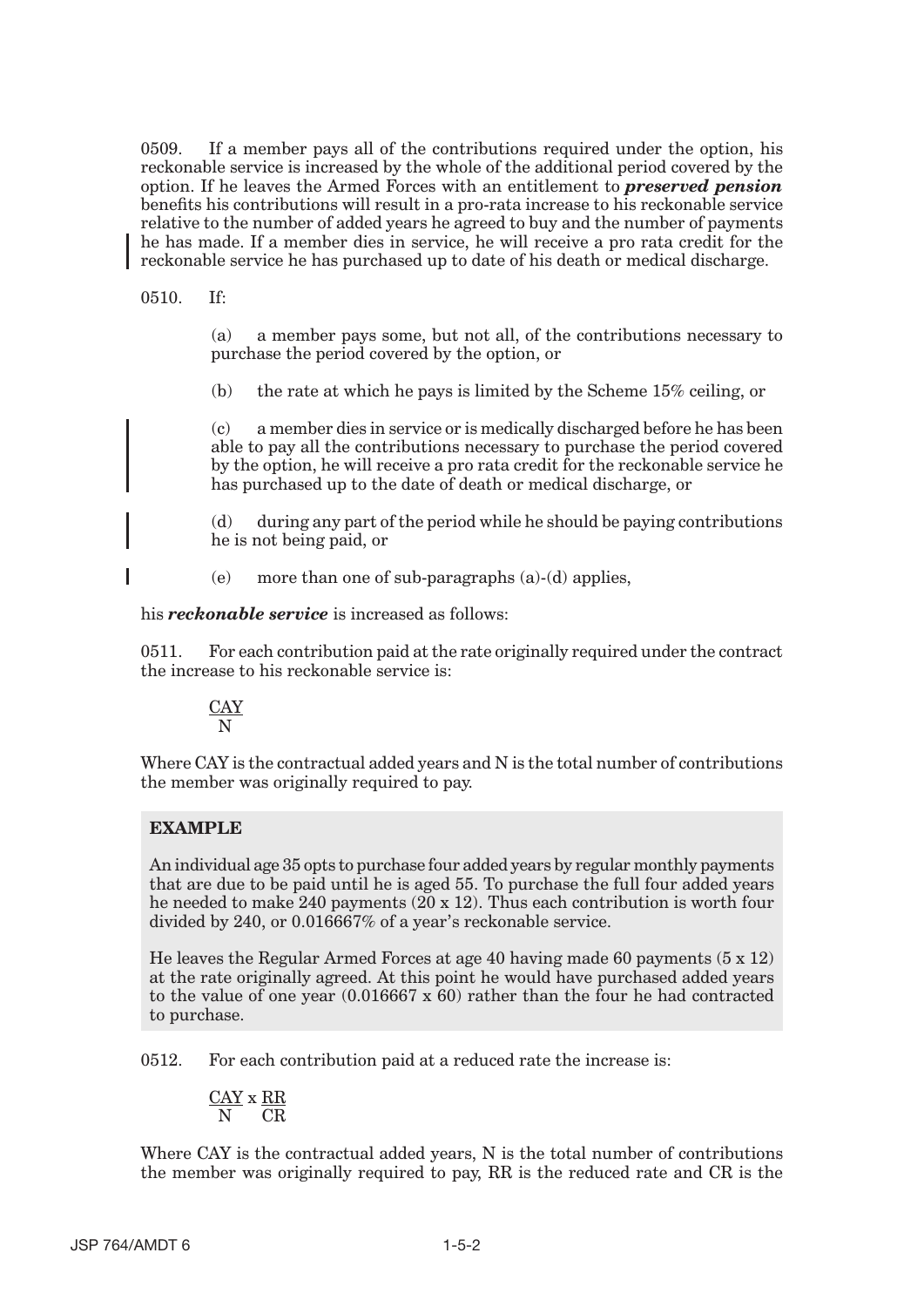rate at which the contribution would be payable under the contract apart from the reduction.

0513. If during any pay period (PP) that is part of the period taken into account for the calculations under paras 0511 or 0512, the member is on unpaid leave for a period which does not count as reckonable service (NRS), then for that pay period the period of increase is as calculated under that paragraph, multiplied by:

#### PP-NRS PP

0514. Where a member is purchasing added years and has a period of absence from work, he may:

(a) cease to pay the contributions payable under the option, or

(b) pay the same amounts of contributions as would be payable if he were receiving *pensionable earnings* at the full rate.

0515. Where contributions are payable under paragraph 0514(b), the member may opt to pay the contributions after the absence or leave has ended:

- (a) by instalments as agreed with the scheme administrator, or
- (b) by lump sum

Subject to para 0506.

0516. Where a member is on paid maternity leave at less than full pay, she will pay contributions on her actual pay in respect of the period of her leave. Such payments will constitute full payment for the period in question.

## **Refund of contributions**

0517. If an *active member* leaves the scheme without giving two years *qualifying service* his contributions towards added years will be refunded, less any tax which becomes due.

0518. If an error has occurred which results in the member paying more than the amount necessary to purchase the period covered by the option, he is entitled to be paid an amount equal to the excess, less tax but including compound interest. The rate of compound interest will be the average of the Bank of England base rate for the period of the overpayment.

## **SECONDMENT**

0519. Where an active member is seconded to industry, providing that the employer is paying pension contributions to the scheme, his period on secondment will count as both qualifying service and *reckonable service*.

## **SERVICE WITH THE UN OR OTHER COLLABORATIVE ARRANGEMENTS**

0520. Where an active member is seconded to UN, NATO or other similar collaborative arrangement, he will be considered to be on unpaid leave. The period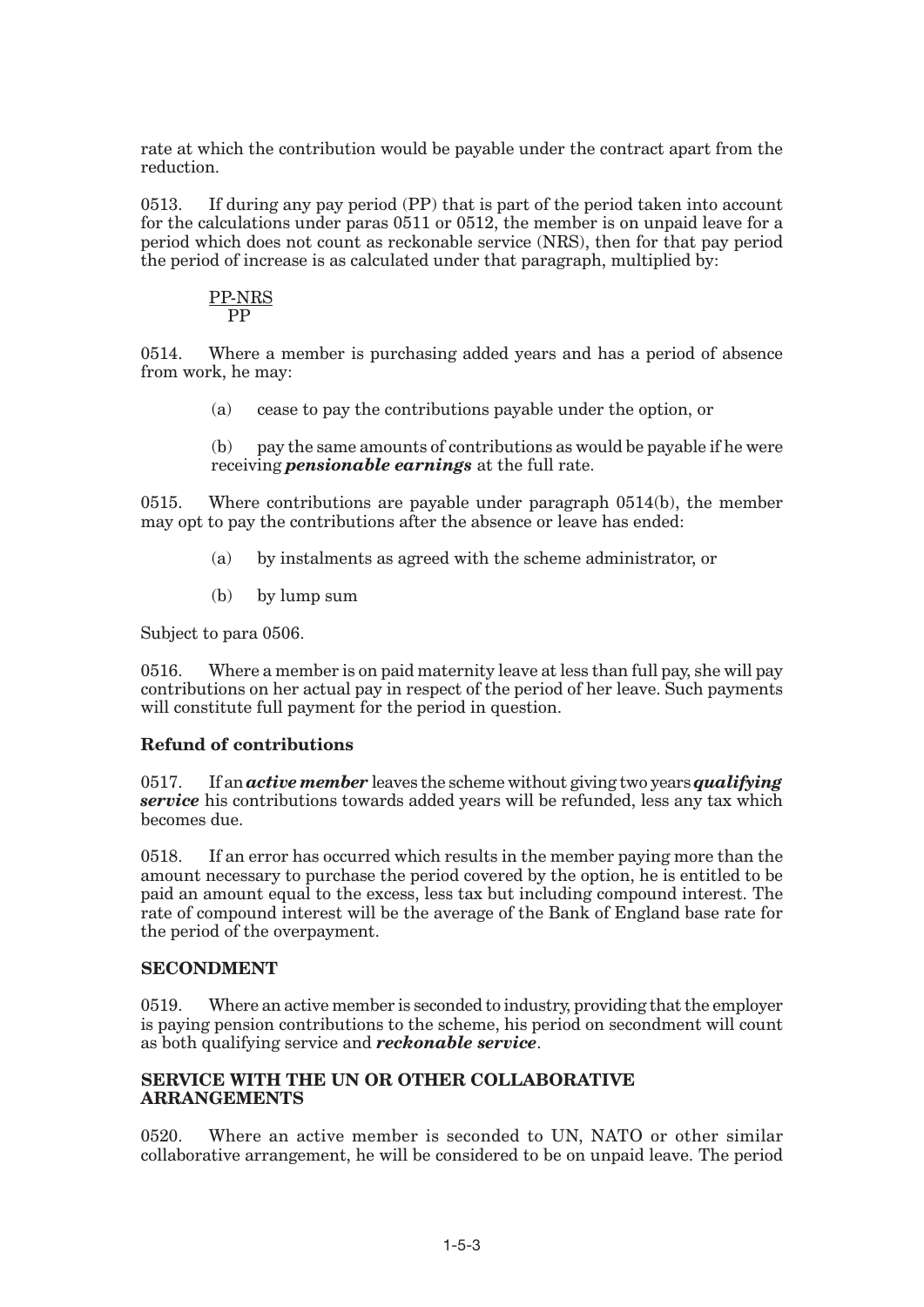of the secondment will not be reckonable unless, on his return from unpaid leave, he pays both elements of his severance payment into the Scheme. There is always a shortfall between the total of both elements of the severance pay and the sum needed to buy back the lost reckonable service and any shortfall between the amount paid and the amount due will be made up by the MOD project which required the secondment. Members are advised to establish the position regarding project funding before agreeing to such a secondment.

#### **TREATMENT OF ADDED YEARS AND AVCs OF THOSE TRANSFERRING FROM AFPS 75 AS A RESULT OF THE OFFER TO TRANSFER (OTT)**

0521. It was agreed that those purchasing added years under AFPS 75 who opted to transfer to AFPS 05 as part of the OTT could choose to:

- stop their contributions on transfer and receive a pro-rata increase in their reckonable service in respect of the premiums paid;
- • continue paying the same premium to purchase the same number of added years;
- start a new contract for a different number of added years at a premium reflecting their age at the time the new contract is entered into. This means that a member may keep his original contract based on his age at the time he entered into it and enter a new contract in respect of the balanced he wishes to buy, subject to the 15% Scheme limit.

0522. Under AFPS 75 separate AVCs were available:

- • Increase of death-in-service lump sum to four times pensionable earnings,
- • Increase of *spouse*'s benefits, and
- • Purchase of headroom between *representative pay* and military salary.

0523. As the increase in death-in-service AVC was an insurance type arrangement with no monetary value if the member did not die in service, those transferring to AFPS 05 as a result of OTT simply stopped paying the premiums.

0524. In contrast, by paying for increased spouse's benefits or for headroom on pensionable pay, the member was paying for something which was expected to yield a financial benefit at the end of the contractual period. It was, therefore, agreed that premiums paid would be converted into additional reckonable service. However, it should be noted that if the member's salary is below the representative rate of pay on the Member Transfer Date, no additional reckonable service will be given for headroom on pay AVCs. The maximum an individual can transfer to AFPS 05 is 35 years – this includes any additional service given in recognition of paying for AVCs.

#### **COMMERCIAL AVCs AND STAKEHOLDER PENSIONS**

0525. The scheme does not offer any other *defined benefit* AVC that improves the benefits payable direct from AFPS 05. However, AVCs may be paid to the nominated AVC provider (see para 0530), where the benefits are paid externally from the scheme, or alternatively to a Free Standing AVC or a Stakeholder pension (see para 0527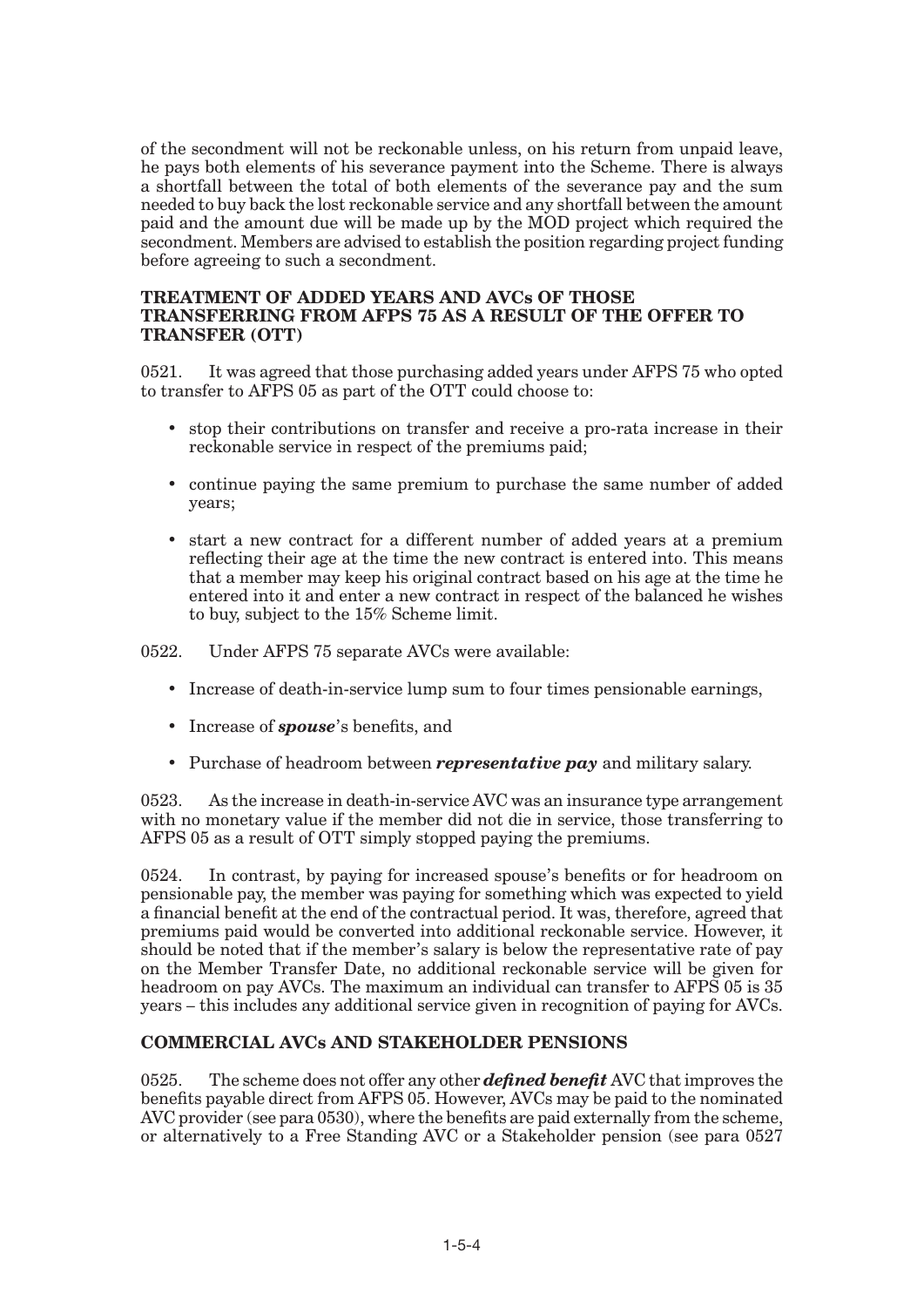and 0530), subject to any limits on pensions savings eligible for tax relief. See Part 4, Chapter 6 for more information on tax simplification or visit www.hmrc.gov.uk.

When the need arises (eg to improve recruitment and/or retention of certain specialists), it is possible that MOD would offer to share the cost of certain AVCs. Details of any shared-cost agreements will be published in DINs as and when they occur.

0527. It is possible to purchase a Stakeholder pension in order to build up an additional pension to your AFPS 05 benefits subject to any limits on pensions savings eligible for tax relief. See Part 4, Chapter 6 for more information on tax simplification or visit www.hmrc.gov.uk. Such arrangements are outside the scheme.

0528. It is the responsibility of the individual to seek any necessary independent financial advice at his own cost and to ensure that their pension provisions remain within HMRC limits on pensions savings eligible for tax relief. See Part 4, Chapter 6 for more information on tax simplification or visit www.hmrc.gov.uk.

0529. A list of independent financial advisors accredited by the Services Insurance and Investment Advisory Panel is published regularly in DINs, but individuals should not feel that they are limited to those listed. Additionally, the Financial Services Authority can advise on how to find a financial adviser. Their helpline number is 0300 500 5000 or visit their website www.fsa.gov.uk/consumer.

0530. Scottish Widows has been designated as the preferred provider of Stakeholder pensions to the Armed Forces. Contact details are as follows:

| Scottish Widows Helpline:<br>Email: | 0845 716 6777 or overseas +44 131 655 6600<br>$\alpha$ rmedforces@scottishwidows.co.uk |  |
|-------------------------------------|----------------------------------------------------------------------------------------|--|
| Write to:                           | Scottish Widows, Direct Sales, 15 Dalkeith Road,<br>Edinburgh, EH16 5BU                |  |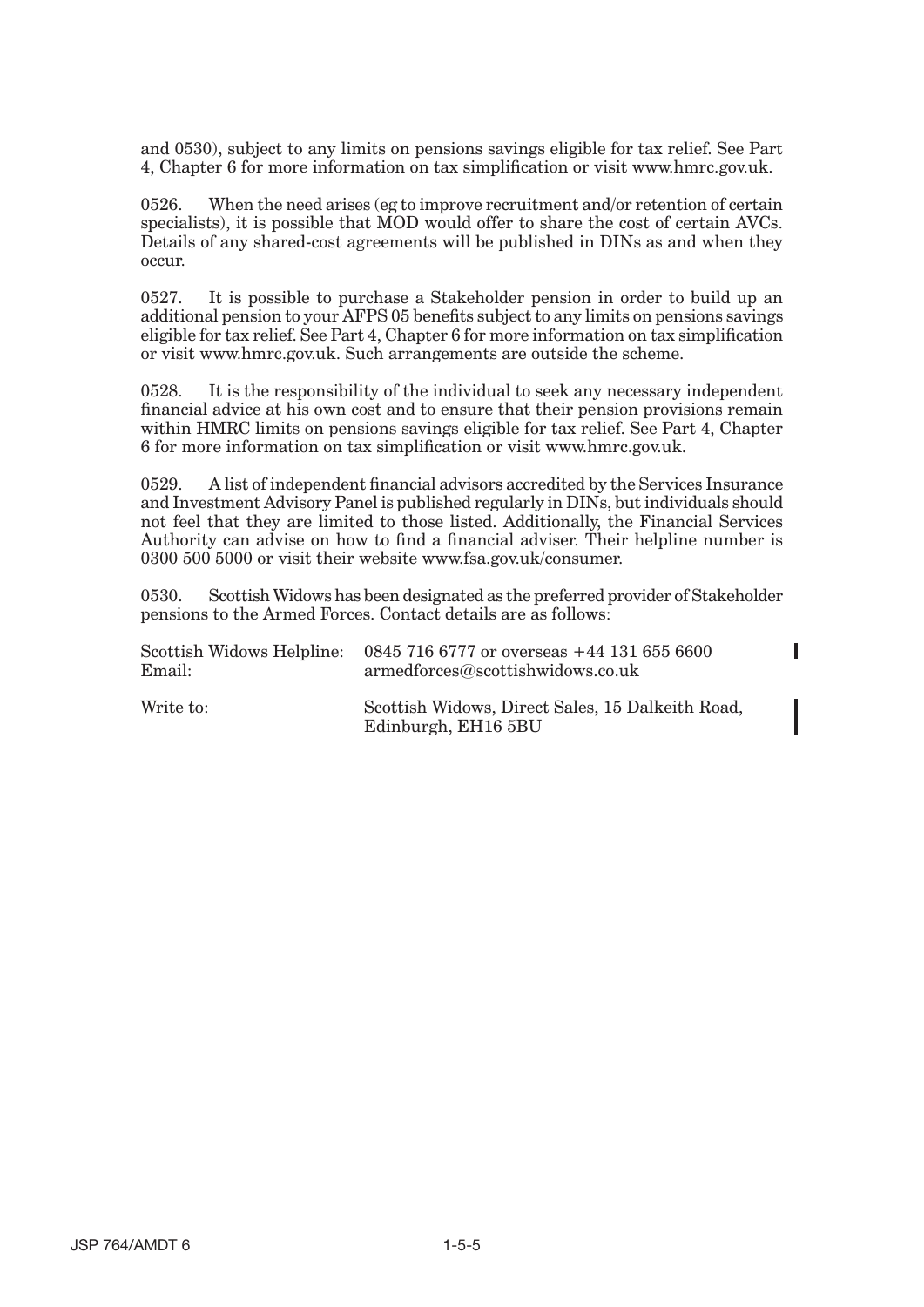Deliberately Blank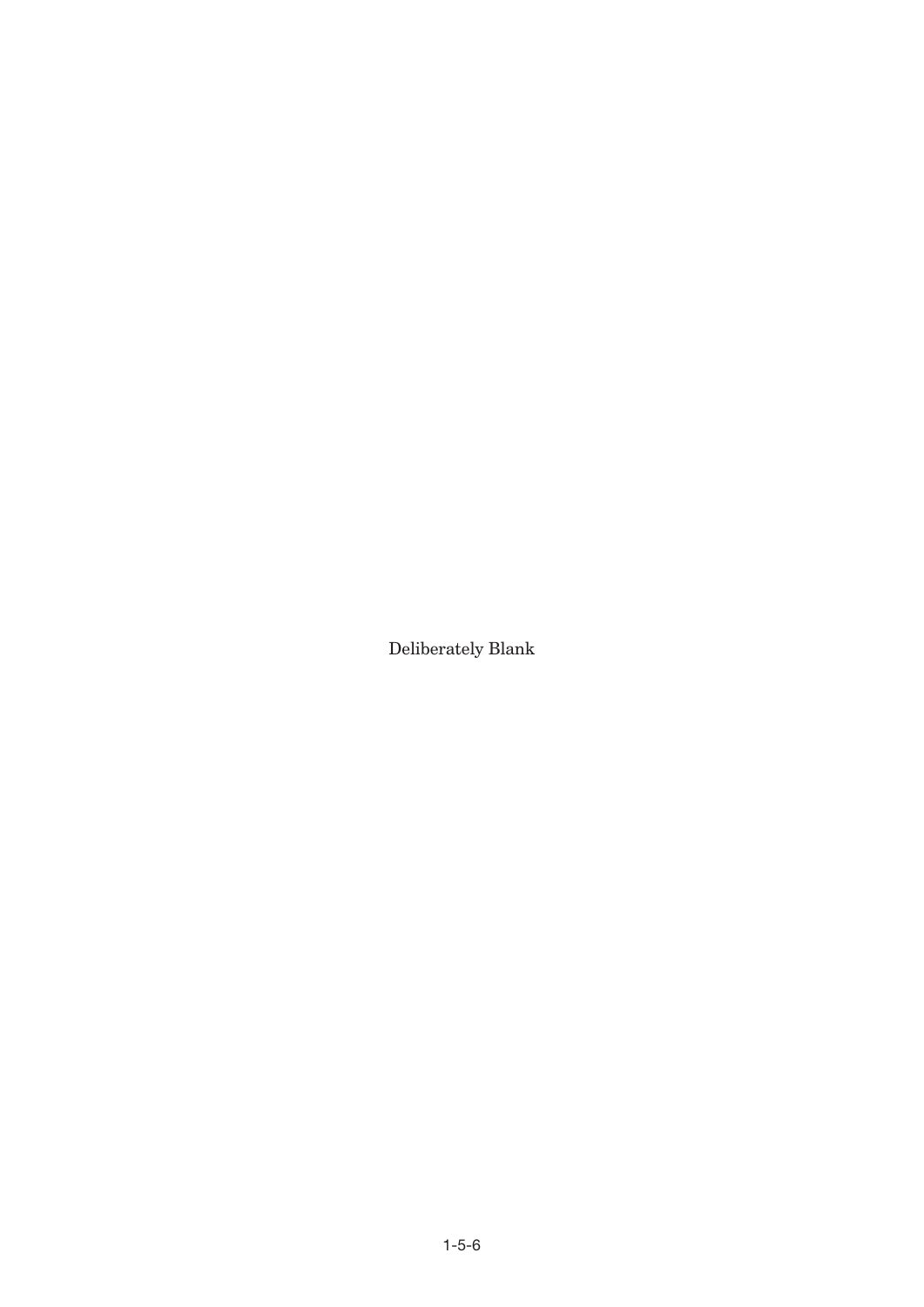## **Chapter 6**

## **TRANSFERS**

## **TRANSFERS OUT**

0601. Chapter 4 of Part 4 of the Pension Schemes Act 1993 confers a right on the member to transfer pension benefits to another scheme. These benefits do not apply to benefits directly attributable to a *pension credit*.

0602. This means that if a member with at least two years' *qualifying service*  either leaves the Armed Forces before age 55 (thus becoming a *deferred member*) or opts to leave the scheme but stays in the Armed Forces he can apply for a written statement giving the transfer value of the benefits he has *accrued* under the scheme (a statement of entitlement). A member who is in receipt of EDP will not be prevented from transferring his preserved benefits out of the scheme. EDP is not a pension benefit.

0603. Over and above the benefits conferred by Chapter 4 of Part 4 of the Pension Schemes Act 1993, members with less than two year's qualifying service will be allowed to apply to transfer their notional benefits out of the scheme providing that the application is made within twelve months of joining the new scheme. If no application is made he will be contracted back in to the State Second Pension (the State arrangement). When an individual re-joins the Armed Forces, any Contribution Equivalent Premium (CEP) paid for previous service is claimed back from HMRC Contributions (except for those who service was less than two years service under AFPS 75). The individual is then considered as being contracted out of S2P and the periods can be aggregated together and it is assumed that he has paid contracted out contributions for both periods of service. After April 2006, a member will be entitled to apply for a *cash transfer sum* or a *contribution refund*. The contribution refund refers to the member's contributions which means that only those purchasing added years will be able to claim.

0604. The application for a statement of entitlement must be made in writing to Veterans UK (GL). The member may withdraw the application for a statement of entitlement at any time before the statement is provided.

0605. If he has made an application for a statement of entitlement and has not withdrawn it, he may make only one other such application in the period of twelve months beginning with the date of the first application.

0606. If he has left the Regular Armed Forces he may apply to transfer his *preserved benefits* out of the scheme at any time up until he reaches age 64, or within six months of him leaving pensionable service, whichever is the later (see para 0610 for transfers under the Public Sector Transfer Arrangements).

0607. A statement of entitlement will be provided within three months of being requested, unless, for reasons beyond Veterans UK (GL)'s control (eg disputes about entitlement), the requisite information cannot be obtained to calculate the amount of the cash equivalent.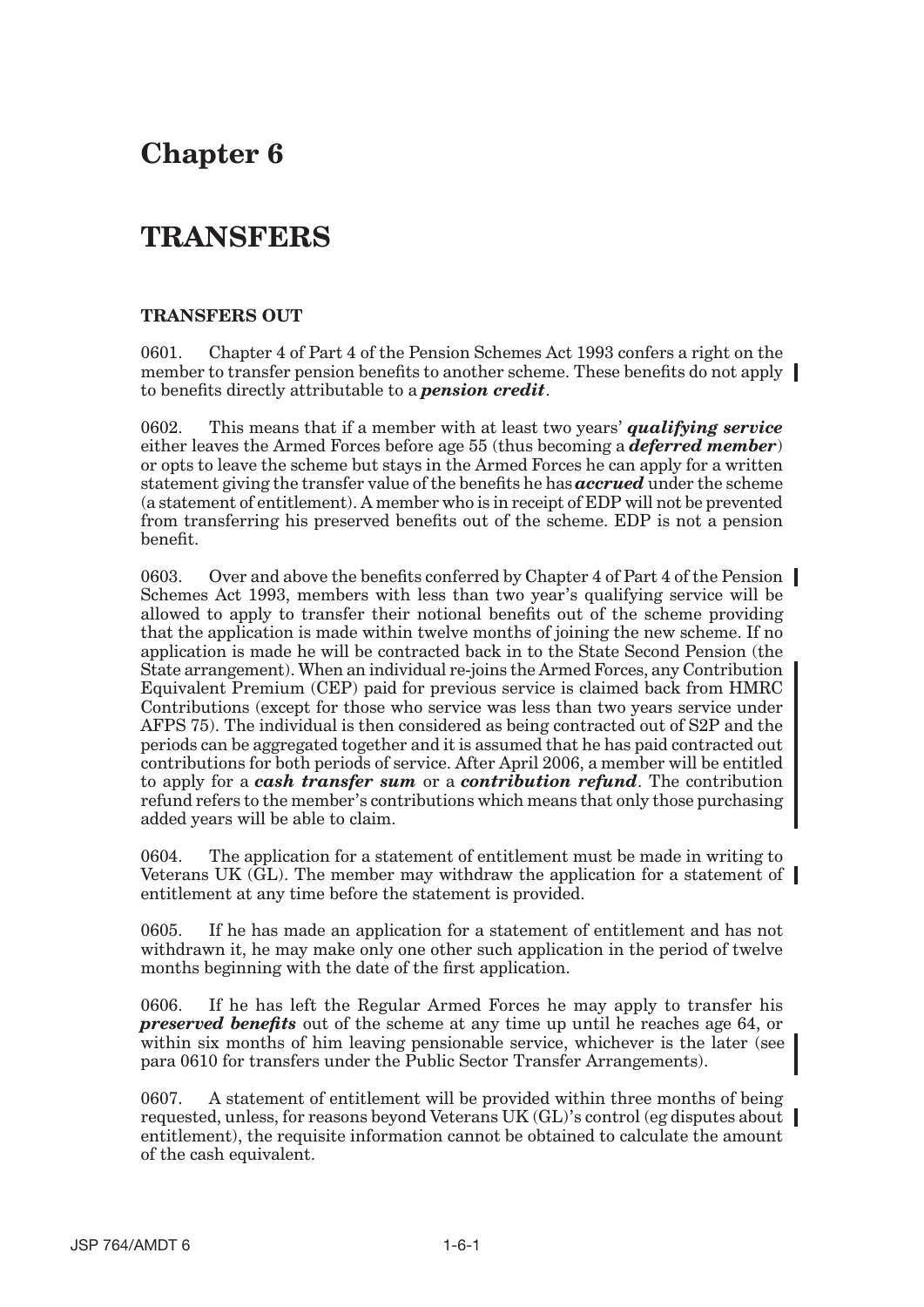0608. The guaranteed cash equivalent transfer value will remain valid for three months from the date specified on the statement. The individual must be provided with the statement within 10 working days of the date on the statement.

0609. The member may apply in writing to Veterans UK (GL) for the cash equivalent value to be paid. The payment must be made no later than six months after the date specified on the statement of entitlement or, if it is earlier, the date on which the member reaches normal pension age unless the transfer value payment is to be made under the public sector transfer arrangements (see para 0610). His application must specify the pension scheme or other arrangement to which the payment should be made.

0610. An application for transfer value payments under the Public Sector Transfer Arrangements may only be made:

> (a) before the first anniversary of the day on which the member becomes eligible to be an active member of the scheme to which the transfer is to be made, and

(b) before the member reaches age 65.

0611. An application for the cash equivalent value to be paid to another scheme or arrangement may be withdrawn by notice in writing unless an agreement in respect of the whole or part of the guaranteed cash equivalent transfer value has been entered into with a third party before the notice is given. So, in other words, if the new scheme has received the transfer, the arrangement may not be withdrawn.

0612. If the payment is made later than six months after the date specified on the statement of entitlement the amount of the payment to which the member is entitled must be increased by:

> (a) the difference between the amount specified in the statement of entitlement and the amount had the calculation been made on the date on which the payment is made, or

> (b) if it is greater and there was no reasonable excuse for the delay in payment, the interest on the amount specified in the statement of entitlement calculated on a daily basis over the period from the date specified on the statement of entitlement to the date the payment is made at 1% above Bank of England base rate.

0613. The guaranteed cash equivalent transfer value will be calculated in accordance with guidance and tables provided by the *scheme actuary* (see Part 4, Chapter 4 for the Transfer Out factors). It will take into account:

> (a) any transfer value payments that have been made to the scheme in respect of *accrued* rights in other schemes,

(b) any contributions paid for added years under AFPS 05, and

(c) in the cases of an AFPS 75 transferee, any payments made before 6 April 2006 for the purchase of added years under AFPS 75 which were transferred automatically to AFPS 05.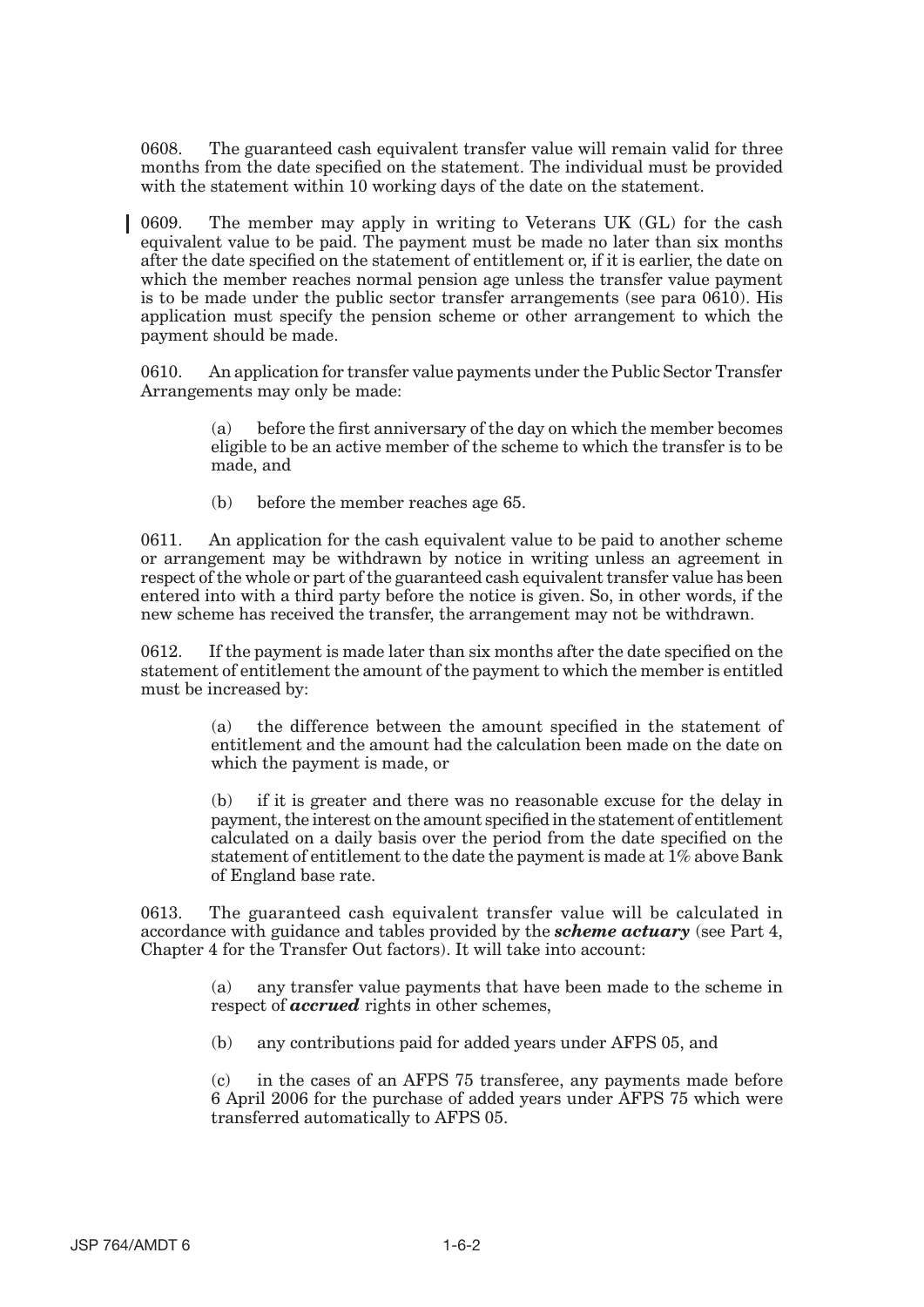0614. If the scheme to which the guaranteed cash equivalent payment is to be made has no GMP, the GMP element will not be available for transfer. Instead, it will either remain in AFPS 05 or be vested in an approved insurance scheme.

0615. Where a transfer value payment is made in respect of a member's benefits under AFPS 05, those benefits are extinguished.

#### **TRANSFERS IN**

0616. An *active member* may apply to have some or all of the benefits that have *accrued* to him under any scheme or arrangement to which a transfer value payment made be made under Part 4 Chapter 4 of the Pension Schemes Act 1993 (transfer values).

This does not apply to benefits that arise directly from a *pension credit*. The timescales involved are:

- • Within 12 months for a transfer-in from another Public Sector pension scheme, a personal pension arrangement, a short service benefit by virtue of section 71 of the Pension Act 1993 or a Stakeholder pension; and
- Before the 12 months prior to the member's normal retirement age (so, before age 54) for non-public sector occupational pension schemes and any defined benefit AVCs linked with such retirement benefits.

0617. An application to transfer in must be made in writing. It must be made while the individual is an active member of the scheme and specify the scheme or arrangement from which the transfer value payment is to be made and the anticipated amount of that payment.

0617A. In the case of a transfer value payment being made from

- (a) a personal pension scheme or
- (b) relates to voluntary contribution rights

it must be made during the period of one year beginning with the relevant day unless para 0617B applies. The relevant day means the day on which the applicant becomes eligible to be an active member of the scheme or 6 April 2006, whichever is the later.

0617B. This para applies in the case of a transfer value payment within para 0617A  $(b)$  if

> (a) the member is also applying to transfer in a different occupational pension scheme from that which the relevant payment is payable (the second scheme).

> (b) The second scheme relates to the same employment as that to which the scheme by which the relevant payment is payable relates and

> (c) The transfer value payment by the second scheme relates to benefits that are or include rights that are not voluntary contribution benefits.

0618. In the case of a transfer value payment to be made under the Public Sector Transfer Arrangements, the application must be made during the first year during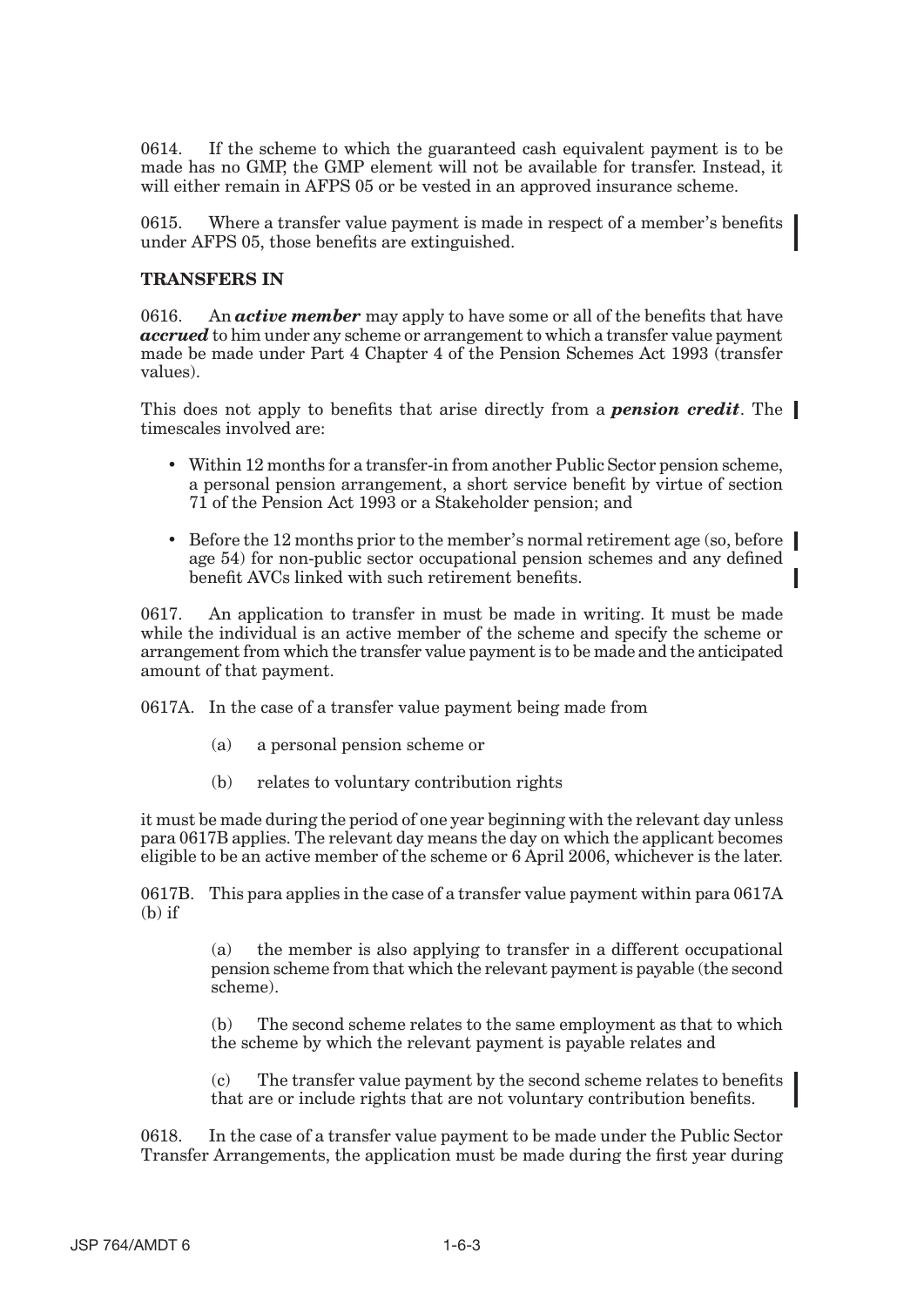which he is eligible to be a member of the Scheme. It must be received by Veterans UK (GL) before the applicant reaches the normal retirement age under the scheme from which the transfer value is to be made.

- 0619. Veterans UK (GL) may accept the transfer value payment and, if they do, the member is entitled to count the appropriate period of *reckonable service* for the purposes of the Scheme. The value of the transfer is calculated in accordance with tables and guidance provided by the *scheme actuary*. These tables are in Part 4, Chapter 4. The calculation will be done using the member's *pensionable earnings*  as at:
	- (a) two months after the application is received, or
	- (b) the date on which the transfer value payment is received,

whichever is the later. If the transfer value payment is received earlier than two months after the application is received, any necessary adjustment will be made to the calculation to reflect any changes in the amount of *pensionable earnings*.

0620. If the transfer value payment is accepted under the Public Sector Transfer Arrangements, the calculation is made in accordance with those arrangements and by reference to tables and guidance provided by the scheme actuary for the purpose. These tables are in Part 4, Chapter 4 but do not apply to medical and dental officers. Medical and dental officer values will be calculated on an individual basis.

0621. Veterans UK (GL) will not accept a transfer value payment if:

- the member is under notice that he is to be medically discharged or made redundant;
- the timescales in para 0616 are not complied with; or
- if the sum is not coming from another Public Sector scheme and is insufficient to cover the member's or the member's spouse's entitlement to GMP.

## **OVERSEAS TRANSFERS**

0622. UK pension benefits can only be transferred to a Qualifying Recognised Overseas Pensions Scheme (QROPS). HMRC will provide confirmation that the Scheme is a QROPS. The decision on whether an application for an overseas transfer may be accepted is made by Veterans UK (GL). QROPS will require details of the members *LTA*. A transfer to QROPS will give rise to a LTA charge only if the amount exceeds the member's unused LTA. For more information on tax simplification see Part 4, Chapter 6.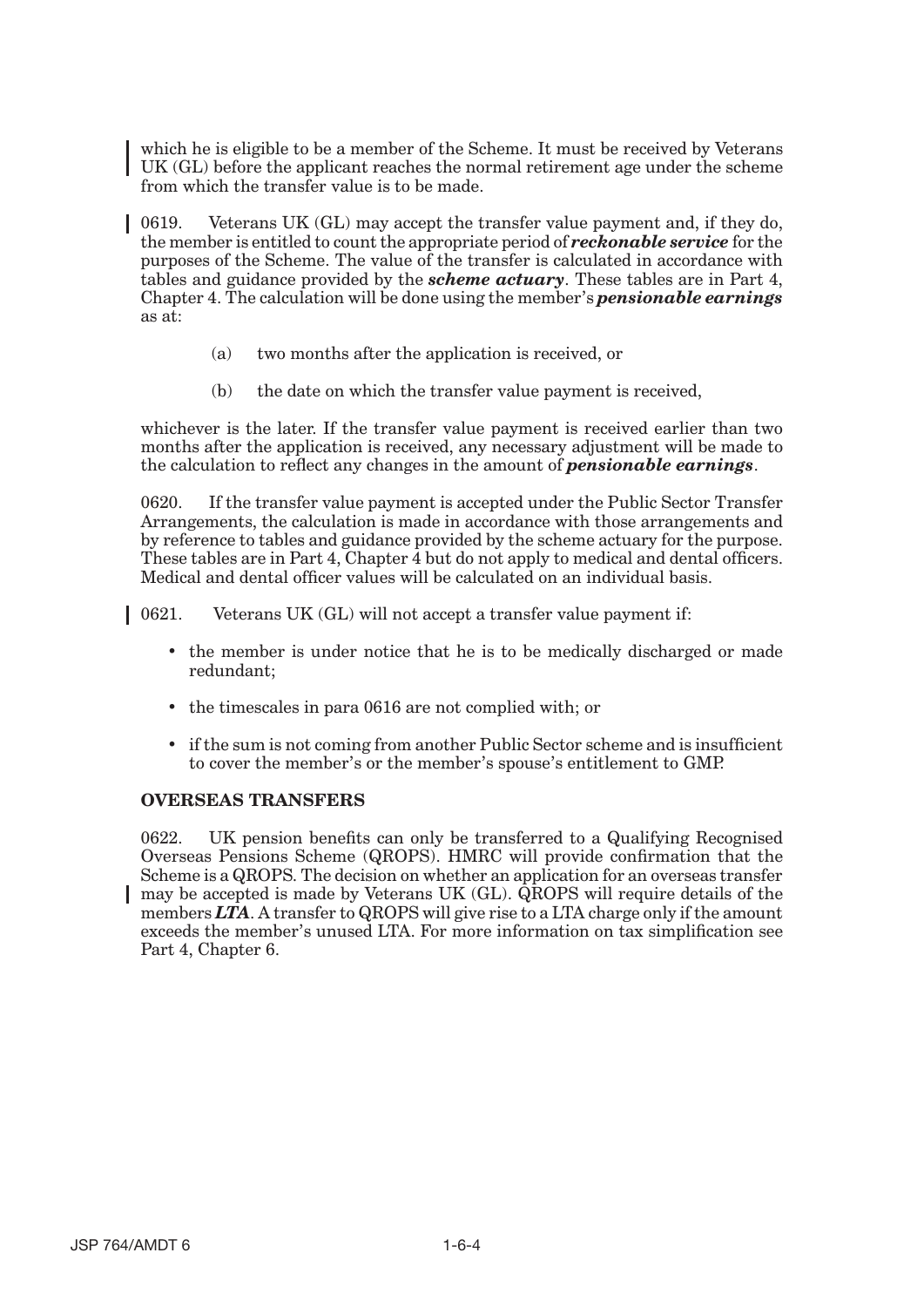# **Chapter 7**

# **REJOINING THE ARMED FORCES**

#### **RE-JOINING WHERE THE MEMBER WAS AN ACTIVE MEMBER OF AFPS 05 DURING HIS EARLIER SERVICE**

0701. Such an individual could be an *active member* of AFPS 05 who either:

- (a) left the Regular Armed Forces and was subsequently re-engaged, or
- (b) opted out of AFPS 05 and, later, opted back in.

In respect of each, if his break in service was less than six months, the break is disregarded, the two periods are treated as one and he is not considered to be a reemployed active member. Providing he has reserved rights in the scheme (regardless of changes which have taken place during his break in service), his service is deemed to be continuous. The gap between two periods of service for which he has opted in will not be reckonable unless para 0520 applies.

0702. A re-engaged active member may choose to have his periods of service treated separately (eg in cases where the member rejoins at a lower rank) or he may apply to have the most recent of them added to the current period of service at any time up to final retirement. This rule does not apply if the individual's pension has come into payment prior to rejoining the Regular Armed Forces. In the event of his death in service, Veterans UK (GL) will *aggregate* previous service automatically.

0703. If his previous discharge was one which attracted an enhancement to *reckonable service* (Tier 2 or Tier 3 medical discharge), the enhancement will not count towards the aggregated period to the extent that the enhancement exceeds the break in service.

## **EXAMPLE**

If an individual left on Tier 2 ill-health terms at age 25 having served for five years, his pension would have been based on five years' actual service plus one-third of his remaining service until age 55. This means that the reckonable service used for the calculation was 15 years  $(5 + 10)$  years enhancement). If he then rejoined after five years, the break would count as reckonable but the balance of the enhancement would not.

If he had rejoined after 12 years, the full 10 year enhancement would count as reckonable but the remaining two years would be a break in service.

0704. See Part 2, Chapter 2, paras 0209-0215 for the effect on EDP and Part 3, Chapter 3, paras 0303-0307 for the effect on Resettlement Grant.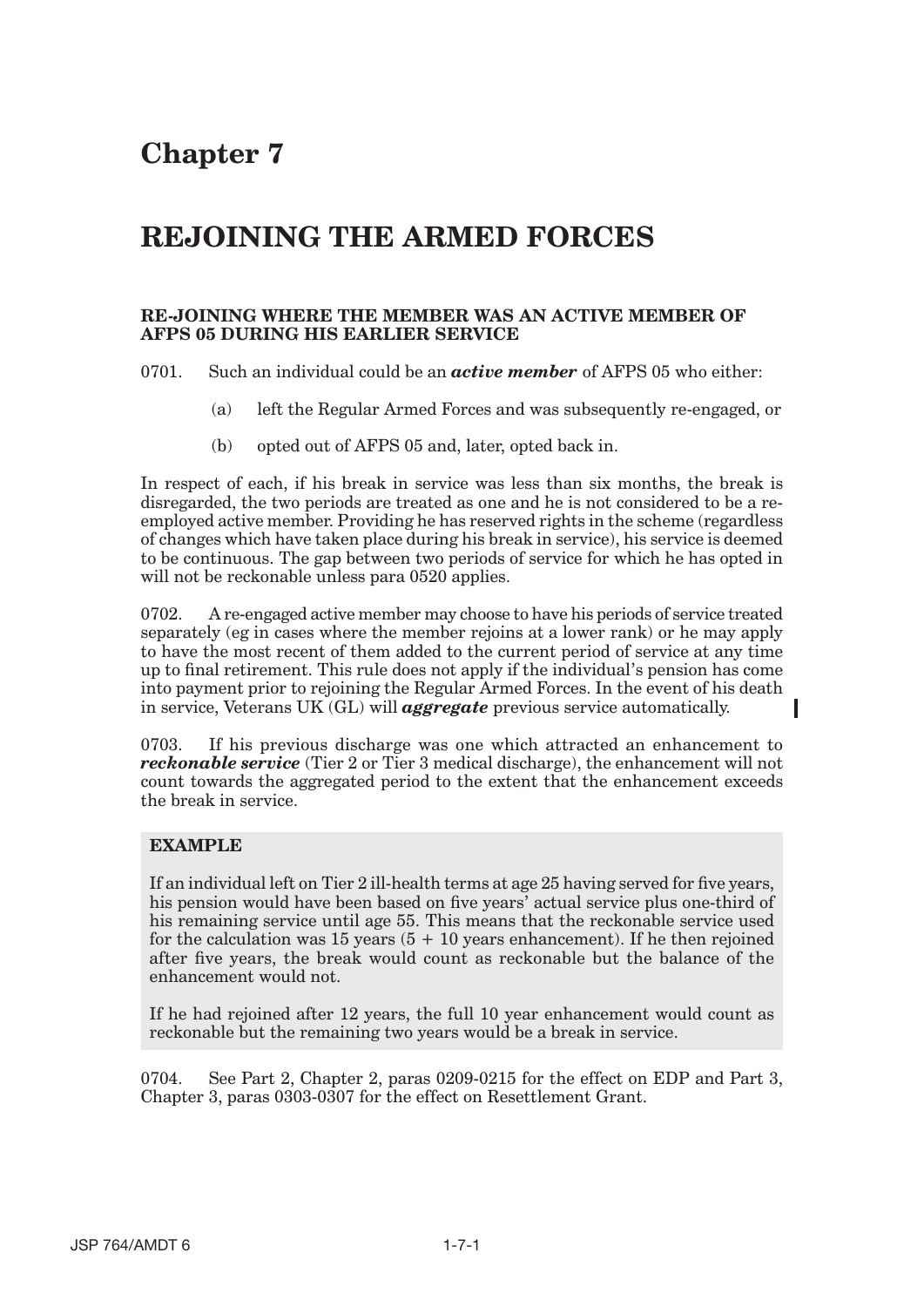#### **RE-JOINED WHERE THE MEMBER WAS AN ACTIVE MEMBER OF AFPS 75 DURING HIS LAST PERIOD OF SERVICE**

0705. under review

0706. under review

0707. under review

#### **OFFER TO TRANSFER (OTT)**

0708. Individuals transferring from AFPS 75 as a result of the OTT exercise will have a common Member Transfer Date (MTD) of 6 April 2006. These individuals are entitled to count pre-age 18 and pre-age 21 service for Other Ranks and Officers respectively but the maximum which may be transferred across is 35 years. This additional reckonable service would not be lost if an individual subsequently left the Armed Forces and later rejoined. Individuals who join AFPS 05 for the first time at a date other than MTD will not be able to count this otherwise non-reckonable service towards their pension.

#### **Re-joining the Armed Forces where the individual left on Gratuity Earning Terms but rejoins on Pension Earning Terms**

0709. If an individual has been paid a gratuity on the satisfactory completion of gratuity earning service and subsequently rejoins the Armed Forces on or after 6 April 2009 on pension earning terms they can count that period of gratuity earning service as qualifying and reckonable service. This is providing the gratuity is refunded within the first year of becoming an active member of AFPS 05 either by a lump sum payment or by 12 equal monthly payments. The arrangements for refunding must be made at the time of entry onto a pensionable commission.

0710. The amount of the refund shall be the full gratuity plus interest at the Bank of England base rate<sup>1</sup>, calculated on a monthly basis from the day after the last day of service in respect of which the gratuity has been awarded to the day before the date of re-entry. Where the break in service is one month or less no interest is payable.

#### **Conditions Relating to Changing from Gratuity Earning Terms to Pensionable Earning Terms**

0711. If an individual commenced their service on gratuity earning terms but subsequently changes to service on pension earning terms on or after 6 April 2009 they will be allowed to count that period of gratuity earning service as qualifying and reckonable service. This is providing they agreed to surrender all their rights to a gratuity in respect of the gratuity earning service.

"Reference banks" means the largest institutions for the time being which: (i) are authorised by the Bank of England under the Banking Acts 1987(b)

<sup>&</sup>quot;Base rate" means the rate for the time being quoted by the refence banks as applicable to sterling deposits or, where there is for the time being more than one such base rate, the rate which, when the base rate quoted by each bank is ranked in a descending sequence of four, is the first in the sequence. 1

<sup>(</sup>ii) are incorporated in and carrying on within the United Kingdom, a deposit taking business (as defined in Sec-

tion 6, but subject to any orders under section 7 of that Act) and

<sup>(</sup>iii) quote a base rate applicable to sterling deposits.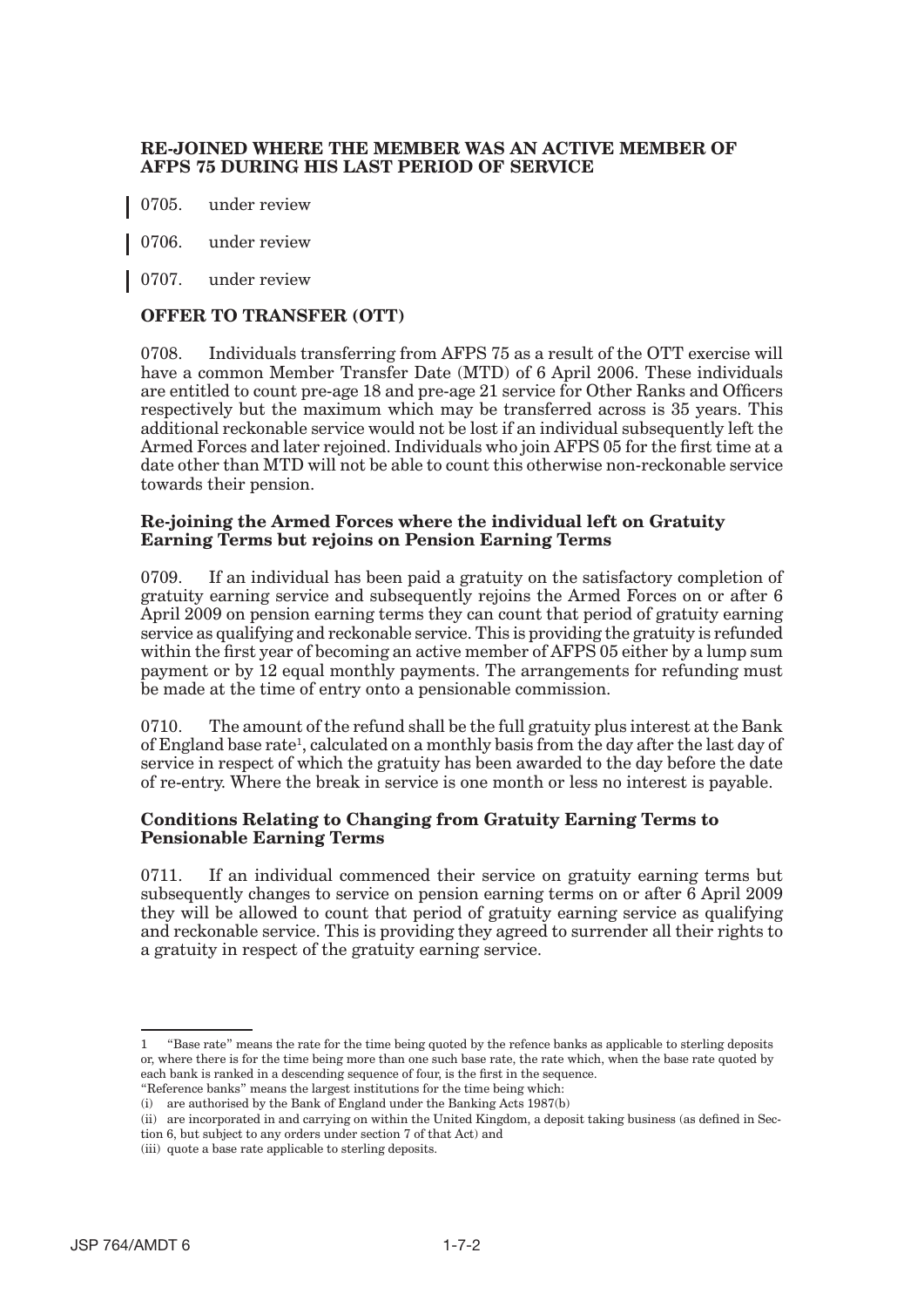# **Chapter 8**

## **ABATEMENT**

## **GENERAL**

0801. Where a person who is in receipt of a pension is re-engaged in the Regular Armed Forces (other than on mobilisation under Part 4, 5, 6 or 7 of the Reserve Forces Act 1996 (RFA 96) or corresponding provision under the Reserve Forces Act 1980 (RFA 80)) his pension may be suspended or *abated*. This applies whether he is over or under age 55.

0802. Where a person is mobilised under RFA 96 or corresponding provision under RFA 80, his pension remains in payment. For implications for EDP see Part 2 of this JSP.

0803. *Abatement* or suspension of a pension under this scheme may also occur if an individual leaves the Regular Armed Forces and takes up a post which is dependent on his previous military service and the pension will be abated accordingly (eg a Full Time Reserve Service (FTRS) appointment).

0804. The rule is that the new rate of pay plus pension cannot exceed the old rate of pay. For the purposes of the calculation, the old rate of pay would be increased in line with pension increases when there has been a gap between leaving in receipt of a pension and joining either the Regular Armed Forces or the FTRS. Where the new rate equals the old rate, the pension is suspended. Where the new rate plus the pension exceeds the old rate, the pension is abated to ensure that pension is paid only to the extent that it does not take the new rate plus pension above the old rate.

## **EXAMPLE:**

If an officer with a final pensionable earnings of £50,000 left the Regular Armed Forces at age 55 with a pension of £25,000 in May and then joined the FTRS two months later on a pensionable earnings of £30,000, his pension would be abated so that his new rate of pay together with his pension would not exceed £50,000. Thus his pension would be abated by £5,000.

0805. This does not mean that an individual can never earn more than his old rate of pay. He can. However, if his new rate of pay equals or exceeds his old rate of pay (adjusted for inflation) his pension will cease entirely for the duration of his new service.

0806. Increases to rates of pay or pension increases will not lead to a reassessment of the amount of pension being paid; but a change in rank (for example the regrading of an FTRS post) will lead to such a re-assessment. At the time of promotion the total income would not increase, but the amount of pay received would be higher, reducing the level of pension payable. However, the member would receive future increases based on the pay in the higher rank. Once a PSO is implemented it will not lead to a reassessment but because the pension is reduced this could have an effect on an individual's abatement.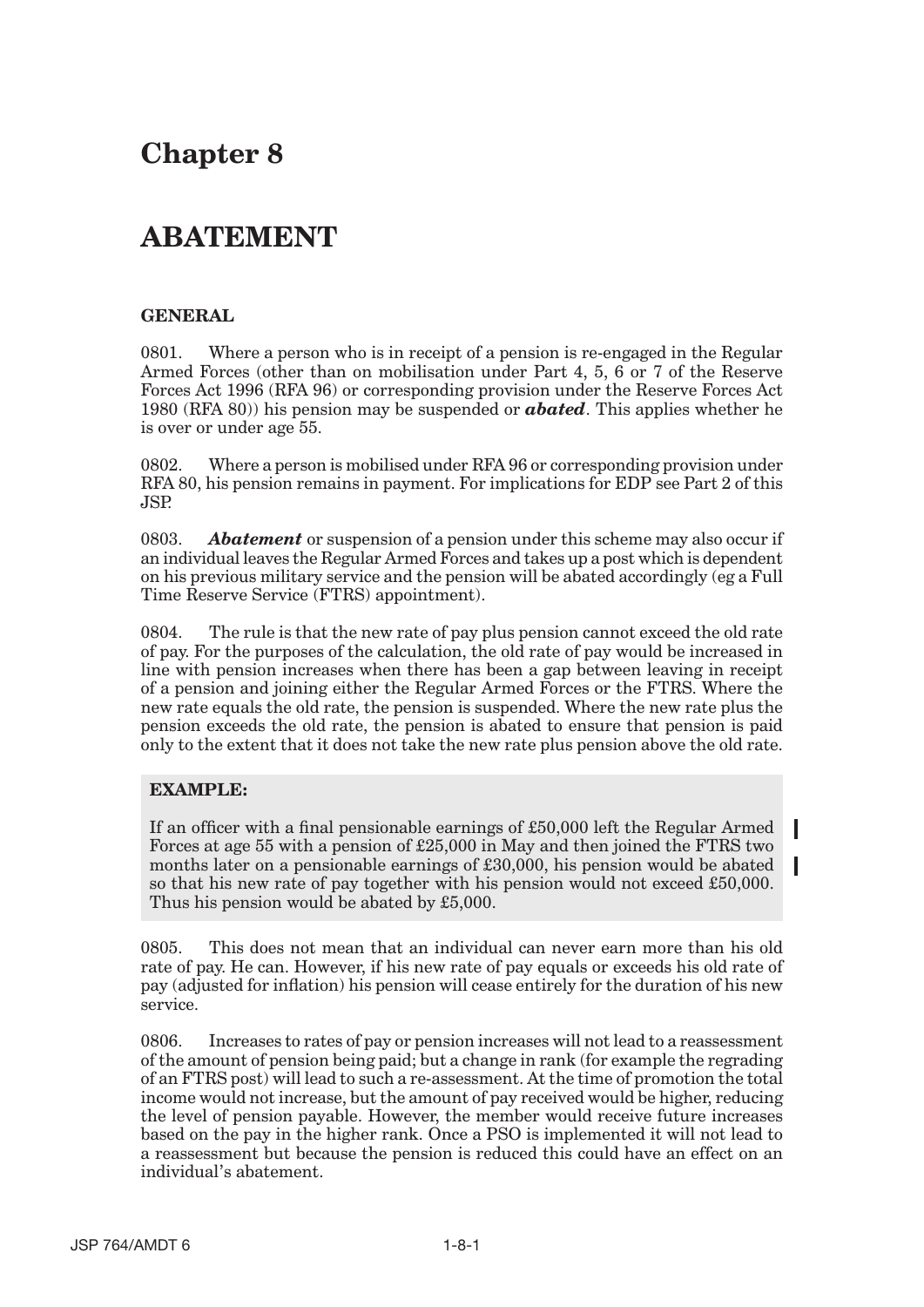0807. Where he has opted for *inverse commutation* of his *pension lump sum*  to improve his pension, the amount of the increase will be disregarded for abatement purposes. This is because inverse commutation redistributes the pension lump sum and, had inverse commutation not taken place, the pension lump sum would not have been recovered on re-employment.

0808. Where a person is in receipt of an *Immediate Pension* from AFPS 75, his pension will be abated under the rules of that Scheme which are in line with the principle set out above.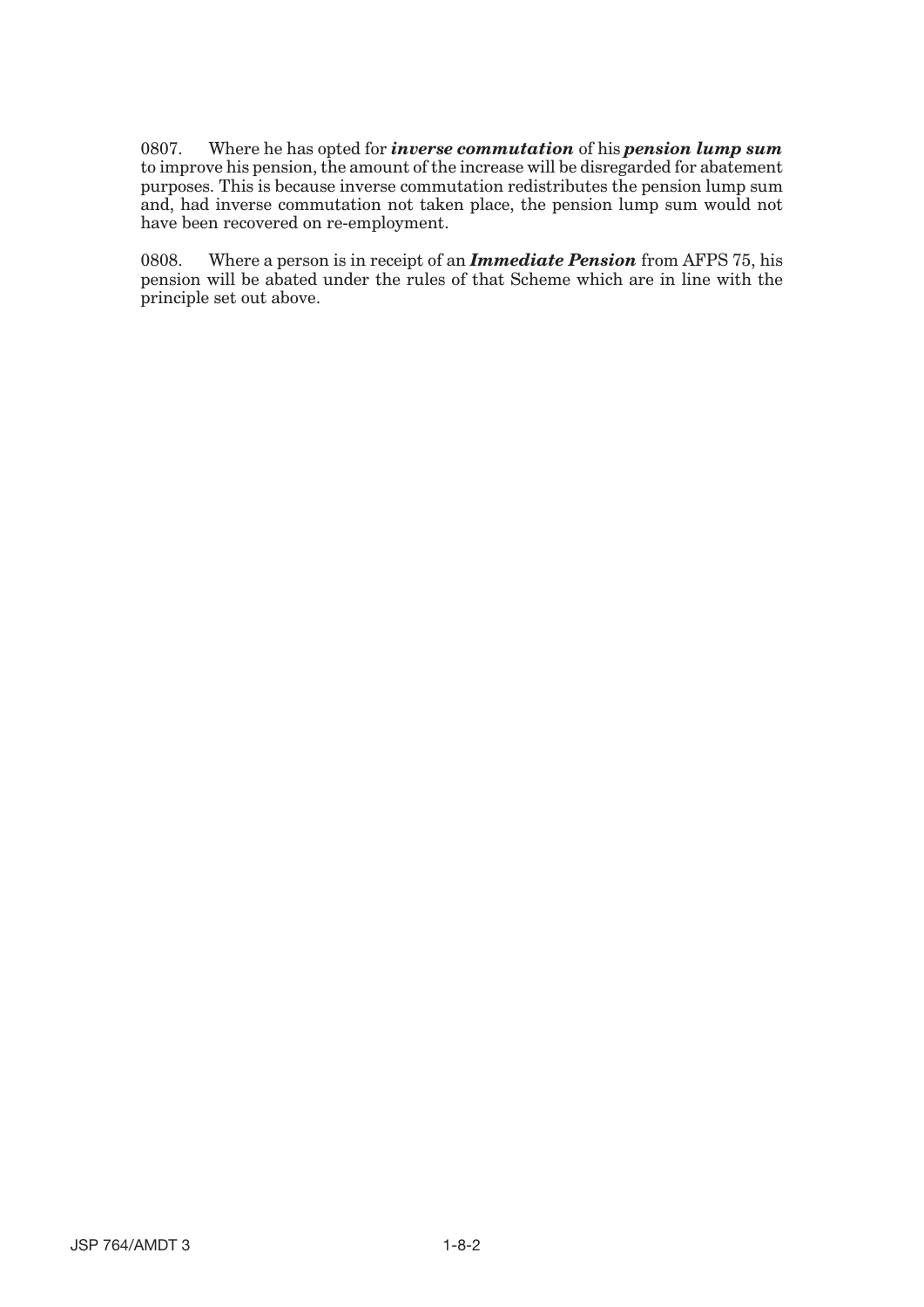## **Chapter 9**

## **MISCELLANEOUS AND SUPPLEMENTARY PROVISIONS**

#### **CLAIMS FOR AND PAYMENT OF BENEFITS**

0901. The payment of benefits is subject to the receipt by Veterans UK (GL) of a written claim from the *member* or, in the event of his death, his *dependants*. This will involve the completion of a declaration confirming his entitlement to benefits. The claim should be made within one year of the pension becoming due for payment.

0902. In the event of a late claim, the question of payment of arrears will be considered as follows:

(a) periods of up to six years, by Veterans UK (GL), or

I

(b) where the period exceeds six years, by HM Treasury.

Where arrears are paid, any interest due will be paid at Bank of England base rate.

#### **INFORMATION AND EVIDENCE**

0903. Veterans UK (GL) may require any person who is receiving a pension under the scheme to provide him with evidence to establish:

- (a) the person's identity, and
- (b) his continuing entitlement to payment of any amount.

If such evidence is not provided, the whole or any part of any benefits payable to him under the scheme may be withheld.

#### **FALSE STATEMENTS ETC ABOUT ILL-HEALTH**

0904. Where a member has been awarded an ill-health pension or the early payment of a deferred pension on ill-heath grounds and it becomes apparent that he has made a false statement about his health or deliberately suppressed a material fact in relation to his health, Veterans UK (GL) may: ı

- (a) instruct the cessation of the paying the pension,
- (b) instruct that the whole or part of the pension be withheld,
- (c) take action to recover any payment under the award, or
- (d) prosecute the individual responsible for the fraud.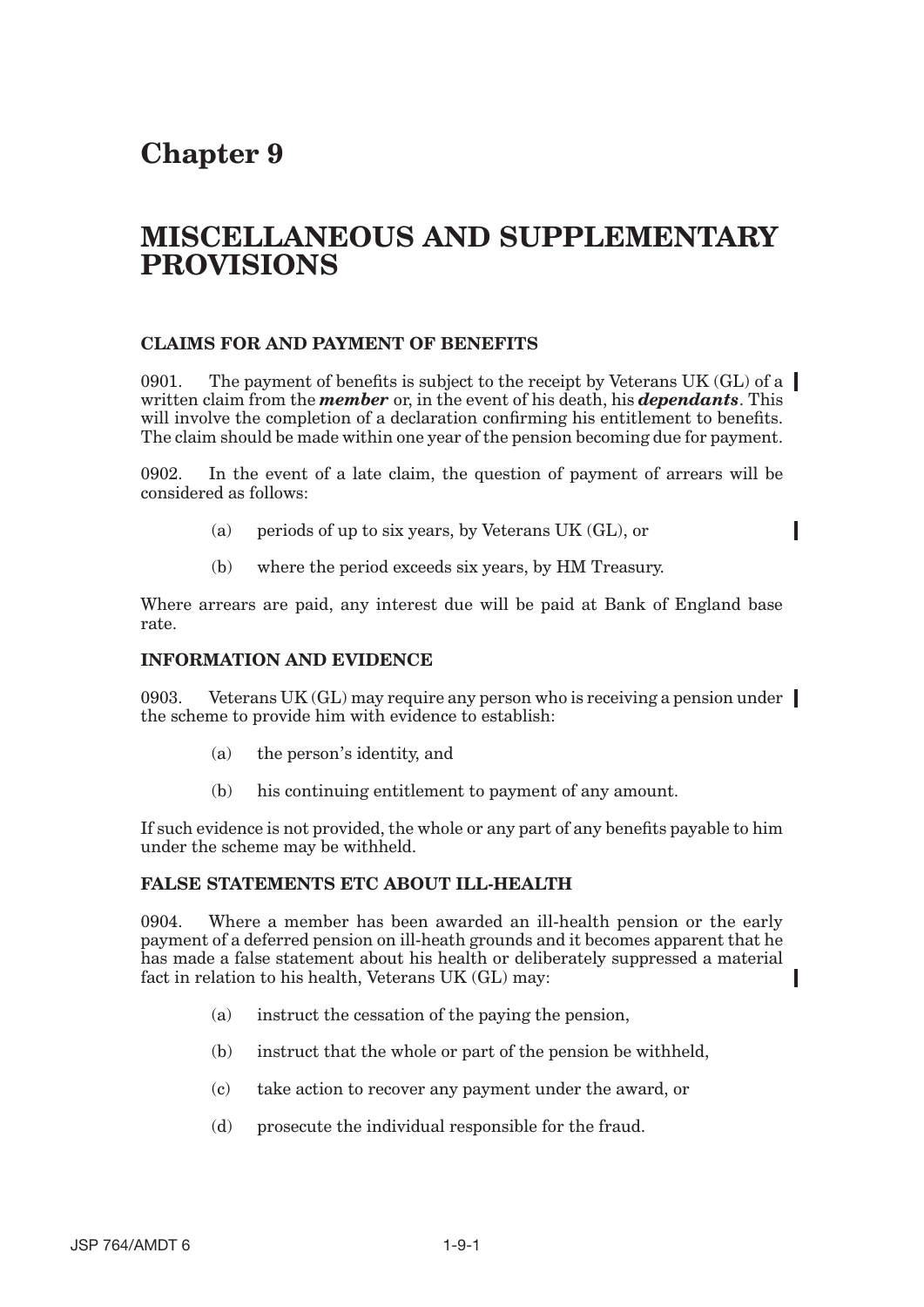#### **NON-ASSIGNABILITY**

0905. Benefits payable to the *member* under the Scheme are payable to him or for his benefit. They are not assignable or chargeable with his debts or the debts of any other person. This rule does not affect the cessation of pension on admission to the Royal Hospital Chelsea.

#### **ADMISSION TO THE ROYAL HOSPITAL CHELSEA**

0906. When a pensioner is admitted to the Royal Hospital Chelsea his pension will cease. If he is later discharged, the pension will resume, having first been uprated in line with pension increases.

#### **FORFEITURE OF PENSION BENEFITS**

0907. A member or his *dependants* may forfeit the whole or part of their benefits in certain circumstances.

0908. If it is proposed that benefits should be withheld, Veterans UK (GL) must notify the would-be recipient in writing. Individuals may appeal against forfeiture as follows:

> (a) the member's appeal route is to the Pensions Ombudsman through the scheme's Internal Disputes Resolution Procedure (see para 0913-0934);

> (b) in the case of dependants, if there is a question as to whether a partner's benefit should be forfeited, CDP Rem AFPS 05 Pol may refer it to a Social Security Commissioner. As a decision by Veterans UK (GL) not to penalise a spouse, civil partner or eligible partner could affect the sums due to *eligible children*, they too may ask for the case to be referred to a Social Security Commissioner.

0909. A member's benefits may be forfeited if he:

(a) is convicted of one or more offences under the Official Secrets Act 1911 to 1989 for which he has been sentenced to a term of imprisonment of at least 10 years or two or more consecutive terms amounting in *together*  to at least 10 years,

(b) is convicted of treason,

(c) is convicted of an offence in connection with the service which qualifies him to belong to this Scheme, in respect of which a forfeiture certificate has been issued. Such offences include:

(1) assisting, aiding or communicating with the enemy in time of war,

- (2) mutiny or incitement to mutiny in time of war or peace,
- (3) failure to suppress a mutiny in time of war or peace,
- (4) desertion in time of war or while on active service,
- (5) sabotage in war or grave sabotage in time of peace,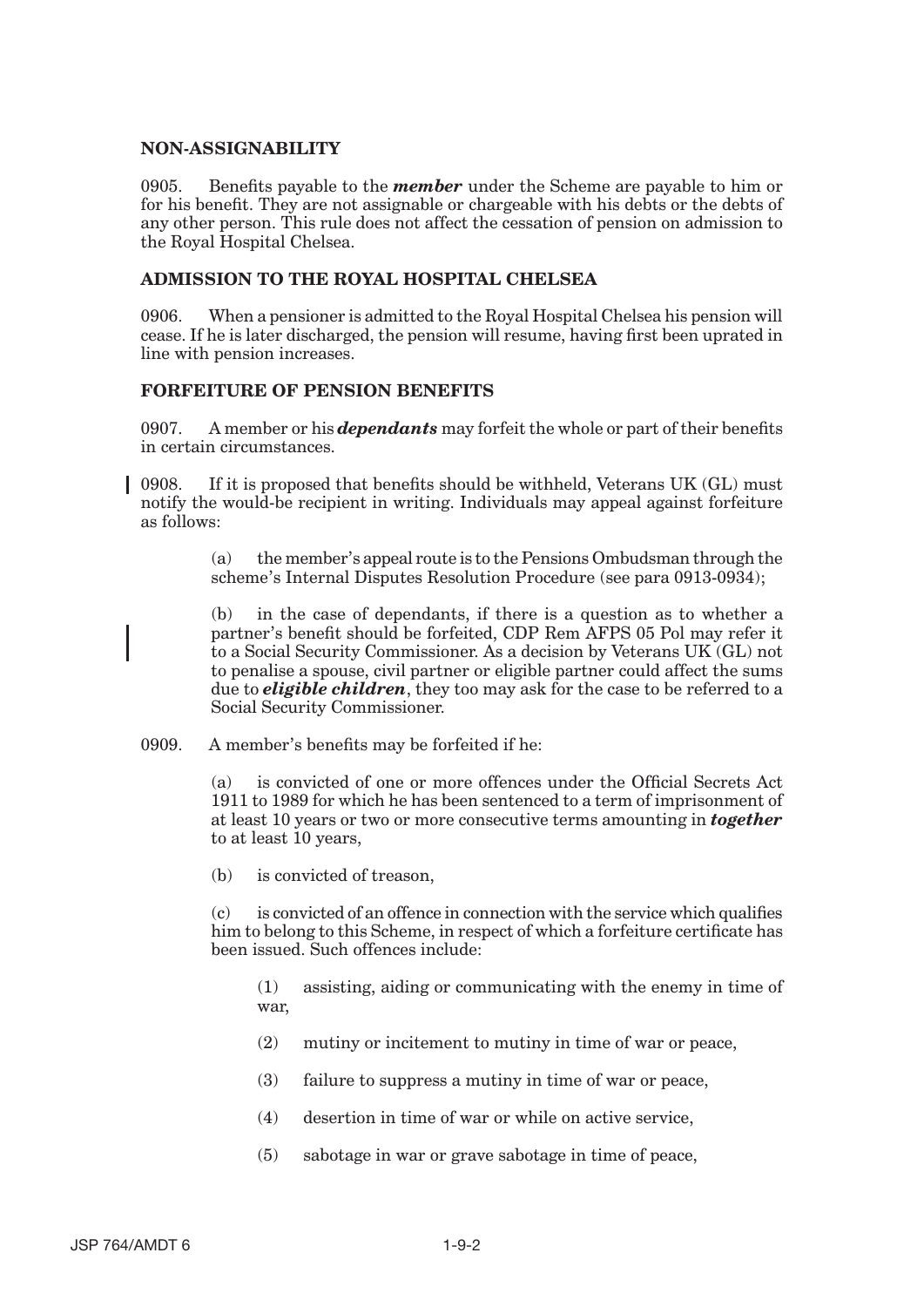(6) grave breach of the Geneva Convention,

or

(d) has, after becoming a *member* of the Scheme, incurred a monetary obligation to the crown as a result of a criminal, negligent or fraudulent act or omission by him which arises out of or is in connection with his service in the Armed Forces. He will be given a certificate showing any amount withheld and the effect of it being withheld on his benefits under the Scheme.

0910. If forfeiture is under 0909(a) or (b), the whole of the pension may be forfeited. If it is under 0909(d), the amount forfeit will be the amount of the obligation which will be decided by a court or, in Scotland, an arbiter appointed by the Sheriff. This sum can only be deducted from benefits to which the member himself is entitled.

0911. A dependant's benefits may be forfeited if he is convicted of the murder or manslaughter of the member or any other offence which involves the unlawful killing of the member.

0912. A person who has forfeited their pension will still receive the Guaranteed Minimum Pension (GMP), unless forfeiture is under para 0909(a) or (b) when the GMP may also be forfeit.

## **INTERNAL DISPUTES RESOLUTION PROCEDURE (IDRP)**

0913. The Pensions Act 1995, which has since been amended by the Pensions Act 2004, imposed a statutory requirement on scheme administrators to ensure that procedures are in place to deal internally with pension disputes, know as Internal Disputes Resolution Procedures (IDRP). Scheme administrators need to comply with that legislation and related guidance, including the requirement that decisions are taken within a reasonable period. Its aim is to provide arrangements that give the member the opportunity to explain the nature of his complaint to the scheme administrators and maximise the opportunity to resolve the disagreement internally. IDRP is not final and disputes involving alleged or actual maladministration or disputes concerning fact or law can also be considered independently by the Pensions Ombudsman (PO) if the complaint cannot be resolved internally.

0914. IDRP can be used for all cases where there is alleged or actual maladministration, or in cases where there is a dispute over fact or law.

0915. Complaints against Veterans UK (GL) may be made under the scheme's  $\parallel$ IDRP. Those eligible to complain under these procedures are:

- (a) serving members of the scheme;
- (b) members of the scheme who have left service;
- (c) dependants of deceased members of the scheme;
- (d) pension credit members of the scheme;
- (e) potential members of the scheme;
- (f) anyone claiming to be in any one of the above categories;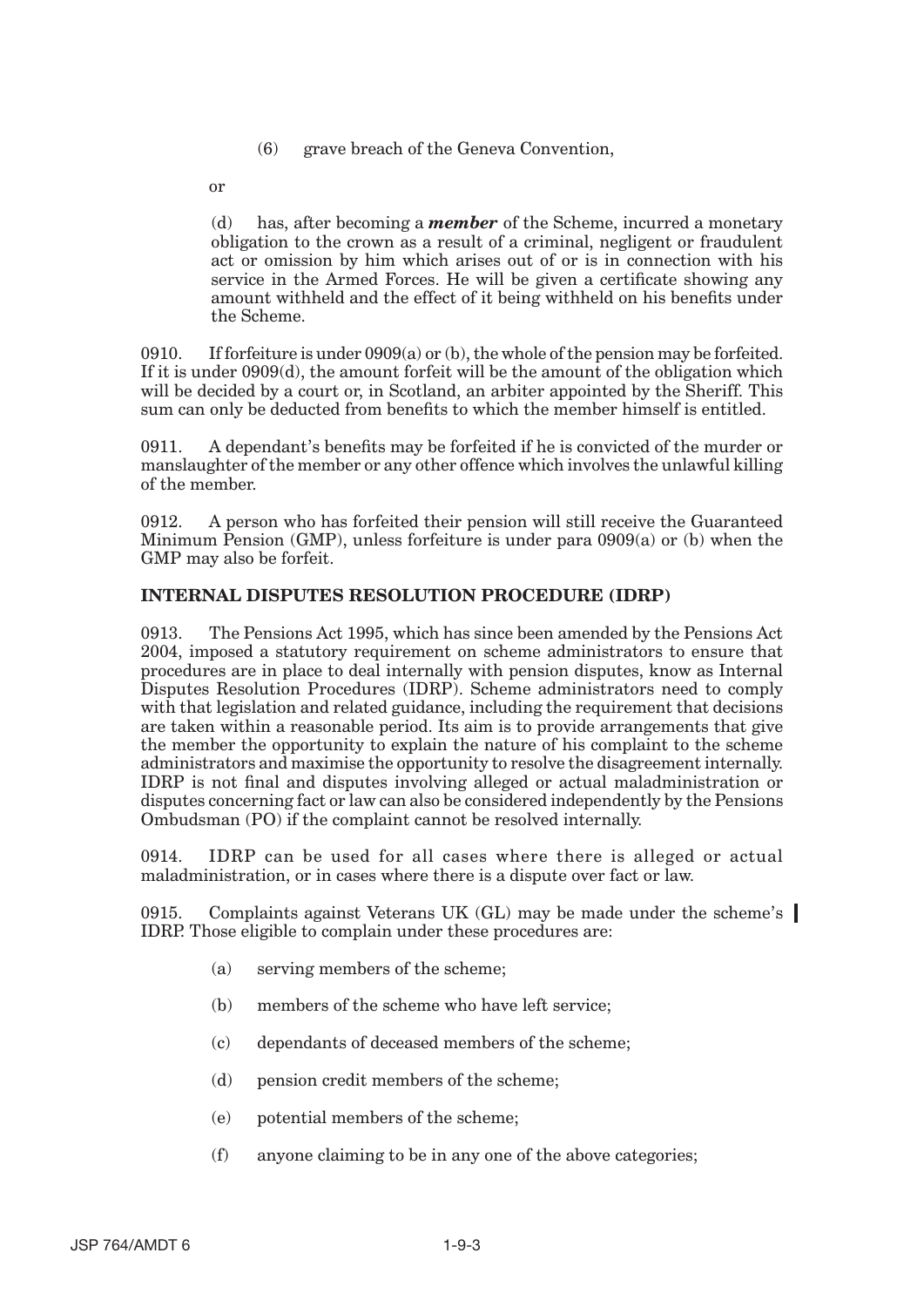(g) an appointed representative (eg a friend or solicitor) of the above.

A former member of the Scheme who transferred pension benefits out of the Scheme into a new scheme more than six months prior to making a complaint is not permitted to complain under IDRP. This does not apply in respect of the transfer from AFPS 75 to AFPS 05 as a result of the OTT where the individual will be treated as if no change of scheme had occurred for these purposes.

0916. There are two stages to the IDRP. Decisions under first stage IDRP will be made by a single deciding officer at C1 or C2 grade at Veterans UK (GL).

0917. The complaint must be made in writing and should clearly state in respect of which scheme IDRP is being invoked eg AFPS 75, AFPS 05 or RFPS 05. It would help with the processing of the complaint if it is made clear whether:

- The complaint is against the application of the pension scheme rules or
- The exercise of discretion within the rules.
- • It should explain the capacity of the complainant (eg serving member, member who has left service or pensioner), giving details of Service, rank, Service number etc and any other relevant information. It should state what the disagreement is about, and what the desired outcome is.
- • A dependant of a deceased scheme member should give their own details as well as those of the scheme member, and explain their relationship to the member.
- If an appointed representative is acting on behalf of the claimant, he or she should provide details of name, address, profession and an address for correspondence; also proof that he has been appointed as representative.

Please ensure the letter is clearly headed "IDRP Complaint" and indicate in which category the dispute should be considered. To provide full details of the complaint and evidence of why the rules have been incorrectly applied in relation to the pension or why discretion should be exercised in a different way.

0918. If the complaint does not contain the above information, it will be sent back stating what information is still required and that no further action can be taken until this is provided.

0919. Once a complaint is accepted for processing under IDRP, receipt will be acknowledged.

0920. Paras 0920-0922 outline the first stage of the complaints procedure. The complaint must be made to Veterans UK (GL) at the following address:

> Veterans UK (Glasgow) C1 Armed Forces Pensions MOD Authority Pensions Veterans UK (GL) Mail Point 600 Kentigern House Glasgow G2 8EX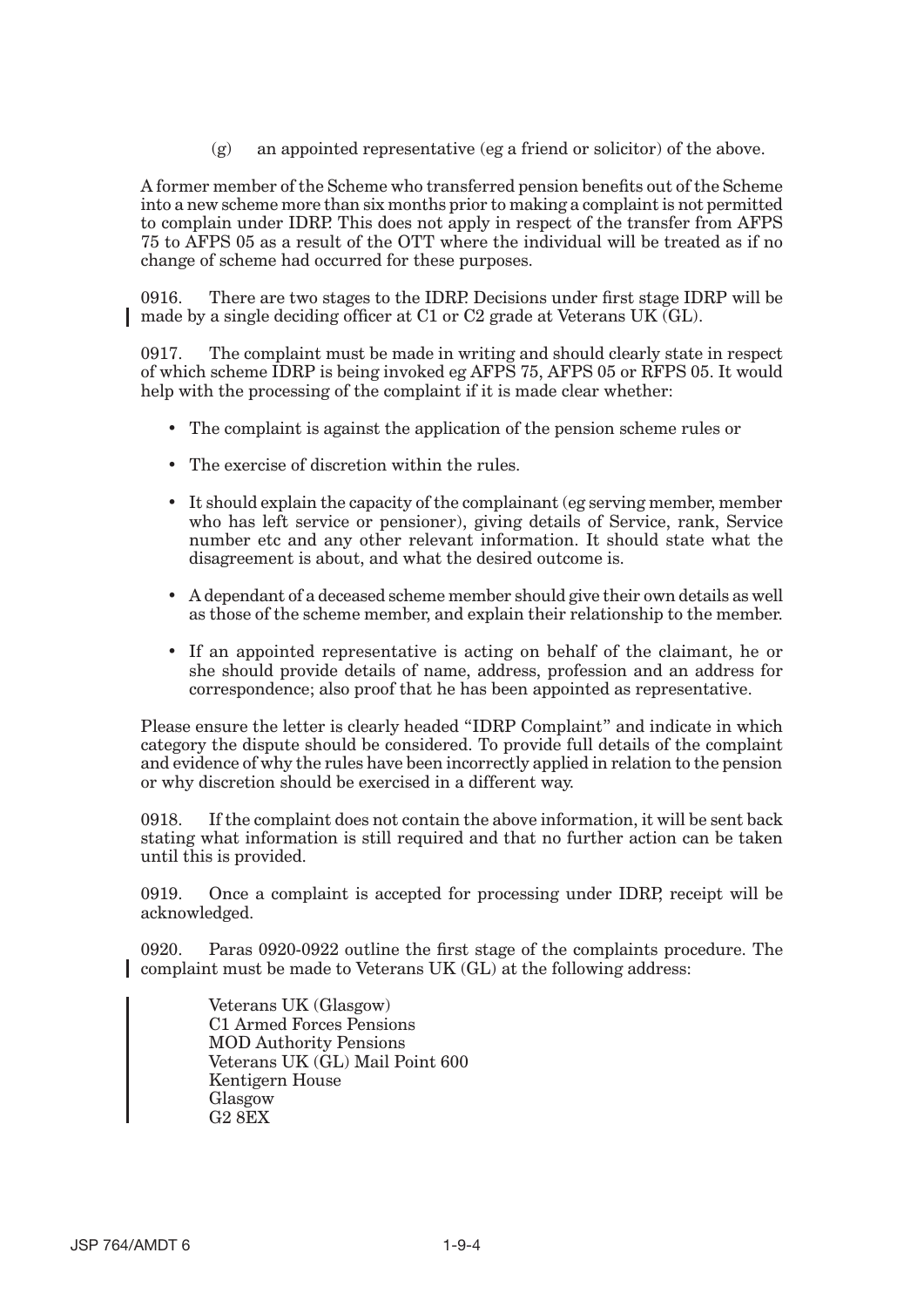0921. The complainant should be issued with a decision under the first stage of IDRP within two months of receipt of the complaint. This is known as "the notice of decision". If a reply is not possible within that timescale, an interim reply will be sent explaining why there has been a delay and when a full reply can be expected.

0922. The notice of decision will include:

- An explanation of the decision, including references to any legislation or scheme rules on which it is based.
- • If the complaint is rejected, advice on the right to refer the decision for consideration at the second stage of IDRP by a single deciding officer at OF5 level at the Veterans UK within a time limit of six months from the date of the notice of decision.
- • Advice that The Pensions Advisory Service (TPAS) is available, and its address.

0923. Paras 0923-0926 outline the second stage of the complaints procedure. Under the second stage, members of the scheme have the right to appeal against the decision made on their complaint under the first stage. The appeal should be sent to Veterans UK (GL)

0924. Appeals against the decision made under the first stage, must be made in writing within six months of the notice of decision. Appellants must provide the same categories of basic information as were required at the first stage, but should also provide a clear statement as to why they disagree with the Stage 1 decision and offer evidence to demonstrate why they believe the original decision was wrong and the outcome they are seeking.

0925. As with the first stage, if the necessary information is not provided the complaint will be referred back to the appellant stating that no action can be taken until this is provided.

0926. Decisions on complaints under the second stage will normally be considered by a single deciding officer at OF 5 level at Veterans UK who will take the necessary | medical or legal advice as appropriate, which will normally be separate from the advice provided at Stage 1. This process will take up to two months, although more complex cases can take longer. Individuals will be informed if it is likely that their case will take longer than two months.

#### **The Pension Advisory Service (TPAS) and The Pension Ombudsman (TPO)**

0927. The Pension Advisory Service (TPAS) can be contacted for advice at any stage during IDRP, but the individual must have raised their complaint in writing to Veterans UK (GL) before contacting TPAS for help. A TPAS adviser will assist the individual through and if necessary beyond the process.

0928. TPAS usually undertakes the initial investigation of a case in correspondence with the administrators of the pension scheme. It will then pass the complaint on to the Pensions Ombudsman if it believes the complainant has a case. TPAS will also assist with general enquiries on State pensions and gives free help and advice to members of the public on all matters concerning occupational pension schemes.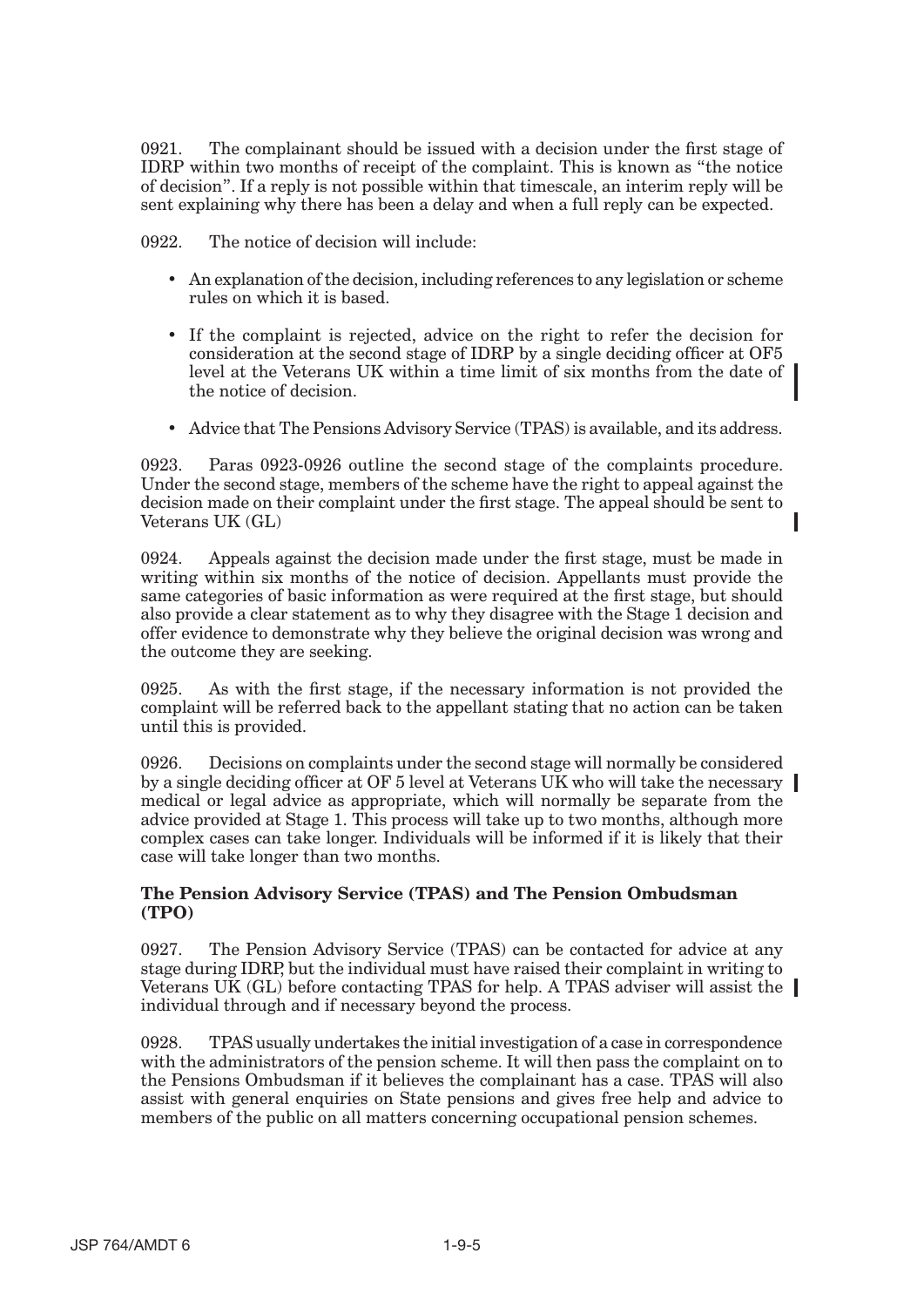0929. The address for TPAS is:

TPAS 11 Belgrave Road London SW1V 1RB

0930. If the complaint is not resolved by IDRP, the complainant is entitled to take the complaint to the Pensions Ombudsman through TPAS (see paras 0927-0929).

0931. A complaint to the Pensions Ombudsman should be made within three years from the date on which the event or decision causing the complaint took place. If the complainant did not know about the matter at the time, the three year period runs from the time when he knew, or reasonably ought to have known.

0932. The Pensions Ombudsman investigates complaints of maladministration and disputes of fact or law concerning the scheme in question. He or she cannot investigate a complaint or dispute already subject to court proceedings, including employment tribunals.

0933. The Pensions Ombudsman has power to compel the disclosure of documents. He or she may also hold an oral hearing with both sides present. If the Ombudsman finds that a benefit has not been paid when it was due, he has the power to award interest.

0934. The Pensions Ombudsman's decision is final and binding both on the complainant and on the Scheme, subject only to an appeal to the High Court on a point of law. The Pensions Ombudsman's address is:

> The Pensions Ombudsman 11 Belgrave Road London SW1V 1RB

0935. Before appealing to the Pensions Ombudsman, however, complainants must go through the full IDRP process unless the Ombudsman decides that there is no real prospect of an IDRP decision being made in a reasonable time or he thinks it is reasonable to deal with the complaint straight away.

#### **COMMUTATION OF SMALL PENSIONS**

0936. The payment of a trivial commutation lump sum does not trigger a Life Time Allowance (LTA) test. However, the member must have some available LTA at the point at which the lump sum is paid. The commutation limit is  $\pounds18,000$  rising to £30,000 for all commutation periods starting on or after 27 Mar 14 for members only. Trivial commutation can take place once the member has reached age 60/65. There are five conditions that must be met before a trivial commutation sum can be made:

- The member has not been paid a trivial commutation lump sum previously (from any registered pension scheme – although those that occurred before 6 Apr 06 will not count).
- • On the nominated date, the value of the member's pension rights do not exceed £18,000 – rising to £30,000 wef 27 Mar 14.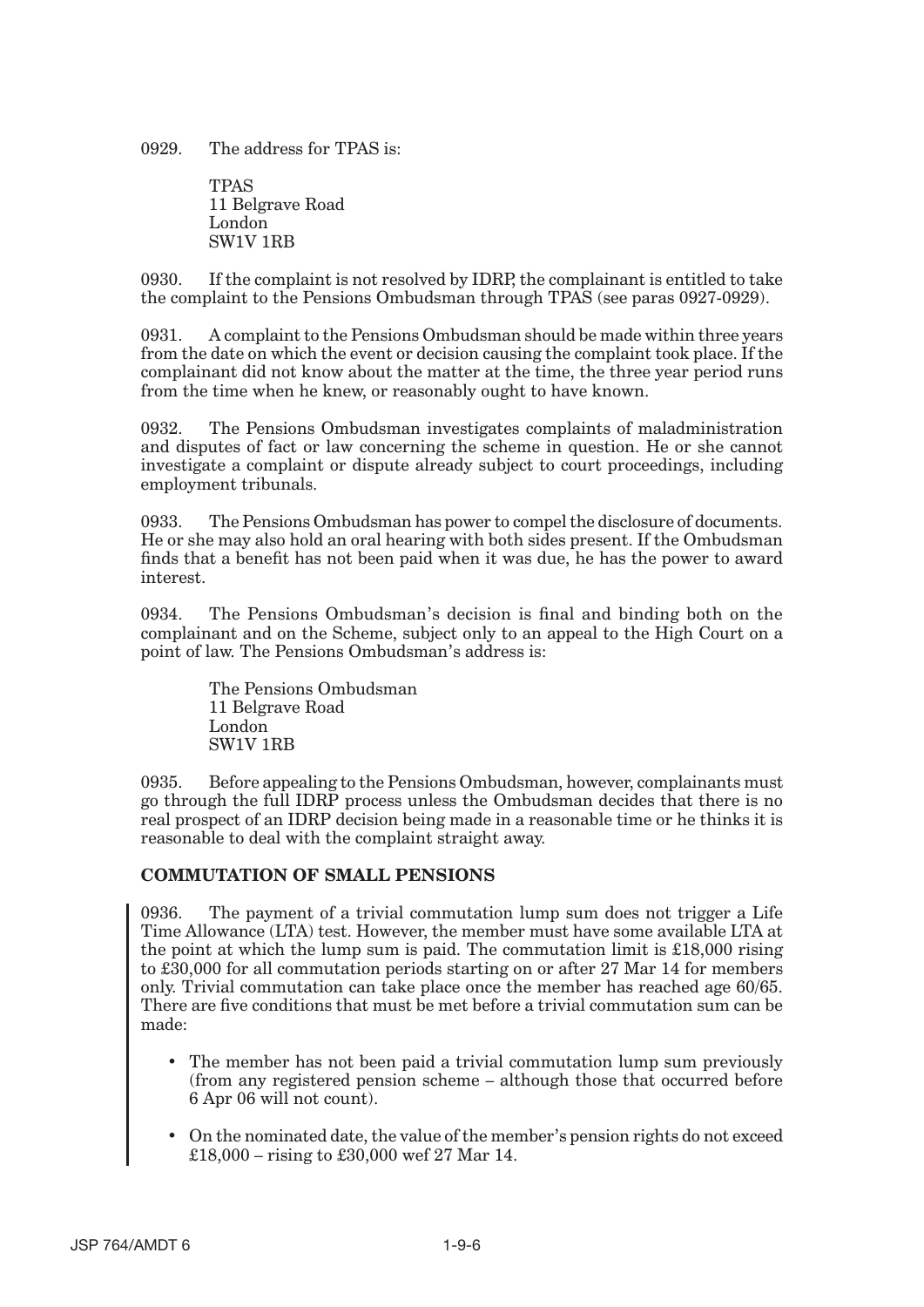- The lump sum is paid when the member has available LTA.
- The lump sum extinguishes the member's entitlements to benefits under the pension scheme; and
- The lump sum is paid from age 60/65.

Payment of a trivial commutation lump sum or a lump sum not exceeding £2,000 does not give rise to a BCE as a BCE 6 only includes a Pension Commencement Lump Sum, a serious ill-health lump sum and a LTA excess lump sum.

## **Member's Trivial Commutation**

0937. The valuation of pension rights includes the individual's benefit entitlements which have been crystallised previously. Any rights that were commuted trivially before 6 April 2006 are not included in this measure. The scheme administrator will need confirmation from the member of any LTA that has already been used up before actioning a trivial commutation request. Only 75% of the lump sum is taxable and taxed at the normal PAYE rate.

## **Trivial Commutation Lump Sum Death Benefit**

0938. Dependants' pension benefits are not Benefit Crystallisation Events and are therefore not normally tested against the LTA. However, if a pension due to a dependant is worth less than £18,000 it can be trivially commuted. The lump sum is taxable as pension income on the recipient.

## **Trivial Commutation Tax Charge**

0939. For the member, only 75% of the trivial commutation lump sum is taxable and taxed at the normal PAYE rate. Trivial commutation lump sum death benefits are taxed at the PAYE rate for the individual. It is unlikely that Veterans UK will have the relevant tax code so it should be taxed as pension income under an emergency code.

0940. Where more than one pension exists they may only be commuted if they do  $\blacksquare$ not when *aggregate* exceed the small pensions commutation maximum.

0941. RESERVED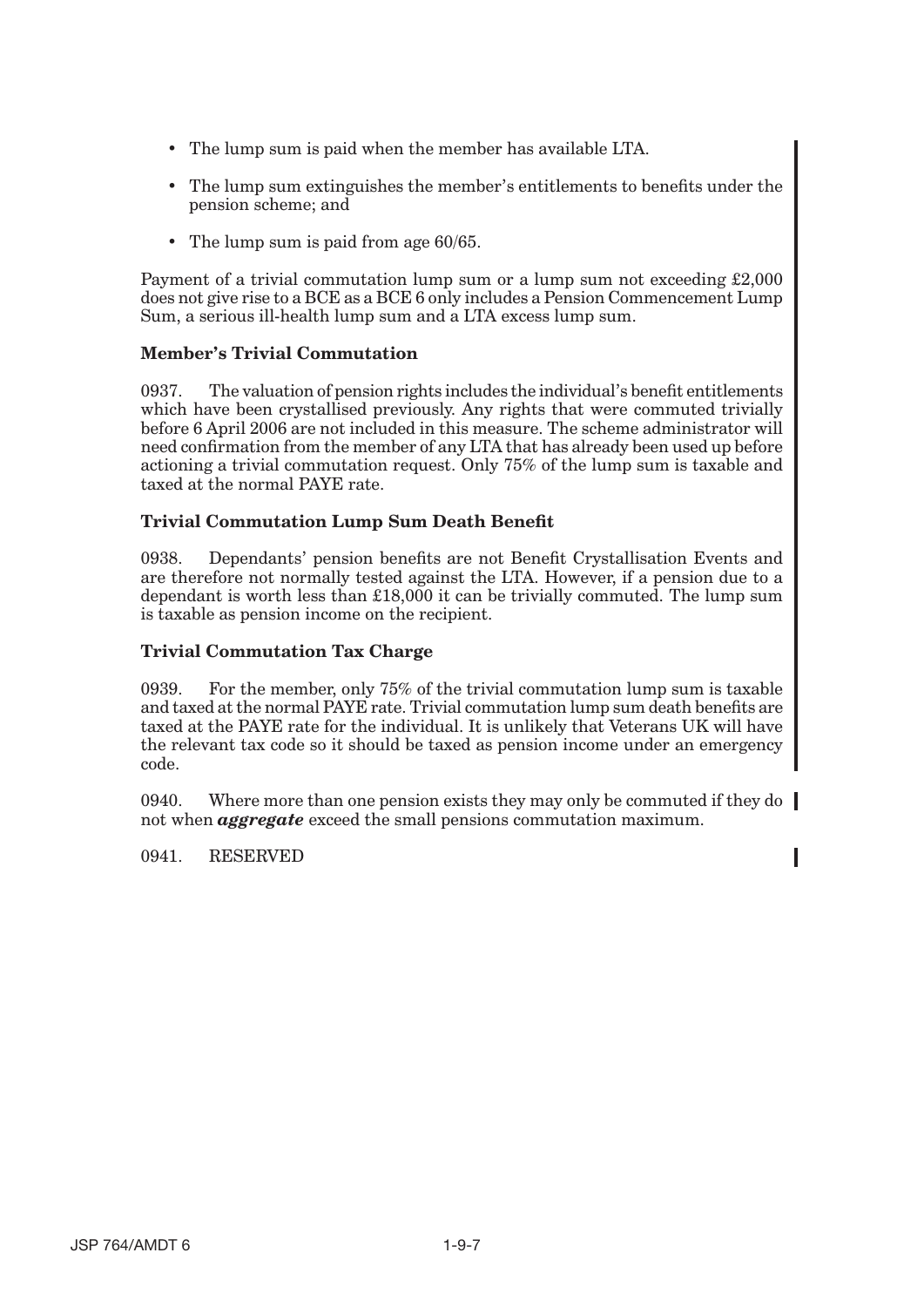Deliberately Blank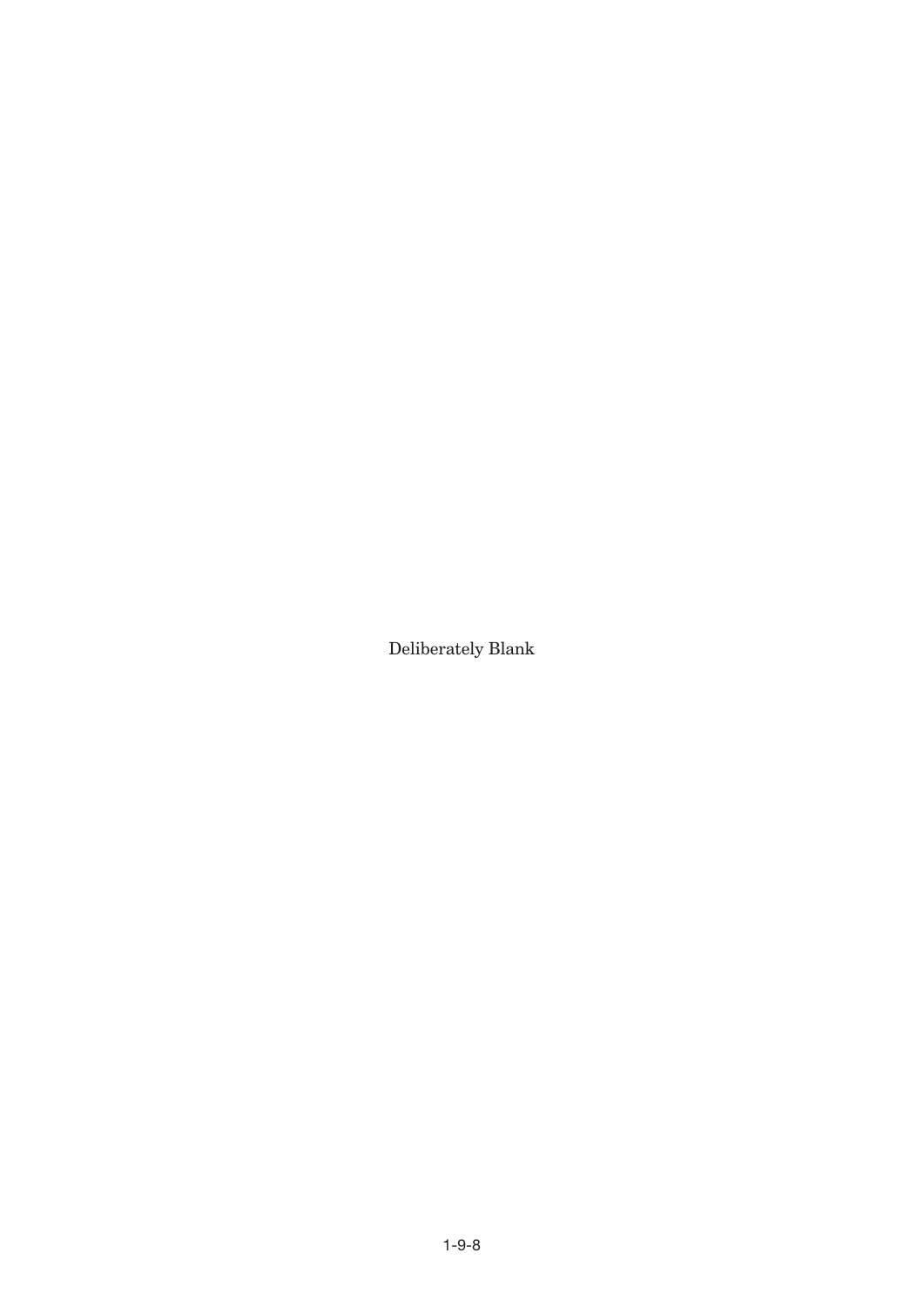## **Chapter 10**

## **OFFER TO TRANSFER (OTT) ARRANGEMENTS**

#### **GENERAL**

1001. Personnel who were *active members* of AFPS 75 on 6 April 2006 were given a choice. They could choose to stay with AFPS 75 or transfer to AFPS 05. The following details the terms agreed for those who chose to transfer.

1002. All personnel who opted to transfer to AFPS 05 were transferred on a common member transfer date (MTD) of 6 April 2006.

#### **BASIS OF THE TRANSFER OF QUALIFYING AND RECKONABLE SERVICE**

1003. Reckonable and *qualifying service* in AFPS 75 was transferred to AFPS 05 on a year-for-year basis.

1004. Service prior to age 18 for Other Ranks and prior to age 21 for Officers did not count in AFPS 75 but, under an arrangement applying **only** for the OTT, those transferring to AFPS 05 were allowed to count it as reckonable service.

1005. If an individual were to be credited with pre-18 or pre-21 service, leave the Armed Forces leaving a preserved pension in the Scheme and subsequently rejoin, he would not lose this credit.

1006. Personnel who leave the Armed Forces with preserved benefits in AFPS 75 who subsequently rejoin after 6 April 2005 will not have the opportunity to have any pre-18 or pre-21 service they may have done as a member of AFPS 75 counted.

1007. The maximum amount of *reckonable service* (including this pre-18 and pre-21 service and the value transferred across from any AFPS 75 AVC or Added Years arrangement) which could be transferred in to AFPS 05 was 35 years. This is because, under AFPS 75, the maximum pension payable was worth 50% of pay (at representative rate) and 35 years gave the same benefit under AFPS 05 (although AFPS 05 gave individuals the opportunity following transfer to carry on building up reckonable service to a total of 40 years).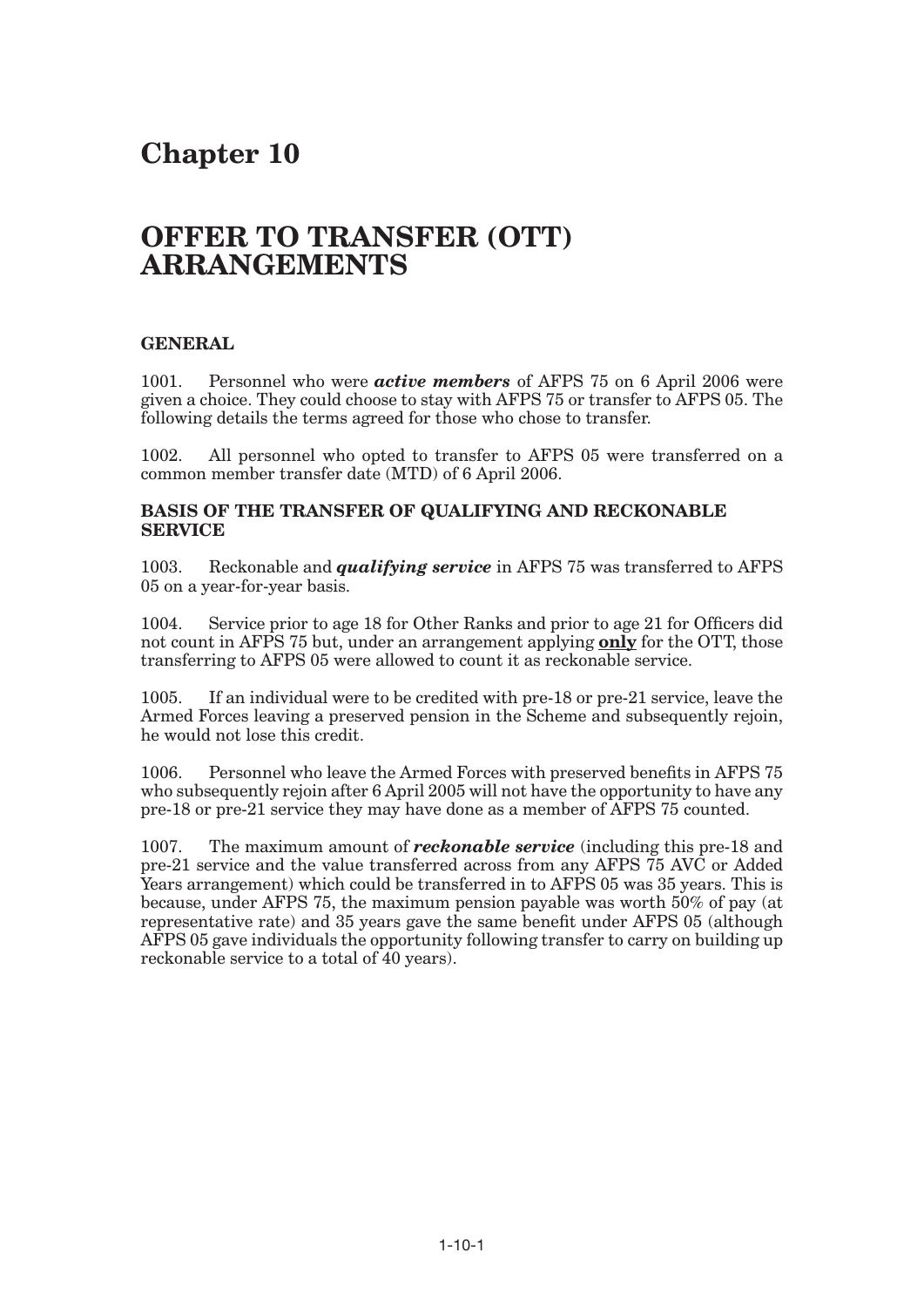#### **EXAMPLE**

If an officer aged 50 on MTD, who had been promoted from the ranks having joined the Armed Forces at age 16, opted to transfer to AFPS 05, he would be entitled to carry the whole 34 years of his service over to the new scheme. This is irrespective of the fact that 29 years would have been reckonable for pension under AFPS 75. Any further service after MTD would count for pension up to a maximum of 40 years.

If the officer had been 52 years old on MTD rather than 50, his service would total 36 years (31 years of which would have been reckonable under AFPS 75), but he could only count 35 in the new scheme. Again any service after MTD would count for pension up to a maximum of 40 years.

#### **DISCHARGE ON ATTRIBUTABLE ILL-HEALTH GROUNDS FOR A CONDITION PRE-DATING 6 APRIL 2005**

1008. AFPS 05 does not offer separate *attributable* ill-health pensions. For attributable conditions caused by service on or after 6 April 2005, benefits will be considered under the rules of the Armed Forces Compensation Scheme. Benefits for those who are medically discharged because of an *attributable* condition caused before 6 April 2005 are dependent upon the allocated tier as follows:

(a) For Tier 1, the member will be given the choice of either:

(1) receiving what was referred to as a Service Invaliding Pension (SIP) under AFPS 75 topped up to the Minimum Guaranteed Income (MGI) (formally known as the Service Attributable Pension (SAP)), or

(2) receiving EDP (if the member has reached the EDP 18/40 Point) topped up to the MGI. The EDP becomes tax-free.

(b) For Tier 2 and Tier 3, the AFPS 05 ill-health pension will be compared to the MGI. If the MGI is higher than the AFPS 05 pension then a top-up will be made. The ill-health pension becomes tax-free in both cases.

This does not mean that other benefits from AFPS 05 are lost (eg *spouses*', *civil partners*' and *eligible partners*' pensions for life) or that other benefits from AFPS 75 are gained (eg the option to commute pension into lump sum).

#### **PROTECTION OF THE POSITION OF THOSE WHO TRANSFER WHO ALREADY HAVE A SPOUSE OR CIVIL PARTNER WHO IS MORE THAN 12 YEARS YOUNGER THAN THEMSELVES**

1009. AFPS 05 contains a rule which reduces the pensions of spouses and civil partners who are more than 12 years younger than the member (para 0419). This is a rule common to most Public Sector schemes, and it takes account of the longer time that a pension would be in payment when compared to the life span figures assumed by the actuary for the purposes of assessing the reasonable cost for the Scheme. Individuals who opt to transfer to AFPS 05 who already have a spouse or civil partner who is more than 12 years younger than themselves will not be subject to this rule. This transitional rule is not extended to existing partners as partners did not qualify for non-attributable pensions under AFPS 75.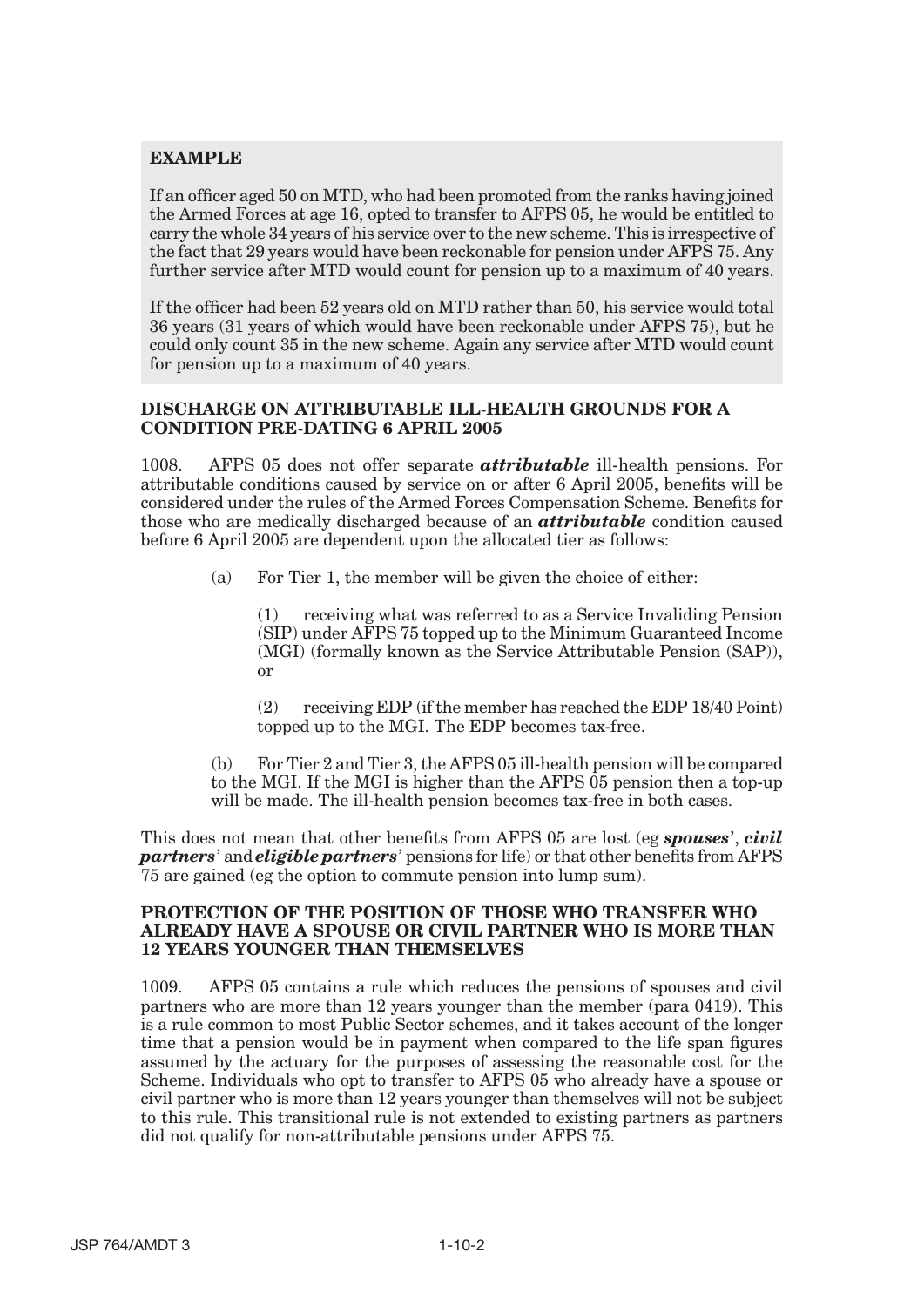1010. If, however, they divorce, the *civil partnership* is dissolved or that spouse or civil partner dies and they form a qualifying relationship with another person who is more than 12 years younger than themselves, they will become subject to the rule. Further, if, for example, a couple divorced and then re-marry each other, the protection of this transitional rule would be lost.

#### 1011. Reserved

## **TREATMENT OF ADDED YEARS**

1012. It was agreed that those purchasing added years under AFPS 75 who opted to transfer to AFPS 05 as part of the OTT could choose to:

• stop their contributions on transfer and receive a pro-rata increase in their reckonable service in respect of the premiums paid;

I

- • continue paying the same premium to purchase the same number of added years;
- start a new contract for a different number of added years at a premium reflecting their age at the time the new contract is entered into. This means that a member may keep his original contract based on his age at the time he entered into it and enter a new contract in respect of the balanced he wishes to buy, subject to the 15% Scheme limit.

## **TREATMENT OF AVCs**

1013. Under AFPS 75, separate AVCs were available to:

- increase death-in-service lump sum to four times pensionable earnings,
- • increase *spouse's* benefits, and
- purchase headroom between representative pay and pensionable pay.

It was agreed that there would be no adjustment of *reckonable service* in respect of premiums paid to improve death-in-service lump sums, but that premiums paid towards improved spouse's benefits or the purchase of headroom would be converted into additional reckonable service up to a maximum of 35 years on transfer. (See 0522-0524 for further details and exceptions to this).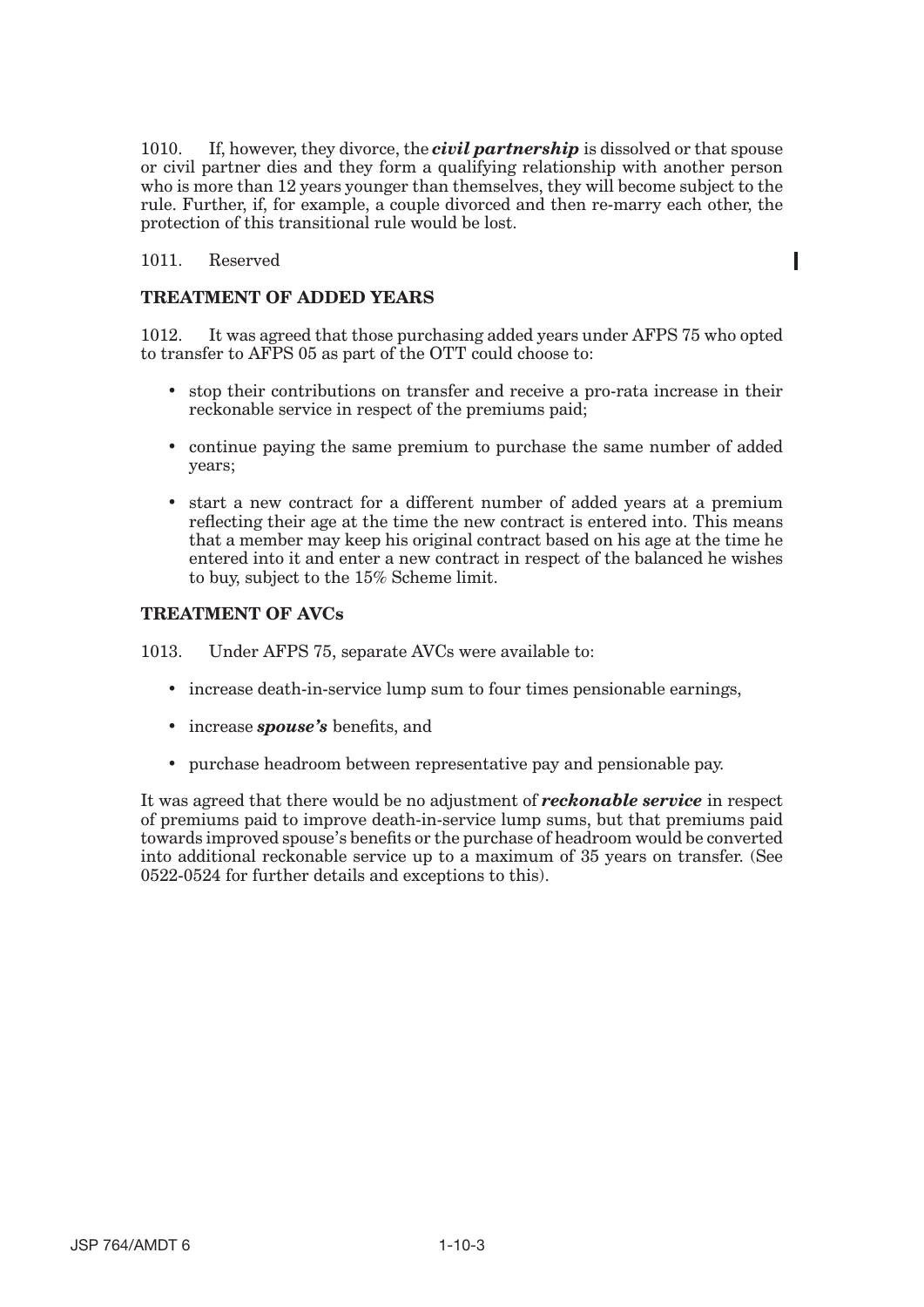Deliberately Blank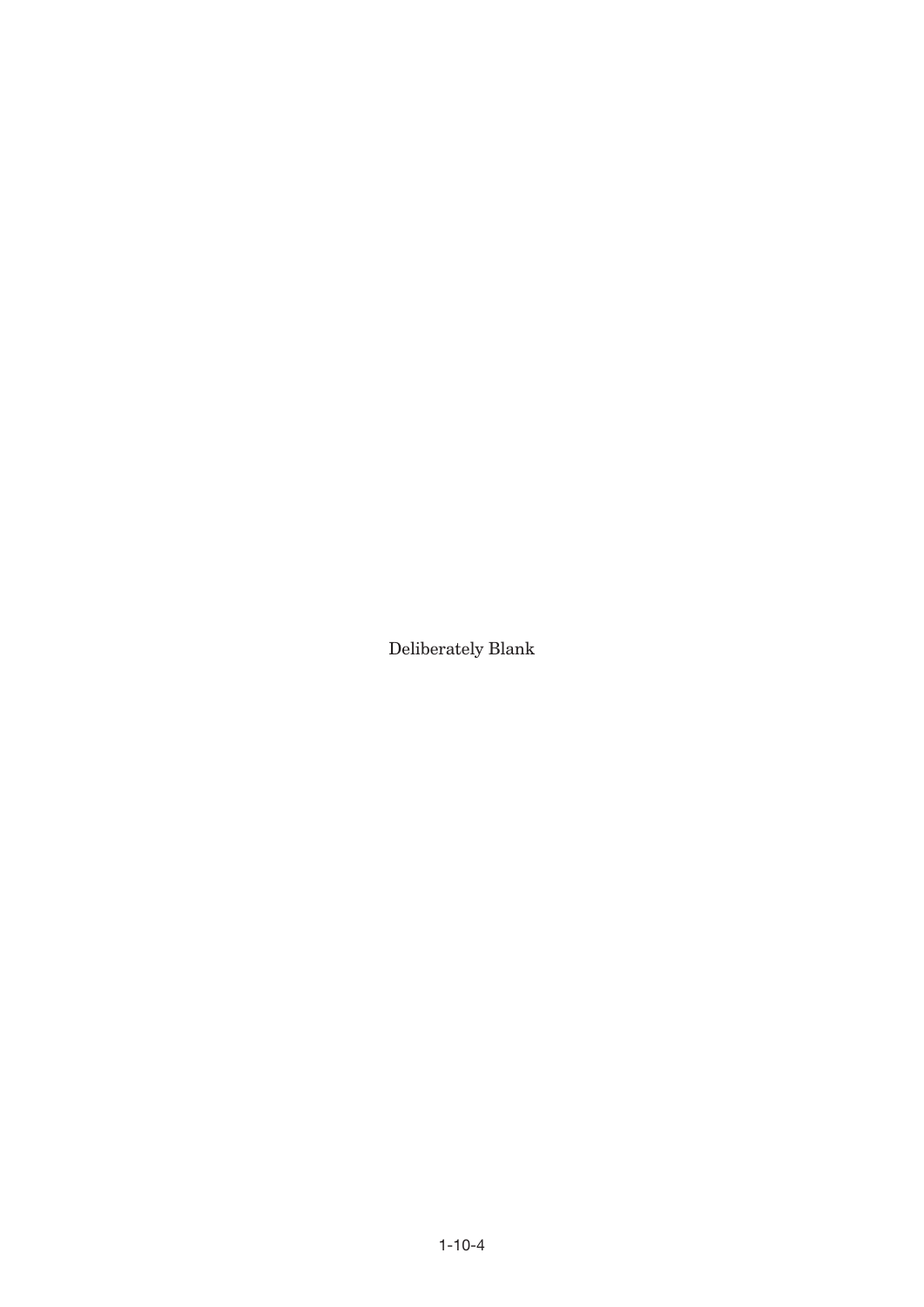## **Chapter 11**

## **GURKHA OFFER TO TRANSFER (GOTT) ARRANGEMENTS**

#### **GENERAL**

1101. The change in policy to allow Gurkhas, who have traditionally been members of the Gurkha Pension Scheme (*GPS*), to belong to AFPS 05 arises from a major review of Gurkhas' Terms and Conditions of Service, including their pension arrangements, the outcome of which was announced on 8 March 2007.

1102. It was agreed that:

(a) those joining the Brigade of Gurkhas in 2007 would be eligible to join AFPS 05;

(b) Gurkhas who were in service on 1 October 2007 would have the option to transfer to AFPS 75 or AFPS 05;

(c) Gurkhas who were in service on or after 1 July 1997 but left before 1 October 2007 would have the option to transfer to AFPS 75 if their service ceased before 6 April 2006, and to AFPS 75 or AFPS 05 if their service ceased on or after that date;

(d) *dependants* of deceased Gurkhas who were in service on or after 1 July 1997 but left service on or after 6 April 2006 or died in service on or after 6 April 2005 (see para 1129 below) are eligible for AFPS 05 benefits. Dependants of those who died on or after 1 July 1997 but before the dates specified are eligible for AFPS 75 benefits.

The rules for transfers to AFPS 05 (contained in SI 2005 No. 438 (as amended by SI 2007/2608)) which came into force on 1 October 2007 and a further amending SI 2008/229 for former *active members* of GPS with sufficient *relevant service* for EDP) are as follows. Those opting to transfer to AFPS 05 extinguish their rights under GPS on the effective date of the transfer, and any benefits their dependants may have expected to receive under that scheme. The effective date of the transfer will be:

> (a) for active members of the GPS: 1 October 2007, unless an extension was granted;

> (b) former active members of the GPS who served more than two years but left without qualifying for a pension: 1 March 2008;

> (c) for former active members of the GPS who, had they been members of AFPS 05 at the date of their discharge would have been entitled to a pension paid at age 55 or EDP benefits and former active members who left with a GPS disability pension: 1 March 2008;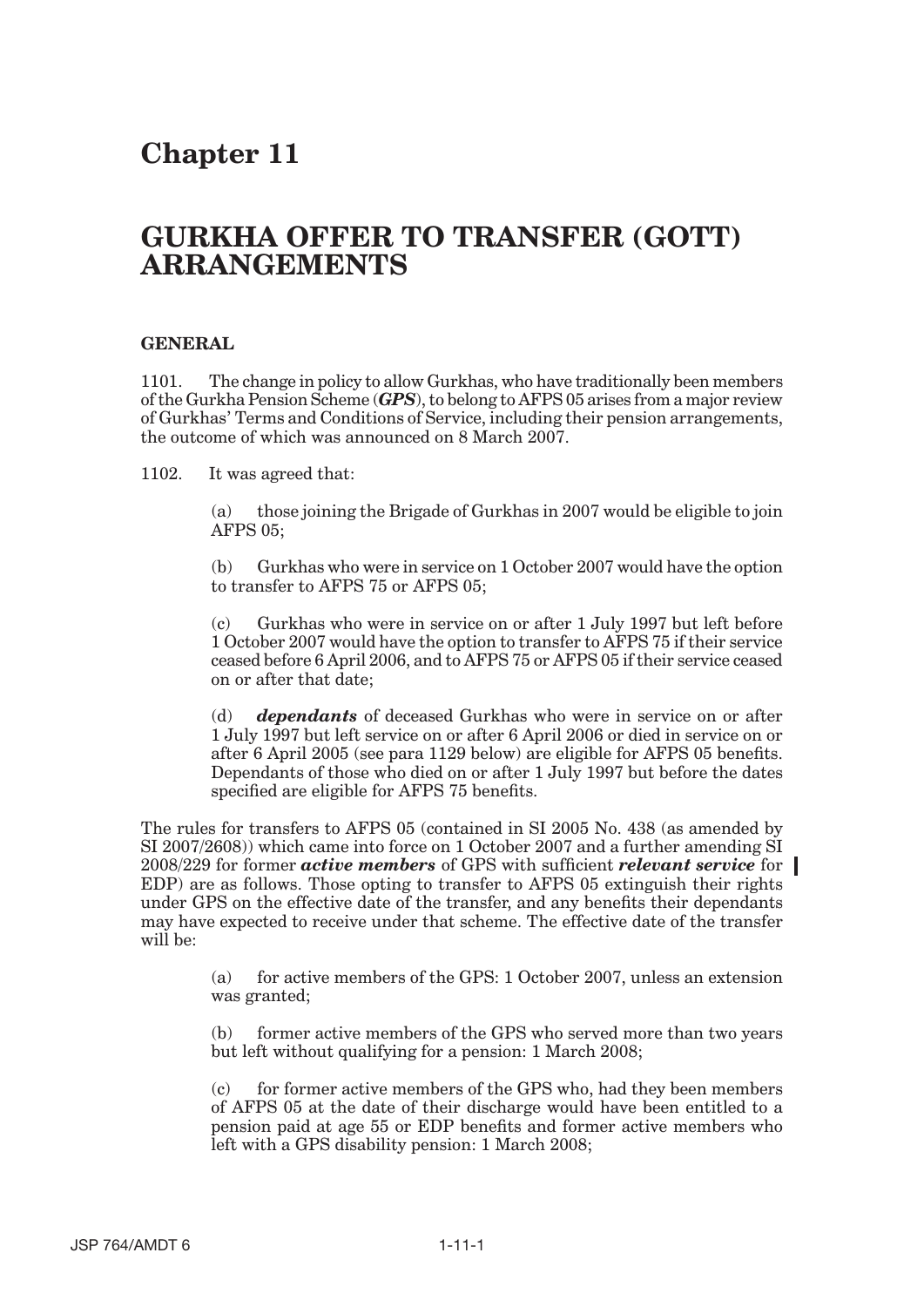(d) for former *active members* of the *GPS* who left with a GPS pension, other than those described in (c): when they reach age 65; and

(e) the *dependants* of those who have died since 1 July 1997: 1 March 2008.

1103. For those described in 1102(c) and (d) above there will be individuals who left before 1 July 1997 who will be within the scope of the GOTT if they had *condoned service* to their exit date, which was on or after 1 July 1997. Condoned service occurs where the date of a member's discharge is brought forward for administrative convenience. The period between the actual date of discharge and the date the discharge was due to take place is called condoned service and, although it is not reckonable, it is *qualifying service*. The same does not apply to those who left on redundancy terms before 1 July 1997.

1104. AFPS 05 contains a rule which reduces the pensions of *spouses*, *civil partners* and *eligible partners* who are more than 12 years younger than the member (see Part 1, para 0419 of this JSP). This is a rule common to most Public Sector pension schemes, and it takes account of the longer time that the spouse can be expected to receive a pension when compared to the lifespan assumed by the **Scheme Actuary** for the purposes of assessing the cost of the scheme. Individuals who opt to transfer as a result of GOTT to AFPS 05 who already have a spouse or civil partner who is more than 12 years younger than themselves will not be subject to this rule. This exemption from the rule in Part 1 para 0419 of this JSP applies to spouses and civil partners described in para 1102 (d) who fall within the scope of the GOTT by virtue of the member's death.

1105. If, however, the member *divorces*, the *civil partnership* is dissolved or their spouse or civil partner dies and they form a qualifying relationship with another person who is more than 12 years younger than themselves, they will become subject to the rule. Further, if, for example, a couple divorce and then re-marry each other, the protection of this transitional rule would be lost. This transitional rule is not extended to existing partners who are not civil partners, as partners did not qualify for pensions under GPS.

1106. Where rights in respect of a GPS transferee are subject to a Pension Sharing Order (PSO) awarded by a UK Court, the benefits he is entitled to transfer will be modified to give effect to the PSO to which his rights are subject. This means that, if an active member or a former active member of the GPS already has a PSO, the amount he can transfer will be reduced in accordance with the PSO.

#### **ACTIVE MEMBERS OF THE GPS**

1107. Gurkhas described in para 1102(b) were entitled to transfer to AFPS 05 providing they opted to do so by 1 October 2007 except when, in individual circumstances, the Secretary of State has authorised that it may take place at a later date.

1108. This election is irrevocable except in the event that the decision was made on the basis of incorrect information having been provided on the personal benefit statement. Where permission to revoke the election is given by the Secretary of State, the individual must give his revocation in writing within three months of the permission being granted.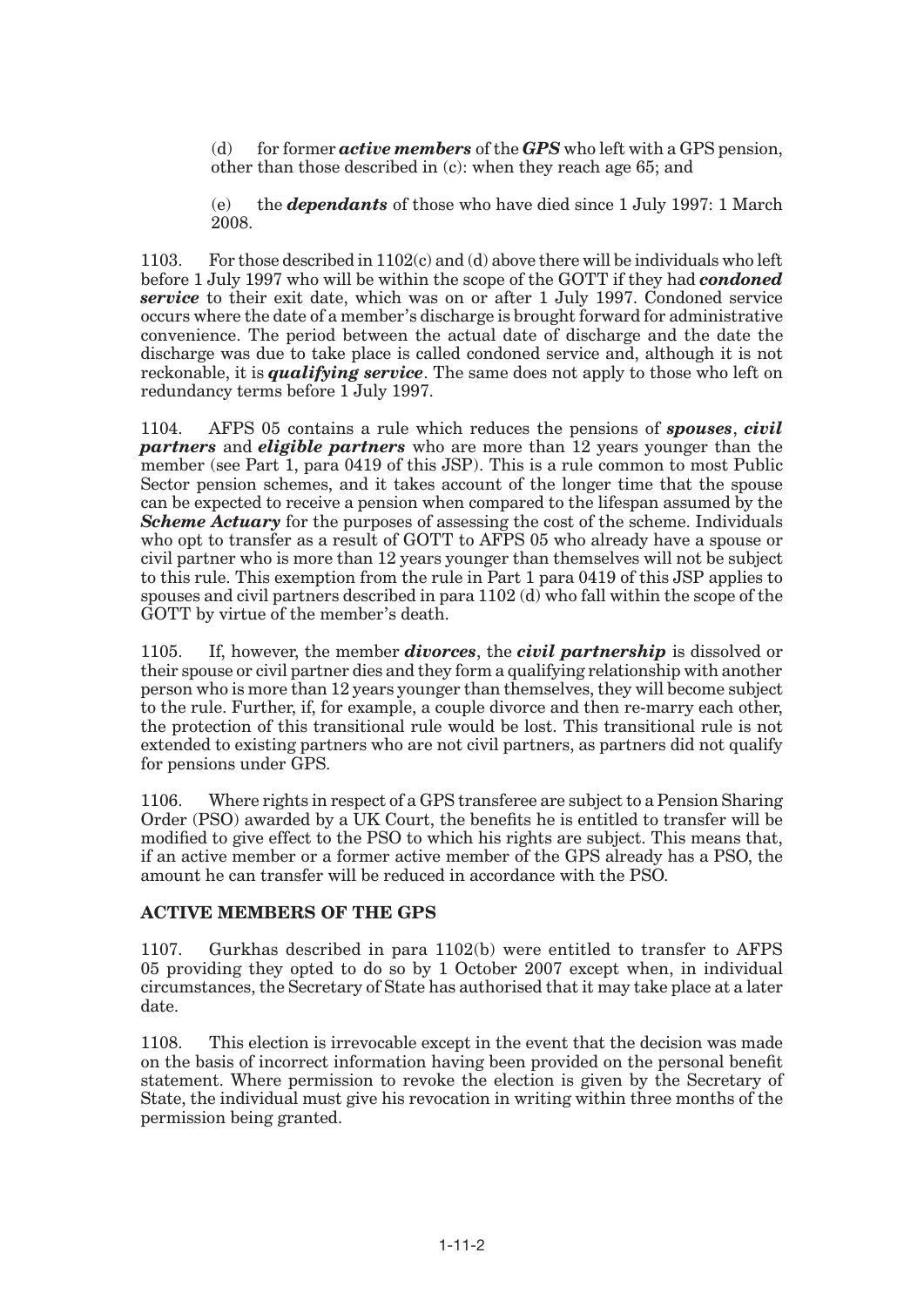## **Basis of the Transfer for Active Members of GPS**

1109. The *qualifying service* which will count in AFPS 05 is the qualifying service a Gurkha would have been able to count in *GPS* plus any service he has given before age 17. Service before age 17 will also count as reckonable in AFPS 05, provided that the individual's membership is as a result of his GOTT decision. Paras 1110 – 1112 set out exactly how this *reckonable service* will be counted.

1110. Gurkha Officers fall into four distinct groups:

- Gurkha Commissioned Officers (GCO)
- Honorary Ranks
- Queen's Gurkha Officers (QGO)
- Re-employed Gurkha Officers (RGO)

For service from 1 July 1997 all Gurkha Officers' service will be reckonable on a yearfor-year basis. Service before 1 July 1997 will count as reckonable in the following proportions:

| Rank                                                                   | Factor for<br>Service<br>Pension | Factor for<br>Disability<br>Pension |
|------------------------------------------------------------------------|----------------------------------|-------------------------------------|
| Major (QGO) Honorary Captain (GCO)<br>and Honorary Major               | $27\%$                           | $26\%$                              |
| Major (QGO) Honorary Lieutenant (GCO)                                  | $26\%$                           | 25%                                 |
| Captain (QGO) Honorary Captain (GCO)                                   | $31\%$                           | $30\%$                              |
| Captain (QGO) Honorary Lieutenant (GCO) and<br><b>Honorary Captain</b> | $30\%$                           | $29\%$                              |
| Warrant Officer Class 1 Honorary Lieutenant<br>(QGO)                   | $28\%$                           | 27%                                 |
| Warrant Officer Class 2 Honorary Lieutenant<br>(QGO)                   | 29%                              | $28\%$                              |
| Colour Sergeant Honorary Lieutenant (QGO)                              | $29\%$                           | $28\%$                              |
| Sergeant Honorary Lieutenant (QGO)                                     | 31%                              | $30\%$                              |

(a) for GCOs and Honorary Ranks:

- (b) for QGOs and RGOs:
- for a Lieutenant, 27%
- for a Captain, 28%
- for a Major, 23%

Service before the age of 17 will also be reckonable as described in this para. This means that, if the individual was a Captain when he left and he had pre-17 service before 1 July 1997, it will count as  $28\%$  of a year.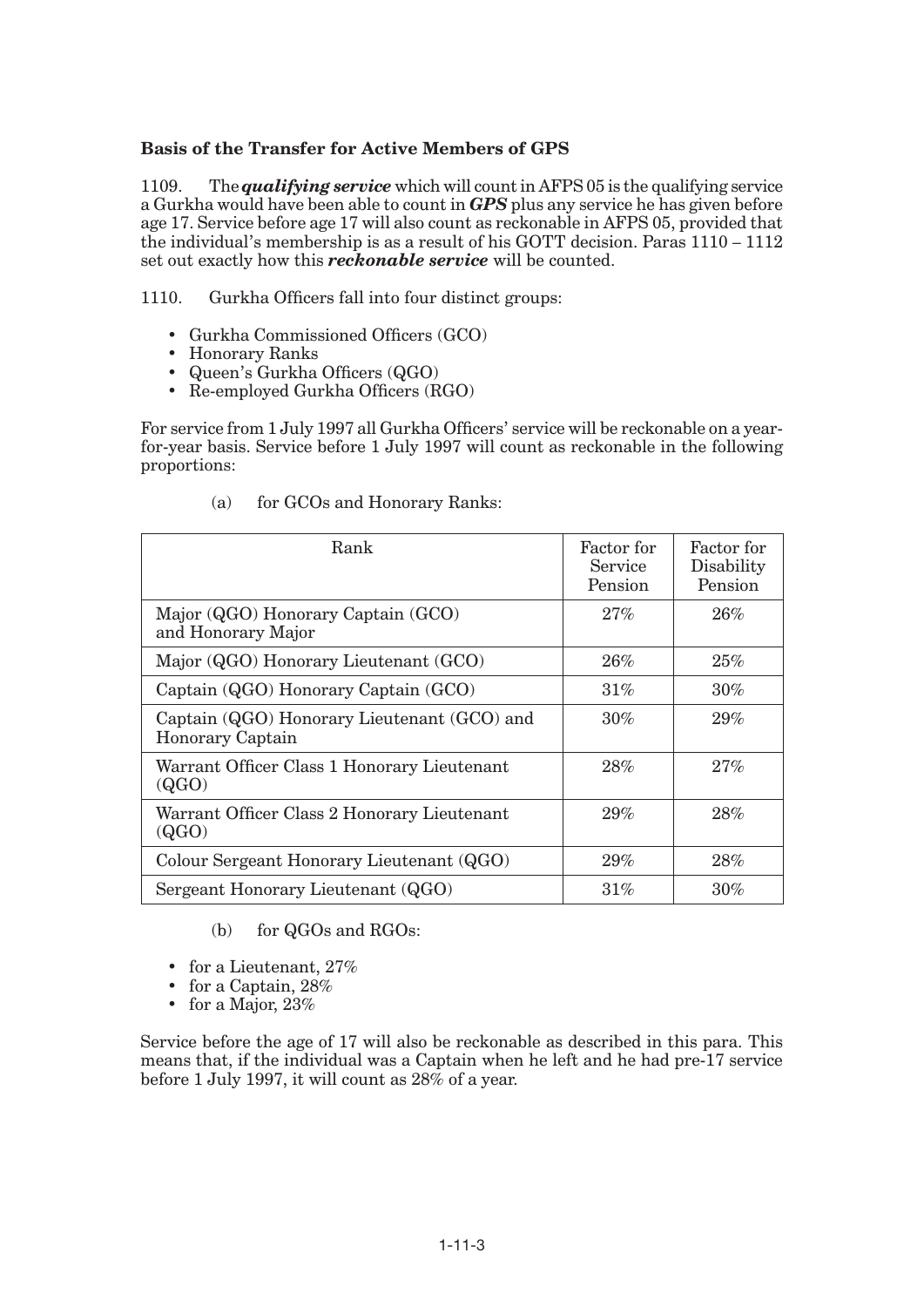#### **EXAMPLE**

A Captain who joined on 1 October 1985 on his 16th birthday would have 21 years and 1 day's reckonable service in GPS on 1 October 2007, the first year being nonreckonable due to his age.

His reckonable service in AFPS 05 would be calculated as follows:

 $1/07/97-1/10/07 = 10$  years 93 days = 10.2548 years  $1/10/85-30/6/97 = 11$  years 273 days multiplied by  $28/100 = 3.2894$  years

Which gives a total of 13.5442 years service which would be reckonable in AFPS 05.

1111. *Reckonable service* for Other Ranks who joined on or after 1 October 1993 will be on a year-for-year basis.

1112. Reckonable service for Other Ranks, other than those referred to in para 1111, who were serving on or after 1 July 1997 will be the total of service from that date on a year-for-year basis and service before that date in the following proportions:

- For a Rifleman or Lance Corporal, 36%
- For a Corporal, 30%
- For a Sergeant, 29%
- For a Staff Sergeant or Warrant Officer 2, 27%
- For a Warrant Officer 1, 26%

Service before the age of 17 will also be reckonable as described in this para. This means that, if the individual was a Sergeant when he left and he had pre-17 service before 1 July 1997, it will count as 29% of a year.

## **EXAMPLE**

A Warrant Officer who joined on 1 July 1980 on his 16th birthday would have 27 years and 93 days' reckonable service in GPS on 1 October 2007, the first year being non-reckonable due to his age.

His reckonable service in AFPS 05 would be calculated as follows:

 $1/07/97 - 1/10/07 = 10$  years 93 days = 10.2548 years  $1/7/80-30/6/97 = 17$  years multiplied by  $26/100 = 4.42$  years

Which gives a total of 14.6748 years service which would be reckonable in AFPS 05.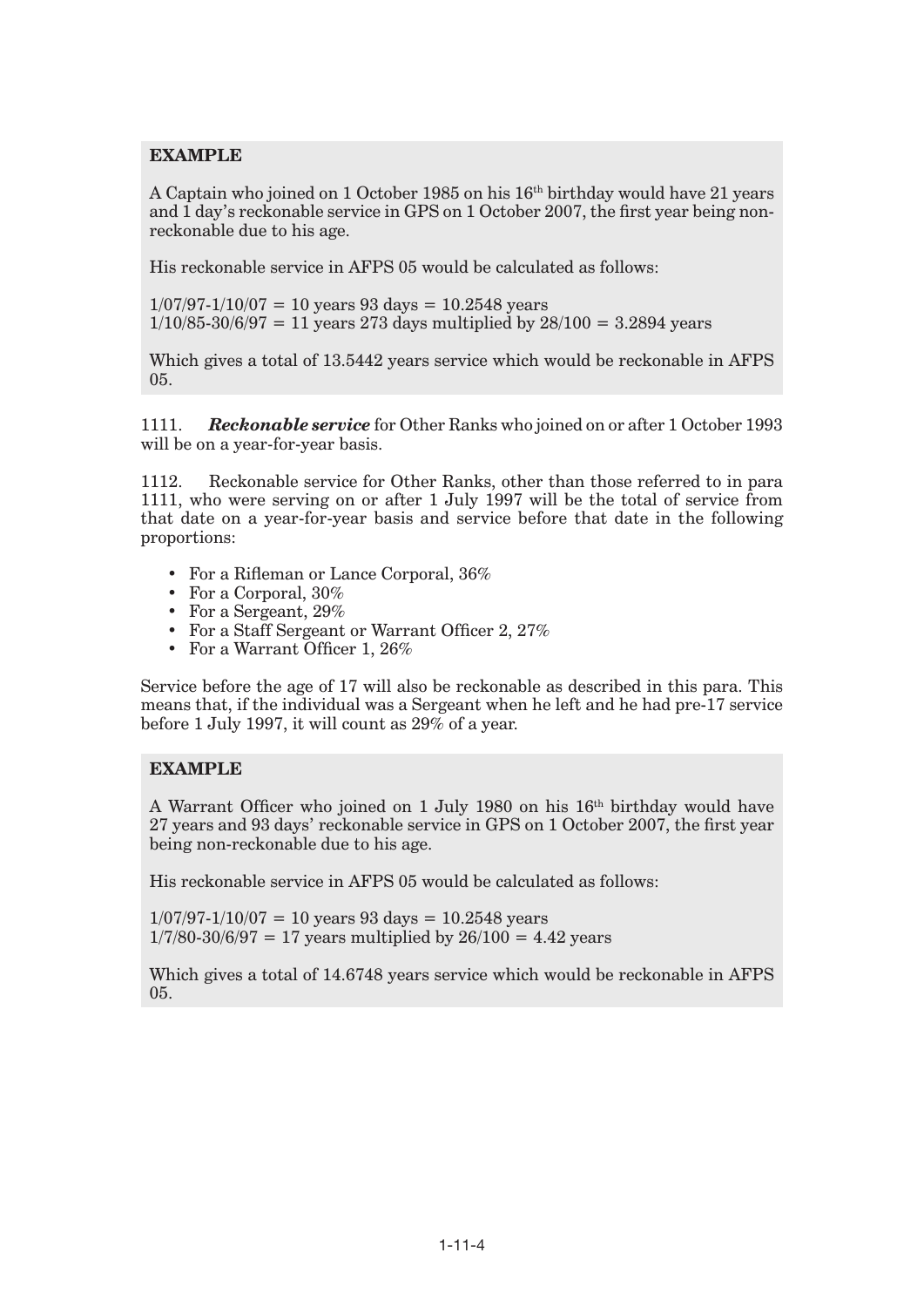## **FORMER ACTIVE MEMBERS OF THE GPS WHO ARE STILL ALIVE**

#### **General**

1113. Former *active members* of the *GPS* described in para 1102 (c) above who choose to transfer to AFPS 05 fall into one of three categories:

- (a) those who left with more than two years' service but without qualifying for a pension under GPS;
- (b) those who left with a GPS disability pension; and
- (c) those who left with a GPS pension, other than a disability pension.

The date by which the GOTT decision has to be made is 29 February 2008. This differs from the date specified in SI 2007 No. 2608 which cites 31 January as the decision date but the required notice was sent to Veterans UK on 10 October 2007, in accordance with Article L3(6)(b) of that SI changing the date to 29 February 2008. Although the decision date is 29 February 2008, the effective date of the transfer to AFPS 05 will depend upon individual circumstances and these are explained below.

1114. This election is irrevocable except in the event that the decision was made on the basis of incorrect information having been provided by the Department. Where permission to revoke the election is given by the Secretary of State, the individual must give his revocation in writing within three months of the permission being granted.

#### **Basis of the Transfer for Former Active Members of GPS**

1115. The *qualifying service* which will count in AFPS 05 is the qualifying service a retired Gurkha would have been able to count in GPS plus any service he has given before age 17. Service before age 17 will also count as qualifying and reckonable in AFPS 05, provided that the individual's membership is as a result of his GOTT decision. Qualifying service will have relevance for those who left with a GPS pension who, had they been an AFPS 05 member at the time, would have qualified for payments under the Early Departure Payments (EDP) Scheme. See Part 2, paras 0222 and 0223 of this JSP for GOTT rules on EDP.

1116. *Reckonable service* for an Officer will be the total of service from 1 July 1997 on a year-for-year basis and service before that date in the proportions described in para 1110. Service before the age of 17 will also be reckonable on a year-for-year basis if it falls after 30 June 1997 or in the relevant proportion to the extent that it falls before that date. Reckonable service is just one factor that the Secretary of State and the *Scheme Actuary* will consider when determining the amount of pension to be paid to an individual.

1117. Unlike the treatment of reckonable service for Other Ranks detailed at para 1111 for active members of the GPS, former active members who are Other Ranks who joined on or after 1 October 1993 will have their pre-1 July 1997 service treated as detailed in para 1118. This is because, their service having ended, there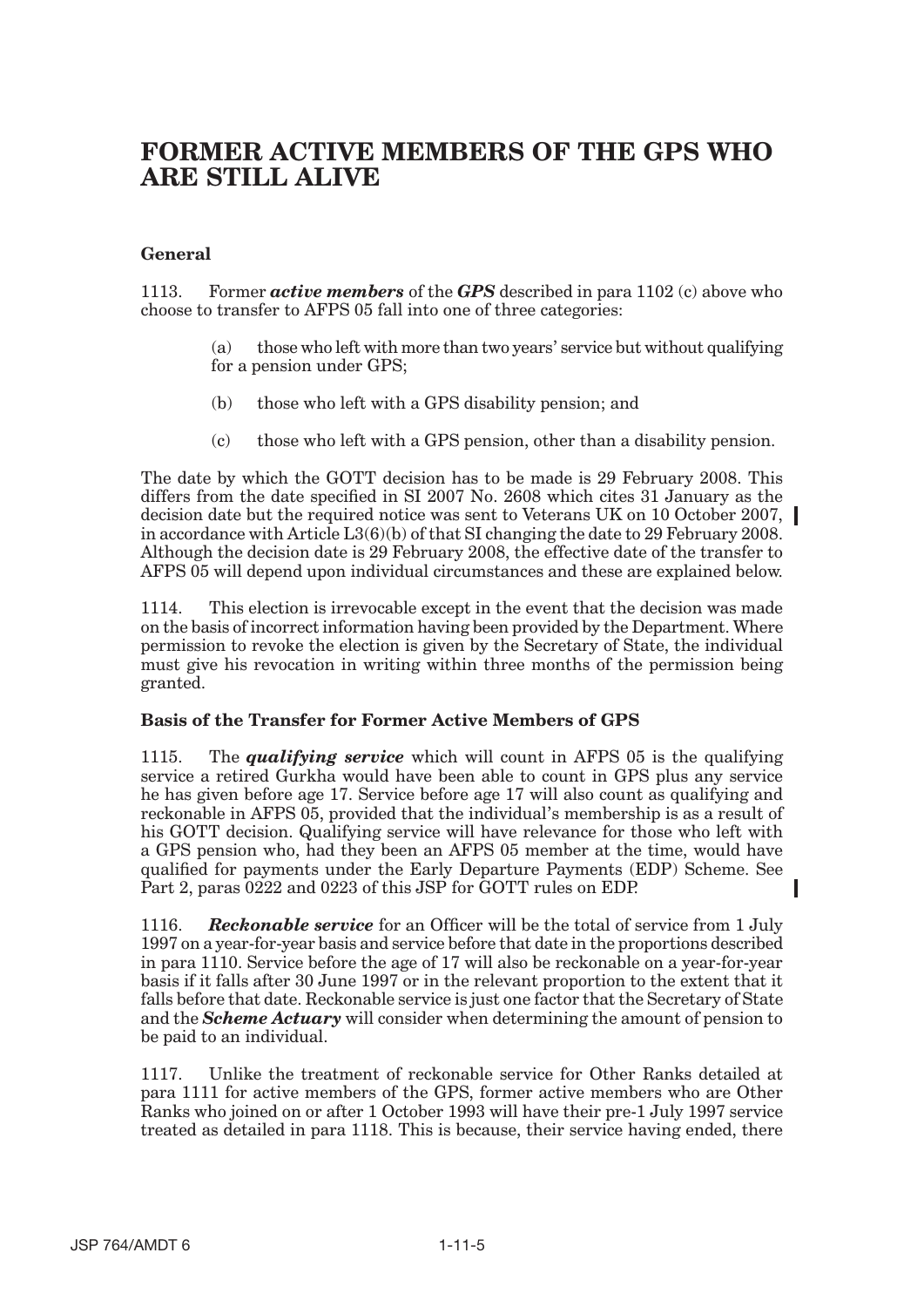is certainty about their benefits: there is no opportunity for this group to give longer service nor the possibility of early discharge from the Army.

1118. *Reckonable service* for Other Ranks who were serving on or after 1 July 1997 will be the total of service from that date on a year-for-year basis and service before that date in the proportions set out in para 1112. Service before the age of 17 will also be reckonable on a year-for-year basis if it falls after 30 June 1997 or in the relevant proportion if it falls before that date. Reckonable service is just one factor that the Secretary of State and the *Scheme Actuary* will consider when determining the amount of pension to be paid to an individual.

#### **Those With More Than Two Years' Service Who Left Without a GPS Pension**

1119. Those described at para 1113 (a) above without pension benefits of any kind will be treated as deferred members of AFPS 05. The amount of their *preserved pension* and preserved *pension lump sum* will be in a sum determined by the Scheme Actuary, who will take into account any gratuity which may have been paid when they left the Brigade of Gurkhas, and these *preserved benefits* will be payable at age 65. The reason that these benefits may include a pension commencement lump sum is that no previous pension commencement lump sum will have been paid from the *GPS*.

1120. Persons in this group will be entitled to transfer benefits out of AFPS 05 or apply for early payment of a preserved pension under Part 1, paras 0313, 0314 and 0316 of this JSP in the same way as other preserved pensioners. Providing the benefits are not transferred out, any subsequent *dependants'* benefits will be paid in accordance with normal AFPS 05 rules.

## **Those Who Left With a GPS Disability Pension**

1121. Those described in para 1113 (b) above will have their pension calculated under the AFPS 05 rule in force at the time of their retirement. If their condition falls within Tier 1 (thus leaving with preserved benefits as described in Chapter 1 para 0303 of this JSP and a tax-free lump sum payable on discharge as described in Part 1 para 0321 and Part 2, Chapter 4 of this JSP), the amount of preserved pension will be adjusted by the Scheme Actuary to take account of GPS benefits paid from date of discharge to age 65. If the individual had completed enough service to reach the EDP 18/40 point, EDP benefits would be payable instead of the disability pension and the Scheme Actuary's calculation would take account of the fact that EDP benefits are not pension benefits. It is not believed that anyone within the scope of the AFPS 05 GOTT is in this category.

1122. Providing the former *active member*'s condition falls into Tier 2 or 3 (as described in Part 1 paras 0319 and 0312 of this JSP) they will receive a pension based on their reckonable service adjusted by the Scheme Actuary in accordance with paras 1116 or 1118 above plus any adjustment in accordance with Part 1, paras 0319 and 0312 of this JSP. This means that, if the former active member left with a condition which falls into Tier 2 or 3, his reckonable service will be enhanced in respect of the relevant proportion of prospective service to age 55.

1123. Individuals described in para 1122 above will become entitled to the AFPS 05 benefits immediately and arrears will be backdated to the date of discharge. The arrears will be the difference between the amount paid under *GPS* and the amount which would have been paid under AFPS 05 since the date of discharge. If the lump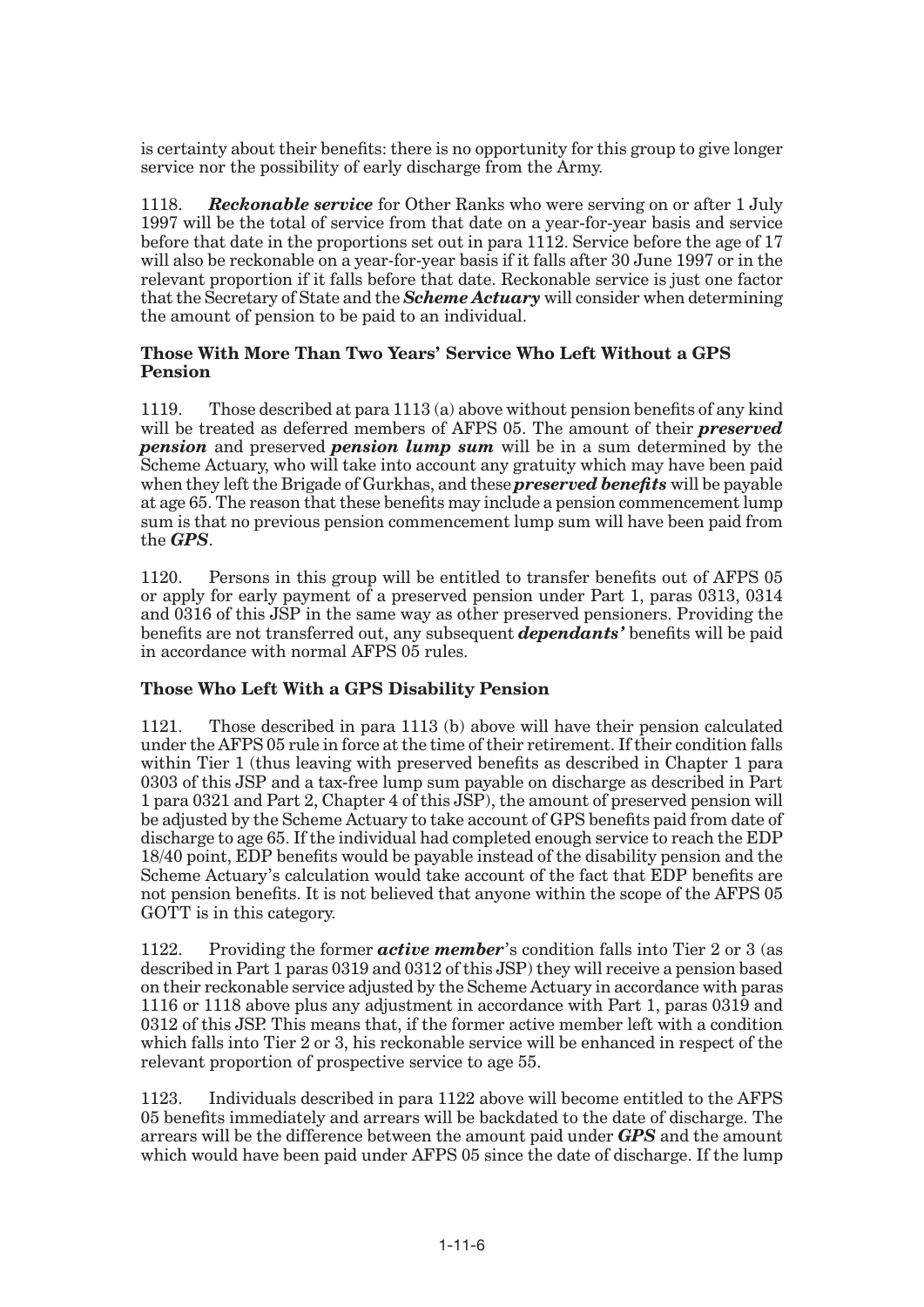sum payable under AFPS 05 is larger than the lump sum received under the GPS, the amount of annual pension will be increased on a permanent basis to take account of the value of that lump sum in the ratio of £4.25 for every £100 of lump sum by which the AFPS 05 lump sum exceeds the GPS lump sum. This is due to the fact that HMRC rules prevent the payment of a second pension commencement lump sum.

## **EXAMPLE**

A RGR Sergeant aged 40 who was discharged in 2007 with a GPS disability assessed at 50% would receive a GPS pension worth £2,146 pa and a lump sum worth £6,882. His medical condition would have entitled him to a Tier 2 pension had he been an AFPS 05 member. Assuming he had 12 years' reckonable service in AFPS 05 (rounded after adjusting for pre-1 July 1997 service) on a salary of £31,000 the Tier 2 pension he would have been entitled to had he been an AFPS 05 member would have been:

• A pension worth  $(\text{\pounds}31,000/70) \times 17 \text{ yrs} = \text{\pounds}7,529$ ; and a lump sum worth three times the pension.

He has already received a lump sum of £6,882 so the balance of the AFPS 05 lump sum (£22,587 - £6,882 = £15,705) will be *inversely commuted* using a factor of £4.25 for every £100 of lump sum:

 $157.05 \times \text{\pounds}4.25 = \text{\pounds}667.46$ 

His pension will, therefore, be £8196.46 (£7,529 + £667.46) and arrears will be calculated as if this had been the correct rate from his date of discharge.

1124. Any subsequent *dependants'* benefits will be paid in accordance with normal AFPS 05 rules. So, for example, the *spouse*, partner or *civil partner* pension would be calculated by multiplying the member's *final pensionable earnings* by the enhanced amount of *reckonable service* he was allowed to count, and the result multiplied by 1/112.

## **Those Who Left With a GPS Pension, Other Than a Disability Pension**

1125. Those described in para 1113 (c) will have left with a GPS pension, paid to those who have given 15 or more years' reckonable service from age 18. There are three possible categories of persons to be considered in this group:

(a) those who left at or after age 55;

(b) those who left before age 55 who have reached the EDP 18/40 point; and

(c) those who left before age 55 who have not reached the EDP 18/40 point.

SI 2007 No.2608 did not provide for (b): SI 2008 No.229 contains provision to cater for this group.

1126. For those described at para 1125 (a), the new rate of pension will come into payment immediately and the individual will be entitled to arrears backdated to the date of his retirement, adjusted to take account of *GPS* benefits paid since retirement.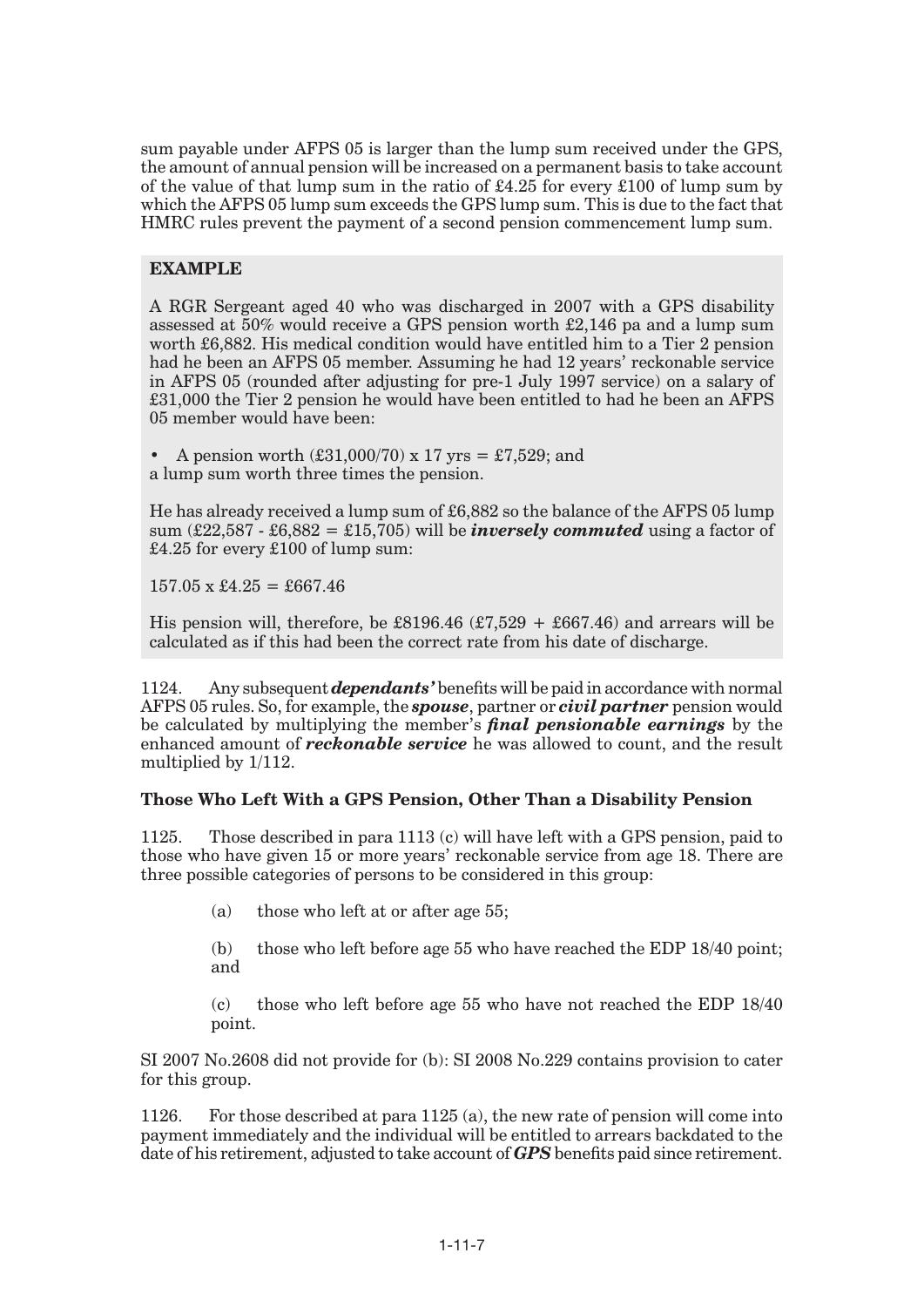If the lump sum payable under AFPS 05 is larger than the lump sum received under the GPS, the pension will be increased on a permanent basis to take account of the fact that HMRC rules prevent the payment of a second pension commencement lump sum (see example at para 1123).

1127. For those described in paras 1125 (a) and 1126, any subsequent *dependants'*  benefits will be paid in accordance with normal AFPS 05 rules. So, for example, the *spouse's* pension would be calculated by multiplying the member's *final pensionable earnings* by the amount of *reckonable service* he was allowed to count, and the result multiplied by 1/112. However, it is understood that there is nobody within the scope of the AFPS 05 GOTT who falls into this category.

1128. For those described at para 1125 (b), their GPS pension will be replaced by EDP benefits. The amount of the pension which will come into payment when they reach age 65 will be calculated by the *Scheme Actuary*, taking into account the HMRC rule which does not allow the payment of a second pension commencement lump sum. The EDP will be calculated in the usual way (see Part 2 of this JSP). EDP payments will be backdated to the last day of service and arrears will be adjusted to take account of the amount of GPS pension already paid.

1129. For those described at para 1125 (b) and 1128, subsequent dependants' benefits will be paid under AFPS 05 rules.

1130. For those described in para 1125 (c), their GPS pension will remain in payment until age 65. They will not be proper *preserved pensioners* and they will not be allowed to transfer their benefits out or to claim their pension before age 65. They will not become members of AFPS 05 until they are 65. The amount of the pension which will come into payment when they reach age 65 will be calculated by the Scheme Actuary, taking into account the amount of pension already paid from the date of their retirement to age 65. HMRC rules prevent the payment of a second pension commencement lump sum and, in the event that, after the Actuary's calculations, one is due, a higher pension will be paid at age 65 on a permanent basis instead (see example at para 1123). If he dies before reaching age 65, his eligible dependants will receive GPS, not AFPS 05, benefits. If he dies on or after age 65, dependants' benefits will be paid in accordance with the AFPS 05 rules in force at the time of his death.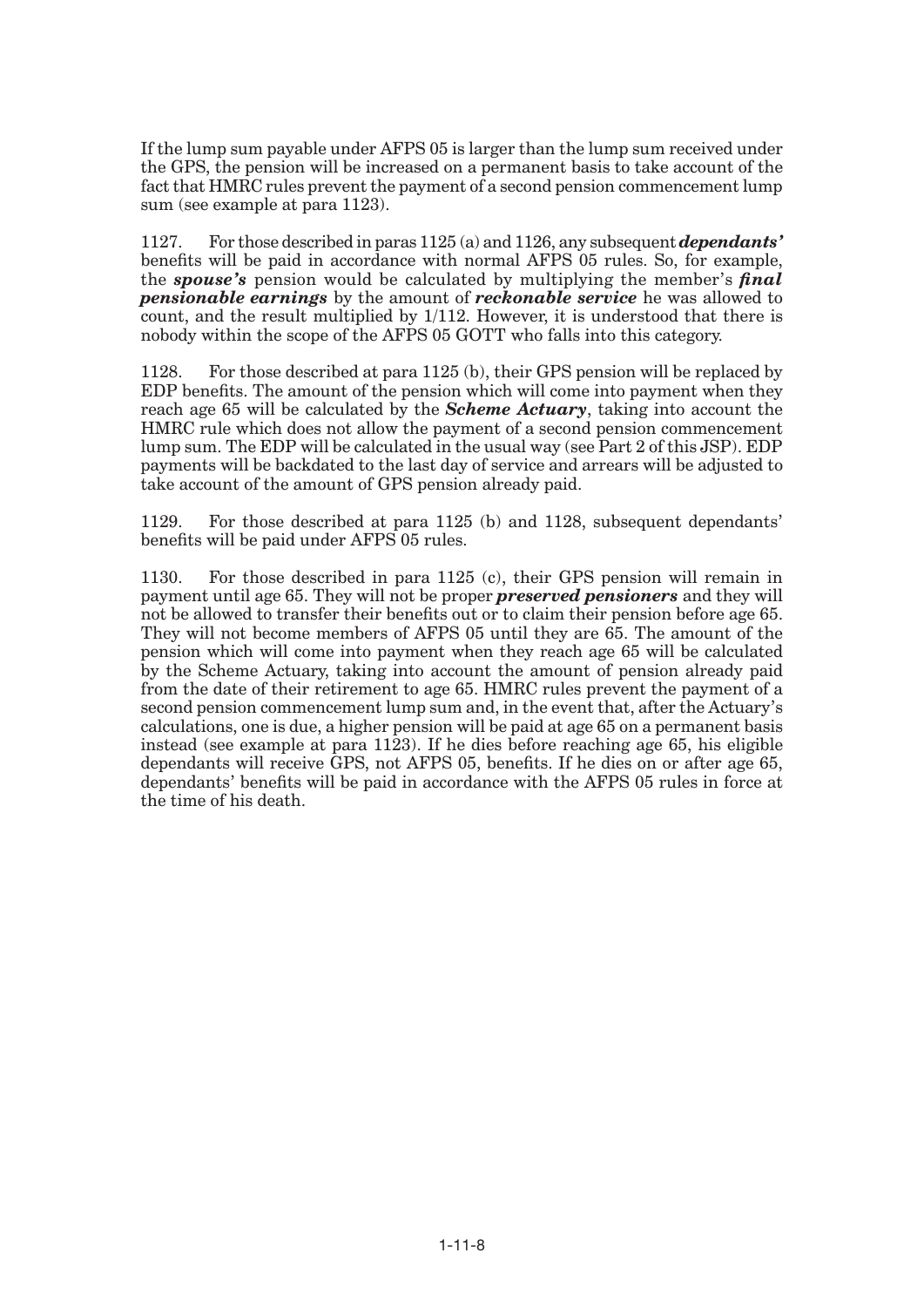## **ACTIVE AND FORMER ACTIVE MEMBERS WHO DIED BEFORE 1 MARCH 2008**

#### **General**

1131. If a former *active member* of the *GPS* with service, or *condoned service*, on or after 1 July 1997 died either in service before 1 October 2007 or in retirement before 1 March 2008, his *dependants* will be given the opportunity to choose between AFPS 75, AFPS 05 and GPS benefits. The date by which the GOTT decision has to be made is 29 February 2008. This differs from the date specified in SI 2007 No.2608 which cites 31 January 2008 as the decision date but the required notice was sent to Veterans UK on 10 October 2007, in accordance with Article L3(6)(b) of SI 2007 No.2608 changing the date to 29 February 2008. The effective date of the transfer to AFPS 05 will depend upon individual circumstances and these are explained below. The dependants of former active members of the GPS who had submitted an election form as part of the GOTT and died before 1 March 2008 will be within the scope of the GOTT: irrespective of the former active member's choice of scheme, the dependants will be entitled to consider the election afresh.

1132. There are three categories of deceased former active members whose dependants are within scope of the GOTT. They are:

> (a) those who died in service on or after 6 April 2005 but before 1 October 2007;

> (b) those who died having left service on or after 6 April 2006 with more than two years' *reckonable service* but no pension; and

> (c) those who died having left on or after 6 April 2006 with a GPS pension.

Although active members are only entitled to transfer to AFPS 05 if they were still in service on 6 April 2006 (which was the transfer date for the OTT for members of AFPS 75), the effective date for dependants of those who die in service is 6 April 2005. That is because the dependants of AFPS 75 members who died between 6 April 2005 and 5 April 2006 were offered whichever benefit package was most advantageous to them.

1133. Where the GPS dependants of those described in para 1132 choose to transfer to AFPS 05, benefits will be awarded under the rules current at the time of the member's death. All benefits for persons described in para 1132 were assessed individually by the *Scheme Actuary* but the following sets out the rationale for each group.

## **Death-In-Service Of GPS Member Before 1 October 2007**

1134. For the dependants for those described in para 1132 (a), where the member has less than two years' reckonable service AFPS 05 benefits are confined to the difference between any lump sum they have already received in respect of the member's death and the lump sum which would have been payable under AFPS 05. However, there is nobody within the scope of the AFPS 05 GOTT who falls into this category.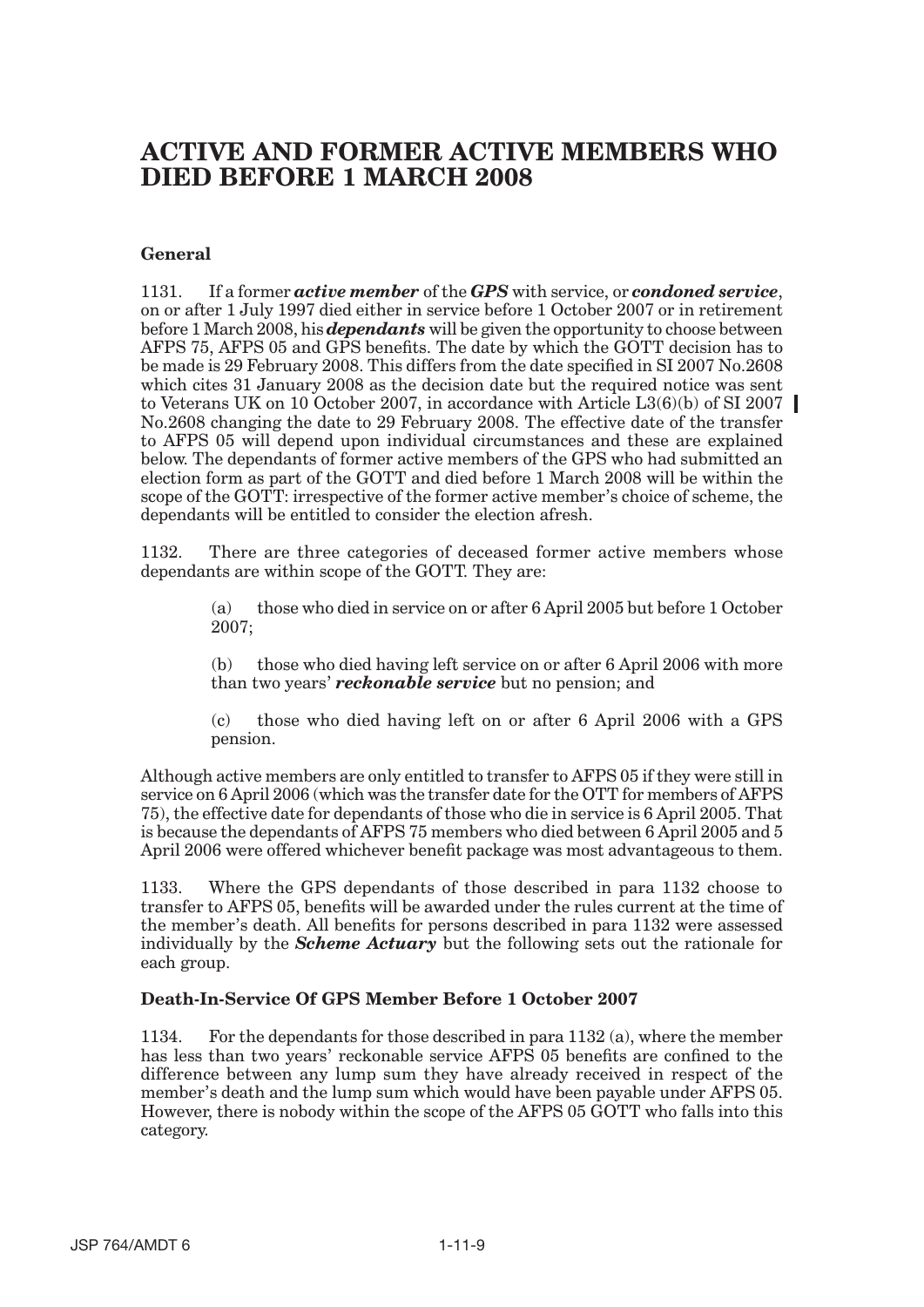1135. If the deceased member had given more than two years' *reckonable service*, the *spouse*, *eligible partner* or *civil partner* will receive a pension based on the member's service, adjusted, if necessary, to reflect the making of a PSO. The amount of pension due under AFPS 05 will be determined by the *Scheme Actuary*  and payments will be backdated to the date of the member's death. Any difference between the *GPS* family pension and the AFPS 05 survivor's pension will be paid as taxable arrears. If the death-in-service lump sum in AFPS 05 is larger than the one awarded under GPS rules, it will only be awarded as a tax-free lump sum if the death occurred within two years of the date of transfer to AFPS 05. Otherwise it will be included in any taxable arrears which may be due.

#### **Those Who Died Having Left Service On Or After 6 April 2006 With More Than Two Years' Reckonable Service But No Pension**

1136. For individuals described in para 1132 (b) no *dependants* benefits will have been payable from GPS (because GPS has no provision for deferred members) but dependants' benefits will be payable in accordance with normal AFPS 05 rules. There may be a lump sum if the preserved *pension lump sum* he would have been entitled to under AFPS 75 exceeds the amount the Scheme Actuary assesses needs to be recovered in respect of sums paid in terms of grants and gratuities on discharge from the Brigade of Gurkhas. If the deceased former member has no spouse, civil partner or eligible partner and no beneficiaries have been established by 29 February 2008, no GOTT decision can be made in respect of the deceased and no transfer to AFPS 05 may take place. However, there is nobody within the scope of the AFPS 05 GOTT who falls into this category.

## **Those Who Died Having Left With A GPS Pension**

1137. For those described in para 1132 (c) there are two possible categories of pensioner to be considered. Those who:

- (a) Left with an disability pension; or
- (b) Left with a GPS pension (ie not a disability pension).

If he meets either of these criteria, his dependants will be entitled to pension benefits in accordance with normal AFPS 05 rules.

1138. For those described in para 1137 (a), dependants' benefits will be reassessed and they will receive a pension based on the member's service adjusted by the Scheme Actuary in accordance with paras 1116 and 1118 above plus an adjustment in accordance with Part 1, paras 0319 and 0320 of this JSP. This means that, if the former *active member* left with a condition which falls into Tier 2 or 3, his reckonable service will be enhanced, and that total will be the basis of the calculation of dependants' benefits. As benefits for dependants were worked out by the Scheme Actuary to assist dependants in reaching an informed decision, it is safe to assume that none of the deceased former *active members* would have fallen into Tier 1 and been entitled to a lump sum and *preserved pension* and *pension lump sum*.

1139. For those described at para 1137 (b), *dependants'* benefits will be reassessed under AFPS 05 rules, using the amount of *reckonable service* determined by the *Scheme Actuary* only (ie no enhancement) as the basis of the calculation.

1140. For those described in paras 1137 (a) and (b), the entitlement to AFPS 05 benefits will be backdated to the date of the member's death and any arrears due will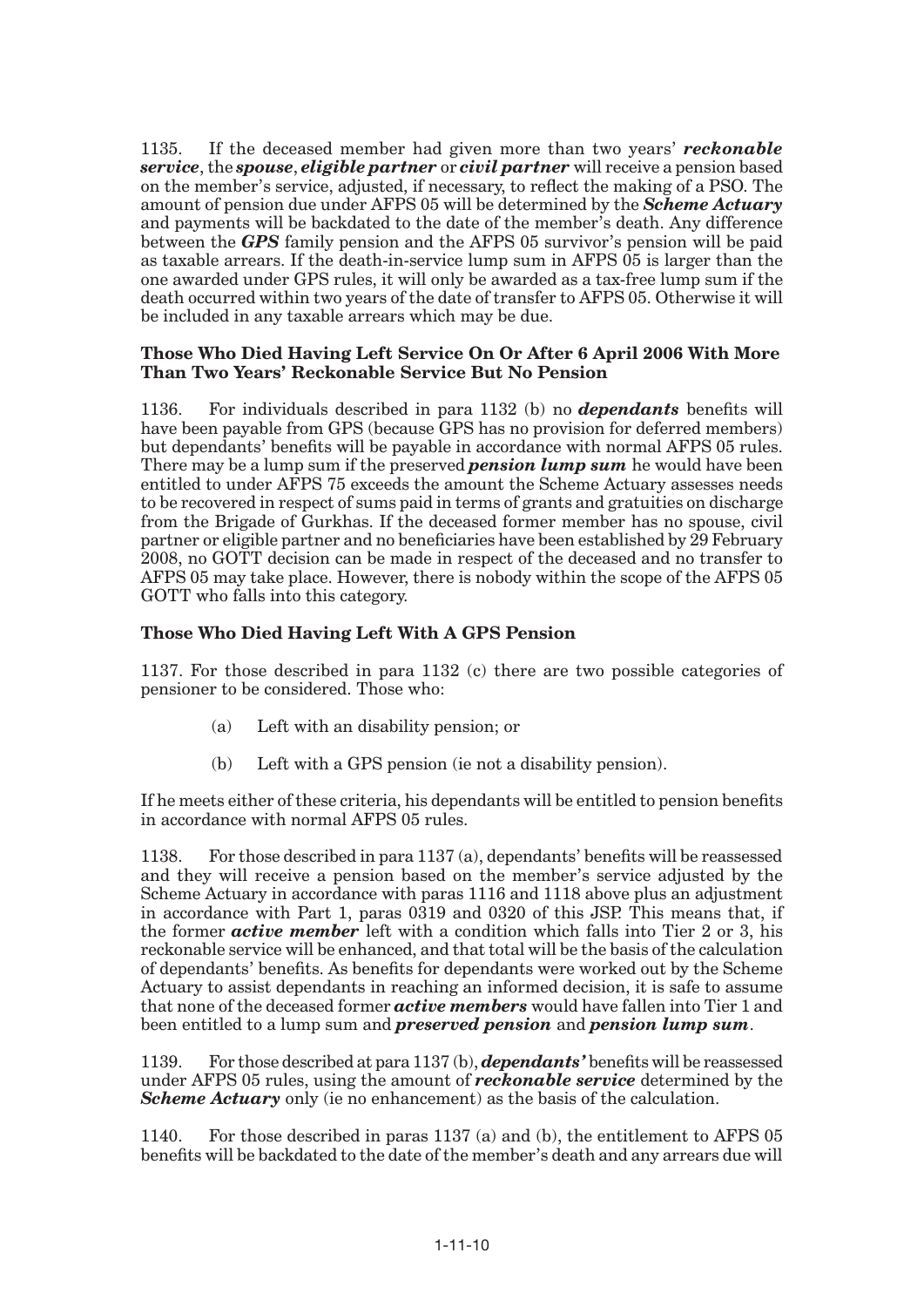be paid as a lump sum. There is no lump sum due under Part 1, paras 0409 (deathin-service) or 0411 (death of a preserved member) of this JSP because the member left *GPS* before his death and received a lump sum at the time of his retirement. However, if he died within two years of leaving GPS, a defined benefit death benefit lump sum becomes payable under Part 1, para 0412 of this JSP.